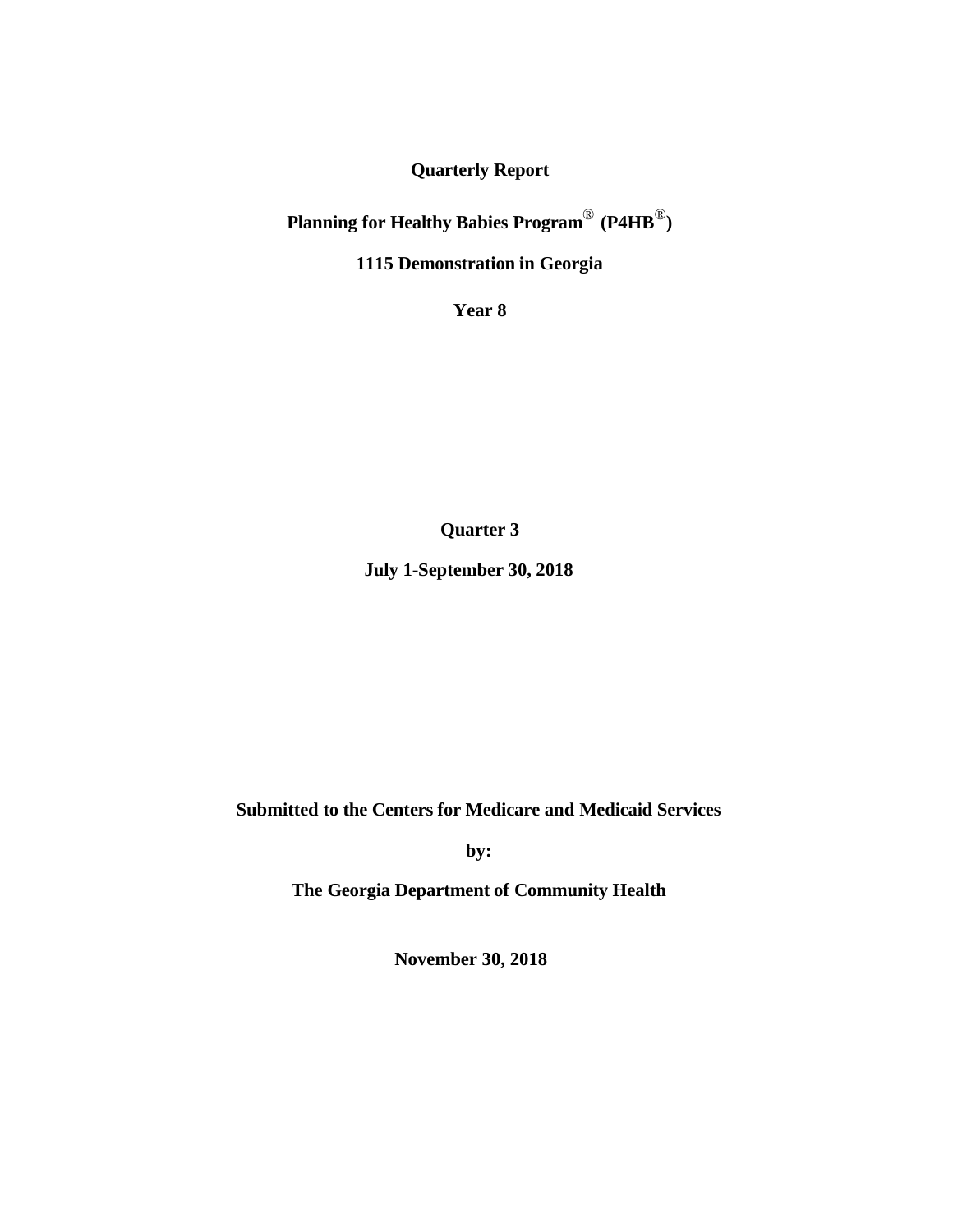## **TABLE OF CONTENTS**

| <b>Item</b>                          | Page |
|--------------------------------------|------|
| <b>OVERVIEW</b>                      |      |
| <b>CALL VOLUME</b>                   | 3    |
| PROGRAM ELIGIBILITY                  | 4    |
| CMO QUARTERLY ENROLLMENT             | 4    |
| CMO AVERAGE QUARTERLY ENROLLMENT     | 6    |
| CMO QUARTERLY REPORTS                |      |
| CMO PROVIDER AND MEMBER SURVEYS      | 12   |
| <b>EVALUATION ACTIVITIES</b>         | 31   |
| <b>ACTION PLANS</b>                  | 32   |
| <b>EXPENDITURES</b>                  | 33   |
| <b>BUDGET NEUTRALITY SPREADSHEET</b> | 34   |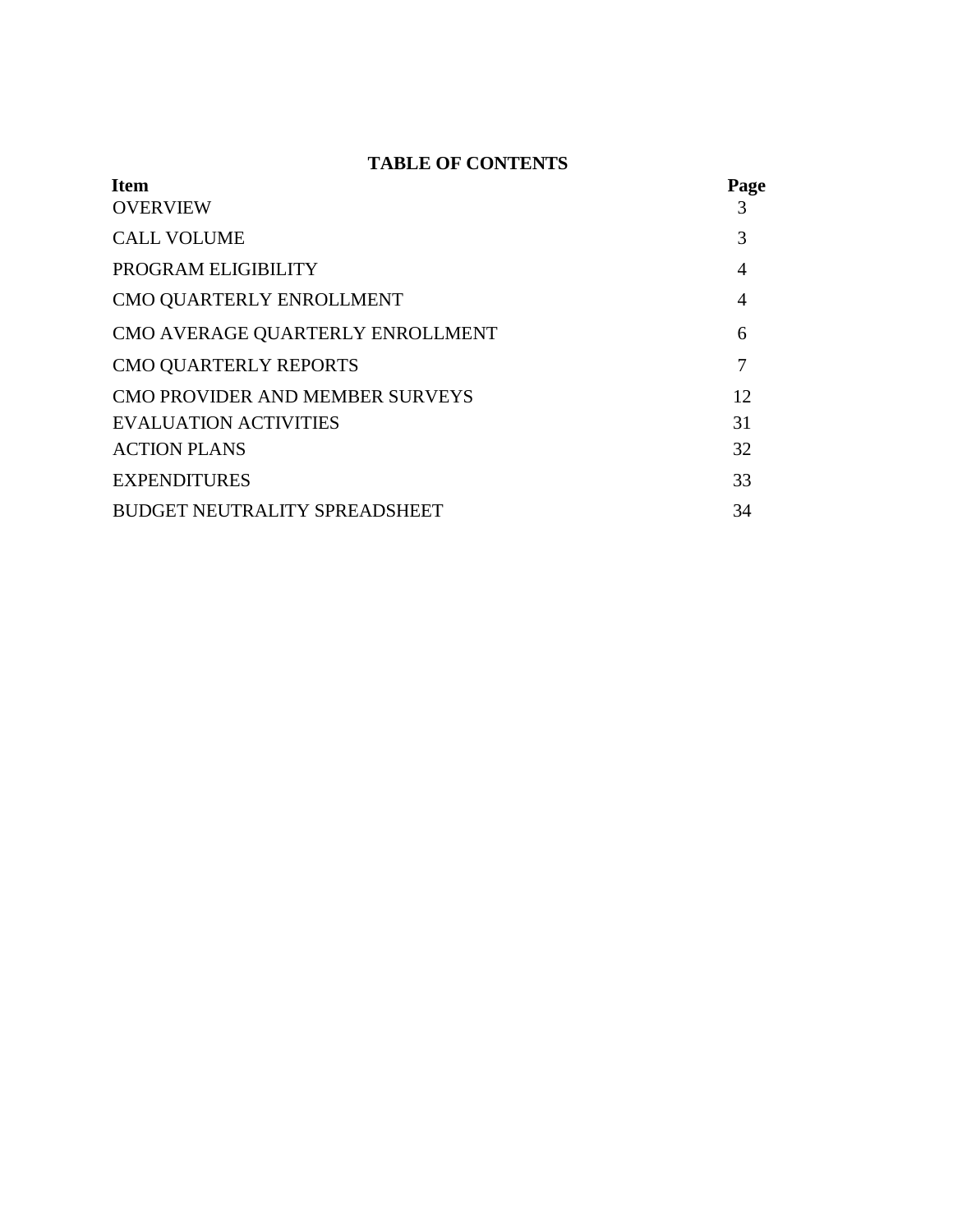#### **OVERVIEW**

This third quarter (Q3) P4HB report of 2018 provides information on enrollment of women into P4HB as determined under the Georgia's integrated eligibility system, Georgia Gateway. This report summarizes trends seen in the P4HB program by the topics noted below:

- Call Volume
- Program Eligibility and CMO Enrollment
- CMO Quarterly Reports
- DCH P4HB Outreach Activities
- CMO Member and Provider Surveys
- Evaluation Activities
- Action Plans
- Expenditures and Budget Neutrality

#### **CALL VOLUME**

There are two call systems that women can access to learn more information about P4HB. These include the Medicaid main Interactive Voice Response (IVR) Call Center and PeachCare for Kids/P4HB call line. There was a total of 908 calls made to the Medicaid main Interactive Voice Response **(**IVR**)** call center in Q3 2018. These included 286 calls in July, 344 calls in August, and 278 calls in September. The typical call lasted about 31 seconds. Overall, this represents a drop in calls to this line of 11.9% from Q2 (1,031) to Q3 (908). Calls are usually received by women wanting more information about P4HB or from current enrollees who have questions about the program. This number is not representative of all women inquiring about P4HB, however, as we also have a line for PeachCare for Kids/ P4HB. Since the implementation of the Gateway system in February of 2017, we have switched telephone numbers for those interested in making contact about P4HB. Women enrolling in P4HB also have the online Gateway system option and hence,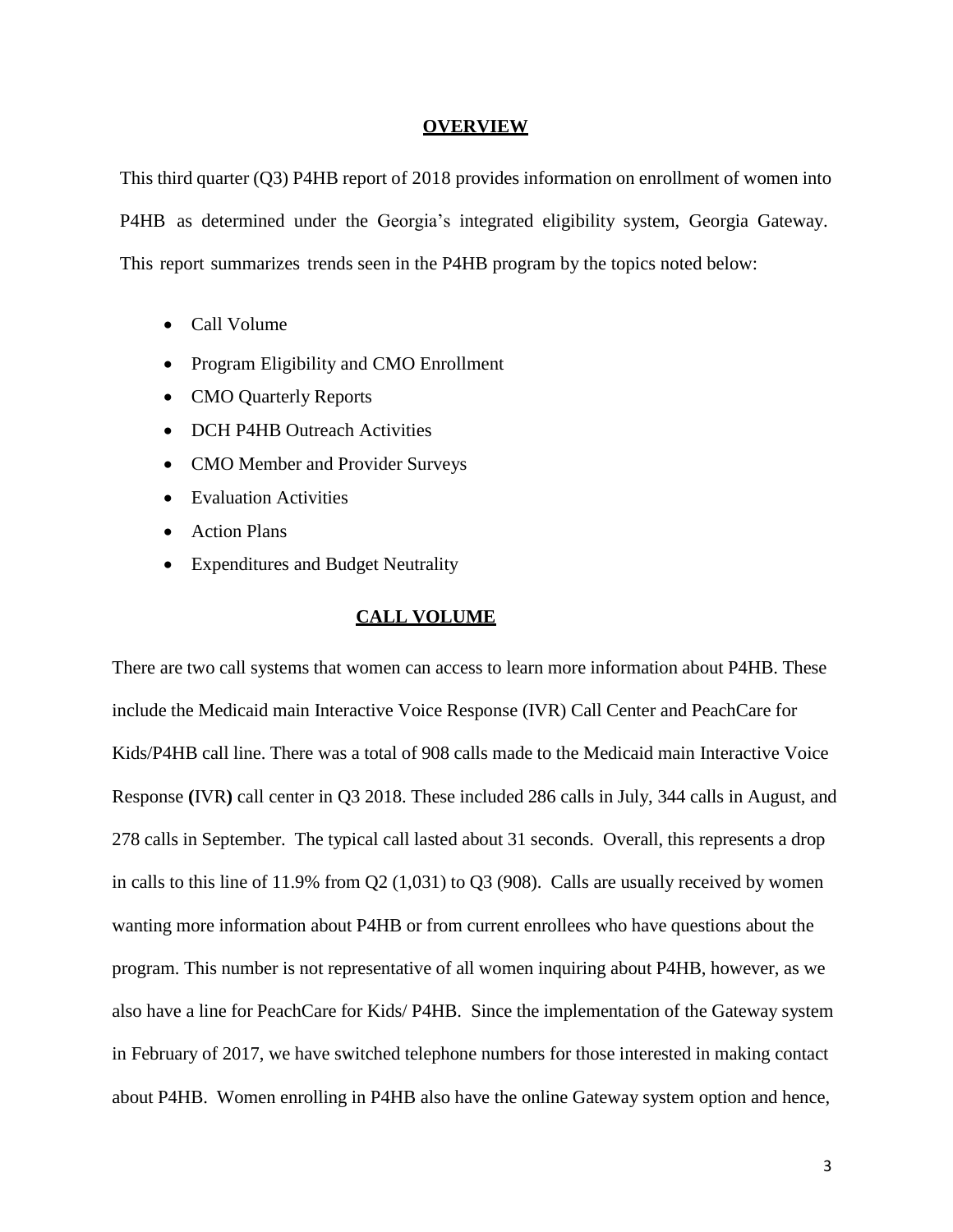do not need to call the P4HB call center for assistance.

## **PROGRAM ELIGIBILITY**

**Table 1** below, generated from data in the Georgia Gateway system, displays the number of women applying and deemed eligible for the P4HB program by the end of September 2018 along with the total number of women in transition during the month. The table shows additions to P4HB throughout the month, denials, and terminations.

**Table 1: Program Enrollment as of September 30, 2018**

|                                                         |                             |              | <b>CLIENT ADDITIONS</b>                           |                   | <b>CLIENT DISPOSITIONS</b> |                                                  |                   |  |
|---------------------------------------------------------|-----------------------------|--------------|---------------------------------------------------|-------------------|----------------------------|--------------------------------------------------|-------------------|--|
| <b>PROGRAM/COA</b>                                      | <b>ACTIVE</b><br><b>BOM</b> | <b>TOTAL</b> | <b>APPROVE</b><br><b>New</b><br><b>Applicants</b> | <b>REINSTATED</b> | <b>TOTAL</b>               | <b>DENIED</b><br><b>New</b><br><b>Applicants</b> | <b>TERMINATED</b> |  |
| ARM - Resource Mother<br>Services - Family Medicaid     | 1910                        | 554          | 505                                               | 49                | 340                        | 33                                               | 307               |  |
| <b>ARM - Family Planning</b><br><b>Services</b>         | 50151                       | 11265        | 10260                                             | 1005              | 9297                       | 4075                                             | 5222              |  |
| <b>ARM</b> - Resource Mother<br>Services - ABD Medicaid | 3                           |              |                                                   | $\Omega$          | $\mathbf{c}$               |                                                  |                   |  |
| ARM - Inter-Pregnancy Care                              | 1163                        | 371          | 315                                               | 56                | 297                        | 48                                               | 249               |  |

" $BOM$ " = "beginning of the month"

" $ARM$ " = Activity Report Month"

By the end of Q3 2018, at the beginning of the month, a total of 53,227 women who were enrolled or deemed newly eligible (see Table 1) across the several components of P4HB. There were 50,151 women deemed eligible for family planning only services; 1,163 deemed eligible for inter-pregnancy care services; and 1,913 women deemed eligible for resource mother only services. This shows an 11.9% increase of women eligible from Q2 2018 (47,546).

## **CMO QUARTERLY ENROLLMENT**

The recent CMO contract began passive enrollment for all Georgia Family (GF) health plans for enrollees in Medicaid or PeachCare for Kids®, including P4HB enrollees. Passive enrollment means eligible women will be enrolled in a CMO automatically through an algorithm based on multiple factors including past history of a CMO, family history of a CMO, etc. The member will have a period (90 days) to change this choice if they do not want the CMO health plan that is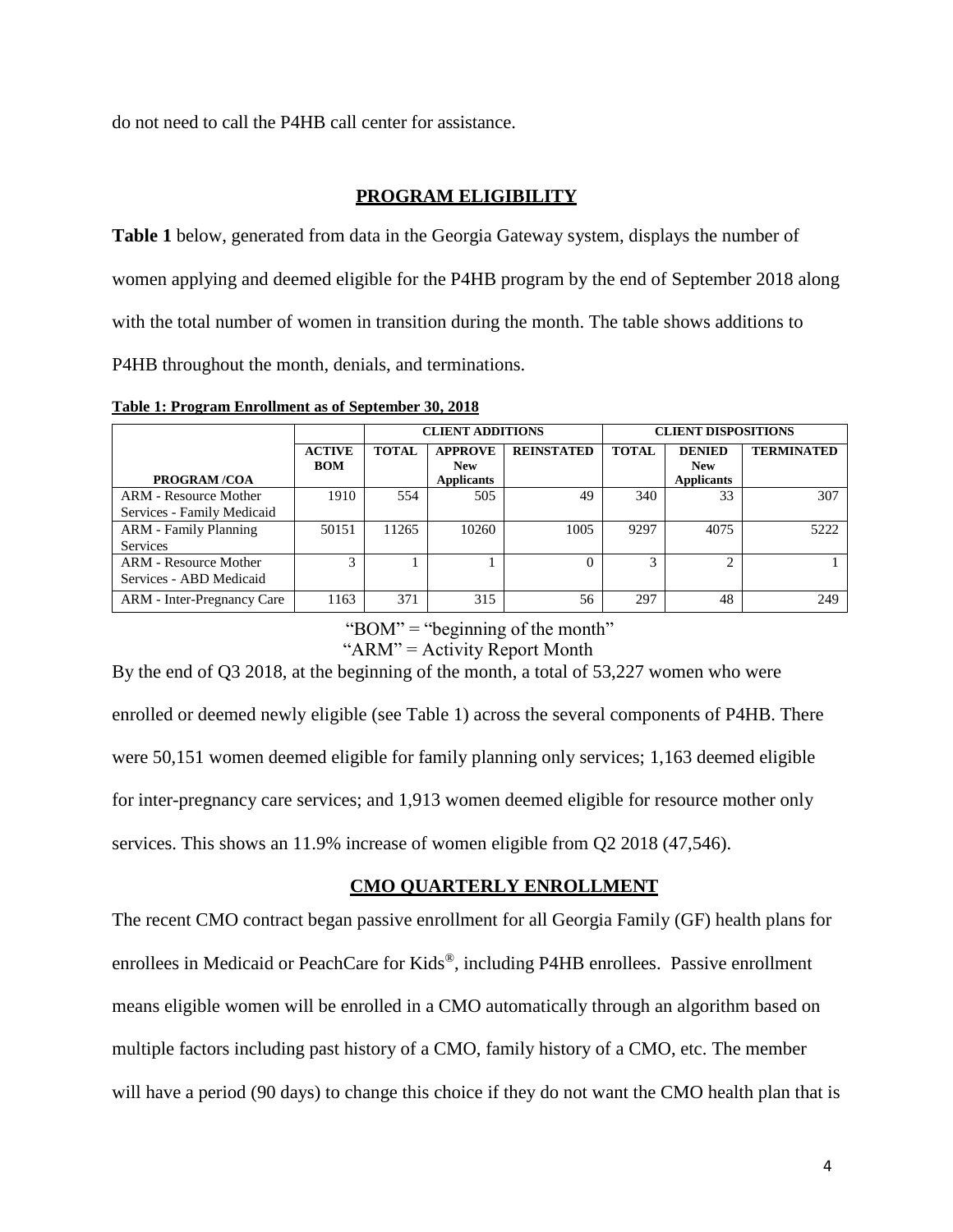chosen for them. Passive enrollment will allow all GF enrollees, including P4HB enrollees, to get into a CMO faster.

As of September 2, 2018, there were 41,491 women of the 53,227 deemed eligible who were enrolled in one of the four Georgia Family CMOs and able to receive P4HB services. A key reason why a woman wouldn't automatically be placed into a CMO through passive enrollment is if there is evidence she has other insurance or Medicare; once she is cleared of any other insurance, the system will start the passive enrollment process. The total number of women enrolled in a CMO included 39,205 FP enrollees, 900 IPC enrollees, and 1,386 RM enrollees. DCH recognizes this difference in enrolled versus eligible women, and is hoping to see the gap get smaller as we move forward. These total counts represent changes in enrollment as new women apply and are deemed eligible while others are terminated or denied eligibility within each of the program's three components and in turn, those eligible are enrolled in a CMO for services. When enrollments at the end of Q3 2018 were compared to enrollments at the end of Q2 2018 these patterns emerge:

- An *increase of 9.7%* in the number of women enrolled in a CMO to receive family planning only services (39,205 women at the end of Q3 2018 versus 35,731 women at the end of Q2 2018);
- A *decrease of 8.7%* in the number of women enrolled in a CMO to receive interpregnancy care ( $IPC$ ) services (900 women at the end of Q3 2018 versus 986 women at the end of Q2 2018); and
- A *decrease of 4.6%* in the number of women enrolled in a CMO to receive Resource Mother services (a combination of Resource Mother only and IPC women). At the end of Q3 2018, there were 2,286 women enrolled versus 2,395 women enrolled at the end of Q2 2018.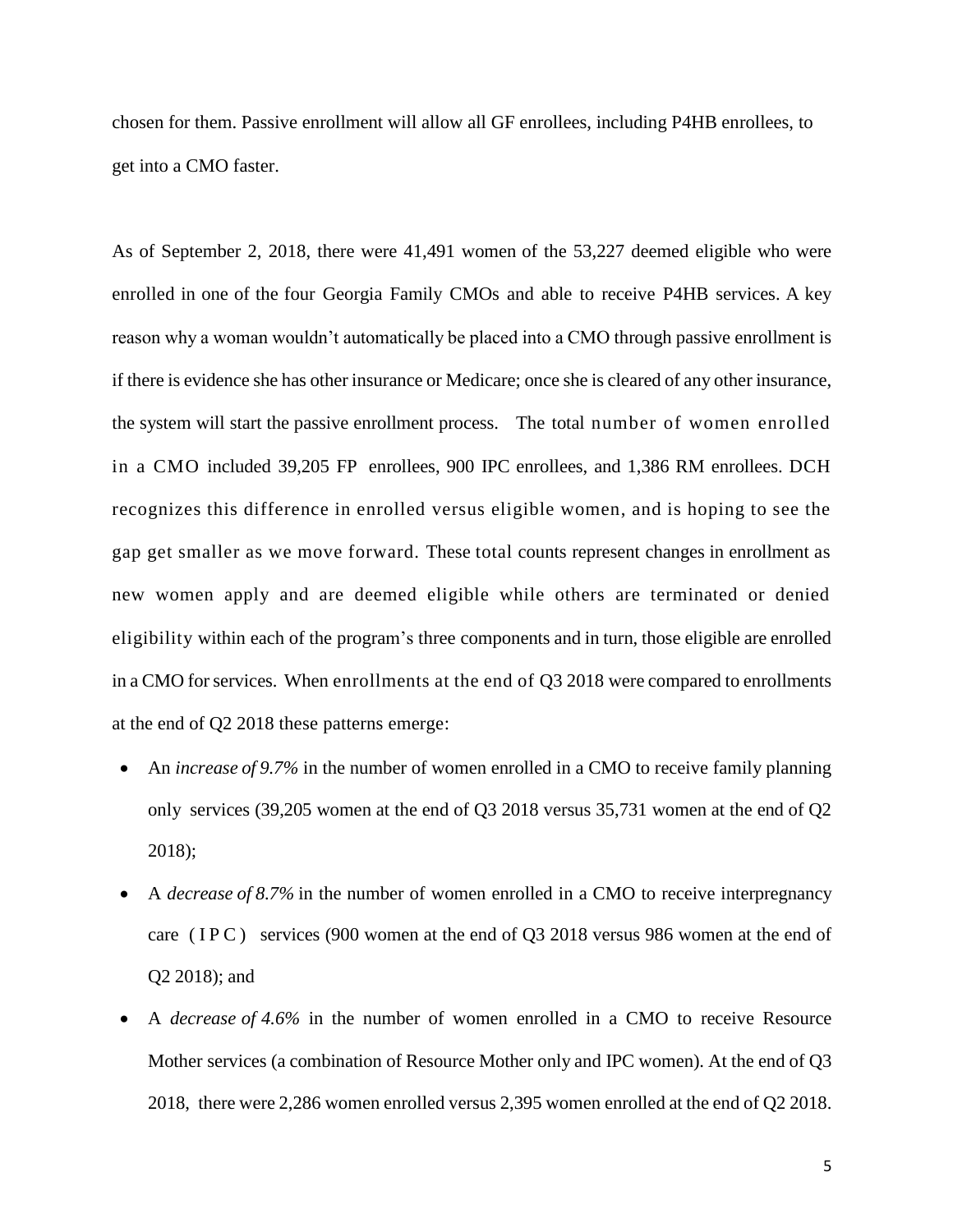#### **CMO Average Quarterly Enrollment**

The data on enrollment, shown in **Figure 1**, reflects average quarterly FP only enrollment. As evidenced by the data noted above, there has been a large increase in enrollment in this program component. An increase of 10.3% in average quarterly FP only enrollment occurred from Q2 2018 to Q3 2018 (34,689 to 38,277). As shown in **Figure 2**, the average quarterly enrollment in the IPC component decreased by 10.1% (from 1046 in Q2 2018 to 940 in Q3 2018). Note that these data reflect *averages* for the quarter and not final enrollment numbers for the *end of the quarter*; the trends are consistent however, with the trends in final quarterly enrollment noted above.



**Figure 1: Mean Enrollment per Quarter, per FP enrollee (Jan 2012-September 2018) Source: MMIS ReportsMGD-3823-M Enrollment after EOM processing**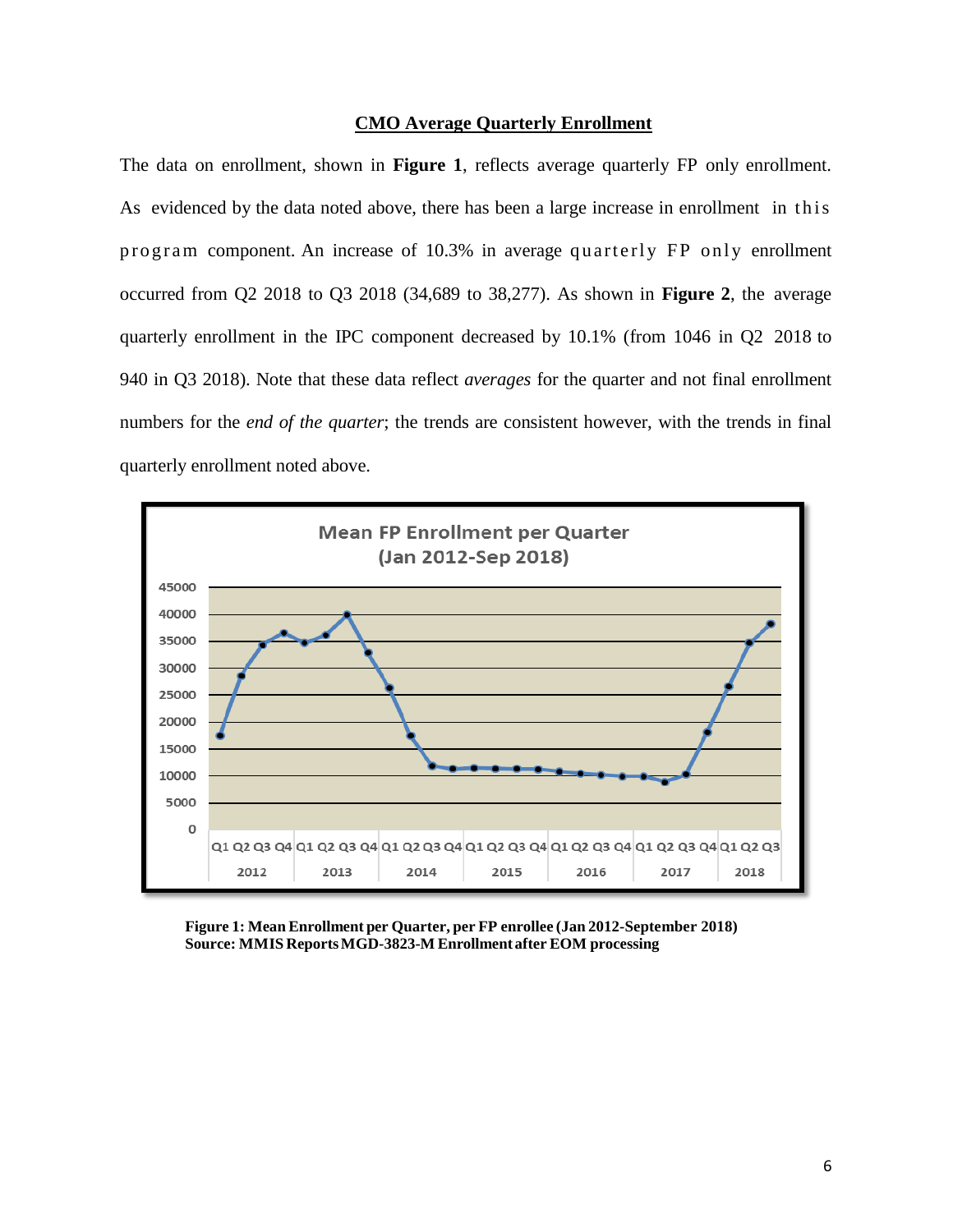

**Figure 2: Mean Enrollment per Quarter, per IPC enrollee (Jan 2012-September 2018) Source:MMIS ReportsMGD-3823-M Enrollment after EOM processing**

#### **CMO QUARTERLY REPORTS**

Some of the information included in the following tables was abstracted from the CMOs' Q3 2018 P4HB quarterly reports sent to DCH at the end of October 2018. In Q3 of 2017, we began including the quarterly report information from CareSource, the fourth and newest CMO to participate in P4HB. All reports described the CMOs' enrollment counts, service utilization, and CMO outreach activities. Additional data sources for the tables below include the monthly MMIS Report MGD-3823-M, the MCHB Enrollment after EOM Processing Report, and the Family Planning/Resource Mother Quarterly CMO Reports. **Table 2** providesinformation from each CMO regarding enrollment, contraceptive utilization, and family planning and IPC service utilization during Q3 2018. DCH is aware of the discrepancies in the counts of P4HB women enrolled in the CMOs versus their own encounter data. One reason for these discrepancies is that DCH data are abstracted from the beginning of the last month of the quarter while the CMOs abstract data from the last day of the reporting quarter. **Table 3** also provides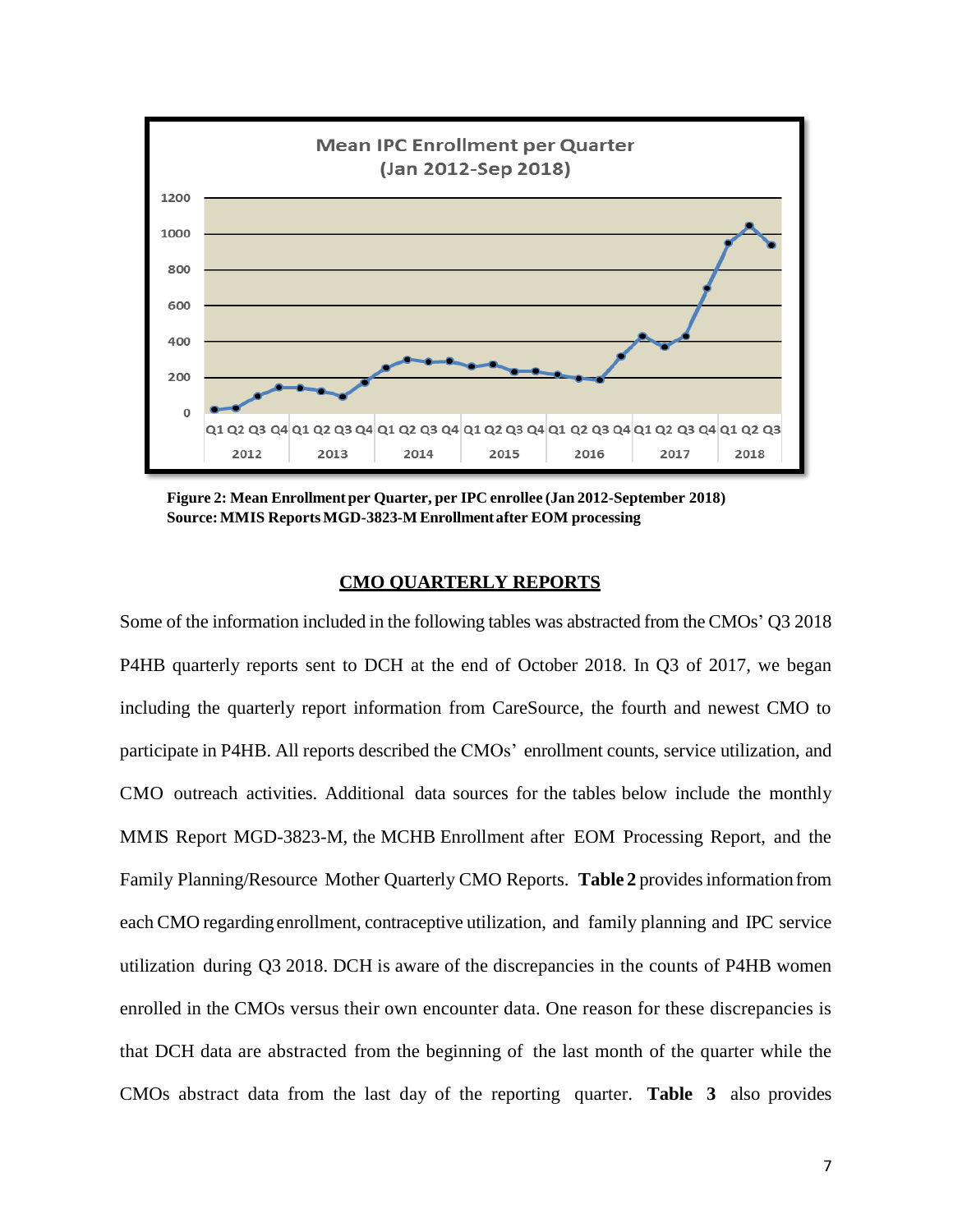information from each CMO regarding outreach activities to potential and new FP and IPC

enrollees.

| Table 2: CMO Enrollment and Utilization of Services, Q3 2018 (July-September 2018) |                                          |                                                                        |                                                              |  |  |  |  |  |
|------------------------------------------------------------------------------------|------------------------------------------|------------------------------------------------------------------------|--------------------------------------------------------------|--|--|--|--|--|
| <b>CMO</b>                                                                         | <b>Enrollment</b>                        | <b>Contraception Utilization Among</b><br><b>Family Planning Users</b> | <b>Family Planning and IPC</b><br><b>Service Utilization</b> |  |  |  |  |  |
|                                                                                    |                                          | <b>Use of Known Contraception</b>                                      |                                                              |  |  |  |  |  |
| Amerigroup                                                                         | <b>DCH</b> Reported<br><b>Enrollment</b> |                                                                        | <b>Number of Participants</b><br>who utilized one or         |  |  |  |  |  |
|                                                                                    | FP: 10,643                               | FP: 488                                                                | more covered FP                                              |  |  |  |  |  |
|                                                                                    | <b>IPC: 196</b>                          | <b>IPC: 14</b>                                                         | services                                                     |  |  |  |  |  |
|                                                                                    | <b>RM/LIM: 302</b>                       | <b>RM: 1</b>                                                           | FP: 2,341                                                    |  |  |  |  |  |
|                                                                                    |                                          | <b>Total: 503</b>                                                      | IPC: 70                                                      |  |  |  |  |  |
|                                                                                    | <b>Total Enrollment: 11,141</b>          |                                                                        | RM:6                                                         |  |  |  |  |  |
|                                                                                    | % of all P4HB enrollment:                | <b>Mostcommonformd</b>                                                 | <b>Total: 2,417</b>                                          |  |  |  |  |  |
|                                                                                    | 26.9%                                    | contraception among users                                              |                                                              |  |  |  |  |  |
|                                                                                    | % of all P4HB enrollment in              | of known contraception                                                 |                                                              |  |  |  |  |  |
|                                                                                    | previous quarter: 26.8%                  | FP: Oral contraception (47.3%);                                        | <b>IPC</b> Service                                           |  |  |  |  |  |
|                                                                                    |                                          | injectable (42.2%)                                                     | <b>Utilization</b>                                           |  |  |  |  |  |
|                                                                                    | <b>CMO</b> Reported<br><b>Enrollment</b> | <b>IPC:</b> Injectable (42.9%); oral                                   | Dental care: 12                                              |  |  |  |  |  |
|                                                                                    | FP: 9,578                                | contraception (35.7%)<br>RM: Injectable (100%)                         | Primary care: 201                                            |  |  |  |  |  |
|                                                                                    | IPC: $215$                               |                                                                        |                                                              |  |  |  |  |  |
|                                                                                    | <b>RM//LIM: 376</b>                      | <b>Number of women with</b>                                            |                                                              |  |  |  |  |  |
|                                                                                    | Total Enrollment: 10,169                 | unknown form of                                                        |                                                              |  |  |  |  |  |
|                                                                                    |                                          | contraception                                                          |                                                              |  |  |  |  |  |
|                                                                                    | % of all P4HB enrollment:                | FP: 1,853                                                              |                                                              |  |  |  |  |  |
|                                                                                    | 22.4%                                    | <b>IPC: 56</b>                                                         |                                                              |  |  |  |  |  |
|                                                                                    |                                          | <b>RM: 5</b>                                                           |                                                              |  |  |  |  |  |
|                                                                                    |                                          | Total: 1,914                                                           |                                                              |  |  |  |  |  |
|                                                                                    |                                          |                                                                        |                                                              |  |  |  |  |  |
| <b>CareSource</b>                                                                  | <b>DCH</b> Reported                      | <b>Use of Known Contraception</b>                                      | <b>Number of Participants</b>                                |  |  |  |  |  |
|                                                                                    | <b>Enrollment</b>                        | FP: 574                                                                | who                                                          |  |  |  |  |  |
|                                                                                    | FP: 7,383                                | IPC: $13$                                                              | utilized one or more                                         |  |  |  |  |  |
|                                                                                    | <b>IPC: 176</b>                          | RM:9                                                                   | covered FP services                                          |  |  |  |  |  |
|                                                                                    | <b>RM//LIM: 252</b>                      | <b>Total: 596</b>                                                      | FP: 2,242                                                    |  |  |  |  |  |
|                                                                                    | <b>Total Enrollment: 7,811</b>           |                                                                        | IPC:80                                                       |  |  |  |  |  |
|                                                                                    | % of all P4HB enrollment:                | Mostcommonform of                                                      | <b>RM</b> : 18                                               |  |  |  |  |  |
|                                                                                    | 18.8%                                    | contraception among users                                              | <b>Total: 2,340</b>                                          |  |  |  |  |  |
|                                                                                    | % of all P4HB enrollment in              | of known contraception                                                 |                                                              |  |  |  |  |  |
|                                                                                    | previous quarter: 18.6%                  | FP: Oral contraception (78.8%);                                        | <b>IPC Service</b>                                           |  |  |  |  |  |
|                                                                                    |                                          | implants (10.6%); IUDs (7.8%);                                         | <b>Utilization</b>                                           |  |  |  |  |  |
|                                                                                    | <b>CMO</b> Reported                      | <b>IPC</b> : Oral contraception (69.2%)                                | <b>Primary Care: 7</b>                                       |  |  |  |  |  |
|                                                                                    | <b>Enrollment</b>                        | RM: Oral contraception (66.7%)                                         | <b>Dental: 4</b>                                             |  |  |  |  |  |
|                                                                                    | FP: 9,248<br><b>IPC:194</b>              | <b>Number of women with</b>                                            | Substance Abuse: 0                                           |  |  |  |  |  |
|                                                                                    | <b>RM/LIM: 304</b>                       | unknown formof                                                         | <b>Resource Mother: 11</b>                                   |  |  |  |  |  |
|                                                                                    | <b>Total Enrollment: 9,746</b>           | contraception                                                          |                                                              |  |  |  |  |  |
|                                                                                    | % of all P4HB enrollment:                | FP: 1,668                                                              |                                                              |  |  |  |  |  |
|                                                                                    |                                          | IPC:67                                                                 |                                                              |  |  |  |  |  |
|                                                                                    | 21.5%                                    | RM: 9                                                                  |                                                              |  |  |  |  |  |
|                                                                                    |                                          | Total: 1,744                                                           |                                                              |  |  |  |  |  |
|                                                                                    |                                          |                                                                        |                                                              |  |  |  |  |  |
|                                                                                    |                                          |                                                                        |                                                              |  |  |  |  |  |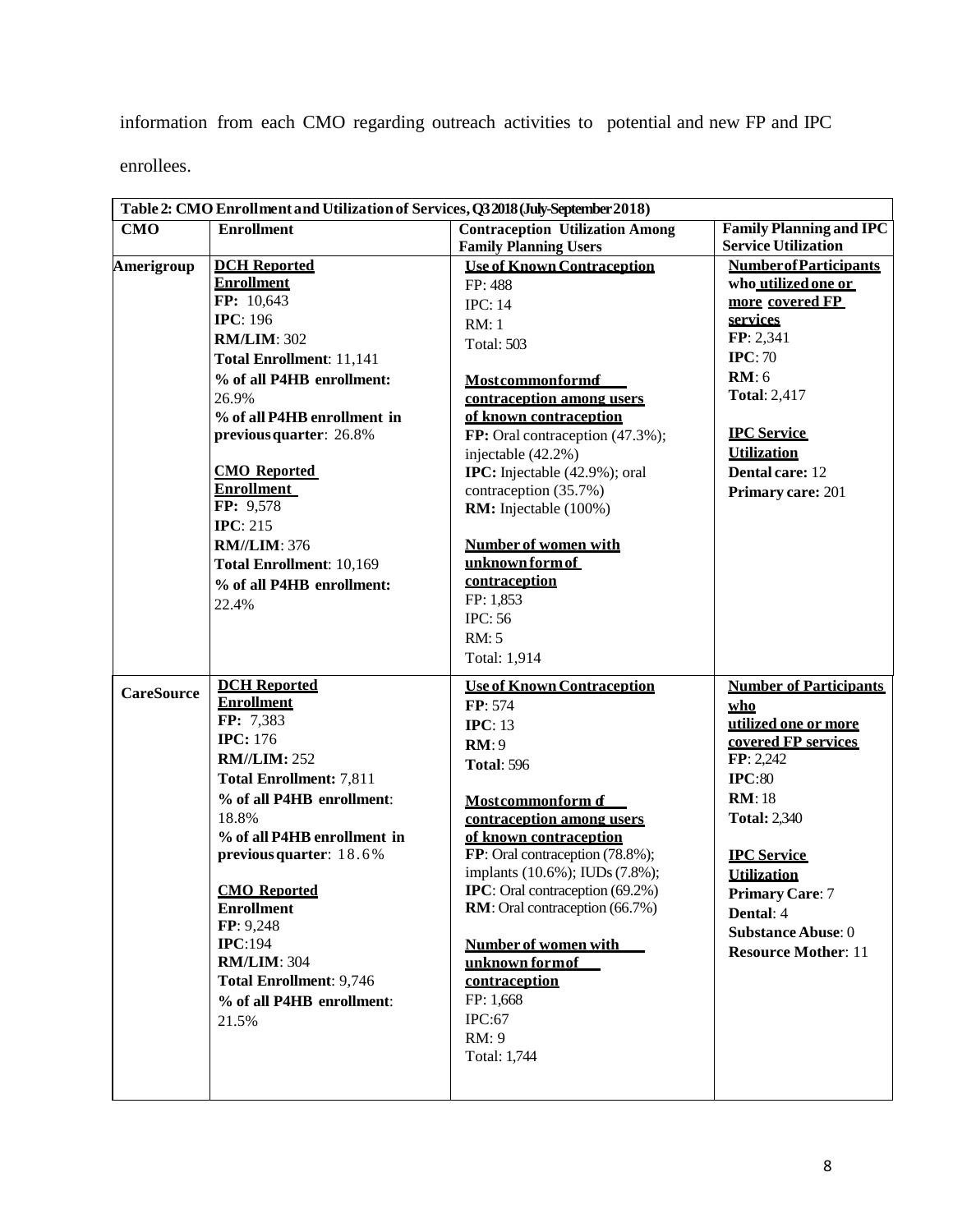|                    | Table 2: CMO Enrollment and Utilization of Services, Q3 2018 (July-September 2018) |                                                                     |                                |  |  |  |  |  |  |
|--------------------|------------------------------------------------------------------------------------|---------------------------------------------------------------------|--------------------------------|--|--|--|--|--|--|
| <b>CMO</b>         | <b>Enrollment</b>                                                                  | <b>Contraception Utilization Among</b>                              | <b>Family Planning and IPC</b> |  |  |  |  |  |  |
|                    |                                                                                    | <b>Family Planning Users</b>                                        | <b>Service Utilization</b>     |  |  |  |  |  |  |
| <b>Peach State</b> | <b>DCH</b> Reported                                                                | <b>Use of Known Contraception</b>                                   | <b>Number of Participants</b>  |  |  |  |  |  |  |
|                    | <b>Enrollment</b>                                                                  | FP: 1,823                                                           | who utilized one or            |  |  |  |  |  |  |
|                    | FP: 10,663                                                                         | <b>IPC: 84</b>                                                      | more covered FP                |  |  |  |  |  |  |
|                    | <b>IPC: 260</b>                                                                    | <b>RM</b> : 87                                                      | services                       |  |  |  |  |  |  |
|                    | <b>RM//LIM: 309</b>                                                                | <b>Total: 1,994</b>                                                 | FP: 2,932                      |  |  |  |  |  |  |
|                    | <b>Total Enrollment: 11,232</b>                                                    |                                                                     | <b>IPC</b> 116                 |  |  |  |  |  |  |
|                    | % of all P4HB enrollment:                                                          | <b>Mostcommonformd</b>                                              | <b>RM</b> : 169                |  |  |  |  |  |  |
|                    | 27.1%                                                                              | contraception among users                                           | <b>Total: 3,217</b>            |  |  |  |  |  |  |
|                    | % of all P4HB enrollment in                                                        | of known contraception                                              |                                |  |  |  |  |  |  |
|                    | previous quarter: 27.2%                                                            | FP: Oral contraception (38.5%);                                     | <b>IPC</b> Service             |  |  |  |  |  |  |
|                    |                                                                                    | injectable $(33.0\%)$ ; implants $(10.2\%)$ .                       | <b>Utilization</b>             |  |  |  |  |  |  |
|                    | <b>CMO</b> Reported                                                                | <b>IPC</b> : Oral contraceptives (22.6%);                           | <b>Primary Care: 27</b>        |  |  |  |  |  |  |
|                    | Enrollment FP: 12, 604<br><b>IPC:331</b>                                           | implants $(17.9\%)$ ; sterilization $(11.9\%)$ ;                    | Dental care: 11                |  |  |  |  |  |  |
|                    | <b>RM/LIM: 392</b>                                                                 | RM: Injectables (31.0%); implants<br>(20.7%); sterilization (17.2%) | <b>Substance Abuse: 4</b>      |  |  |  |  |  |  |
|                    | <b>Total Enrollment: 13,327</b>                                                    |                                                                     |                                |  |  |  |  |  |  |
|                    | % of all P4HB enrollment: 29.4%                                                    | Number of women with                                                |                                |  |  |  |  |  |  |
|                    |                                                                                    | unknown formof                                                      |                                |  |  |  |  |  |  |
|                    |                                                                                    | contraception                                                       |                                |  |  |  |  |  |  |
|                    |                                                                                    | FP: 1,109                                                           |                                |  |  |  |  |  |  |
|                    |                                                                                    | IPC:20                                                              |                                |  |  |  |  |  |  |
|                    |                                                                                    | <b>RM</b> : 65                                                      |                                |  |  |  |  |  |  |
|                    |                                                                                    | <b>Total: 1,194</b>                                                 |                                |  |  |  |  |  |  |
| WellCare           | <b>DCH</b> Reported                                                                | <b>Use of Known Contraception</b>                                   | <b>Numberof</b>                |  |  |  |  |  |  |
|                    | <b>Enrollment FP:</b>                                                              | $\overline{FP: 1,239}$                                              | Participants who               |  |  |  |  |  |  |
|                    | 10,516                                                                             | <b>IPC: 27</b>                                                      | utilized one or                |  |  |  |  |  |  |
|                    | <b>IPC: 268</b>                                                                    | <b>RM</b> : 32                                                      | more covered FP                |  |  |  |  |  |  |
|                    | <b>RM//LIM: 523</b>                                                                | <b>Total: 1,298</b>                                                 | services<br>FP: 3,702          |  |  |  |  |  |  |
|                    | Total Enrollment: 11,307                                                           | <b>Mostcommonformof</b>                                             | <b>IPC: 115</b>                |  |  |  |  |  |  |
|                    | % of all P4HB enrollment:                                                          | contraception among users                                           | <b>RM</b> : 37                 |  |  |  |  |  |  |
|                    | 27.3%                                                                              | of known contraception                                              | <b>Total: 3,854</b>            |  |  |  |  |  |  |
|                    | % of all P4HB enrollment in                                                        | FP: Oral contraception (60.0%);                                     |                                |  |  |  |  |  |  |
|                    | previous quarter:27.4%                                                             | injectable (29.0%); IUDs (8.2%)                                     | <b>IPC</b> Service             |  |  |  |  |  |  |
|                    |                                                                                    | <b>IPC:</b> Oral contraception                                      | <b>Utilization:</b>            |  |  |  |  |  |  |
|                    | <b>CMO</b> Reported<br><b>Enrollment:</b>                                          | (55.6%), injectables (33.3%);                                       | Dental: 27                     |  |  |  |  |  |  |
|                    | FP: 11,485                                                                         | $\text{IUDs} (7.5\%)$                                               | <b>Primary Care: 5</b>         |  |  |  |  |  |  |
|                    | <b>IPC:304</b>                                                                     | RM: Oral contraception                                              |                                |  |  |  |  |  |  |
|                    | <b>RM//LIM: 362</b>                                                                | (81.3%); injectables (18.8%)                                        |                                |  |  |  |  |  |  |
|                    | <b>Total Enrollment: 12,151</b>                                                    |                                                                     |                                |  |  |  |  |  |  |
|                    | % of all P4HB                                                                      | <b>Number of women with</b>                                         |                                |  |  |  |  |  |  |
|                    | enrollment: 26.8%                                                                  | unknown form of                                                     |                                |  |  |  |  |  |  |
|                    |                                                                                    | contraception                                                       |                                |  |  |  |  |  |  |
|                    |                                                                                    | FP: 2,463                                                           |                                |  |  |  |  |  |  |
|                    |                                                                                    | IPC:88                                                              |                                |  |  |  |  |  |  |
|                    |                                                                                    | <b>RM</b> : 5                                                       |                                |  |  |  |  |  |  |
|                    |                                                                                    | <b>Total: 2,556</b>                                                 |                                |  |  |  |  |  |  |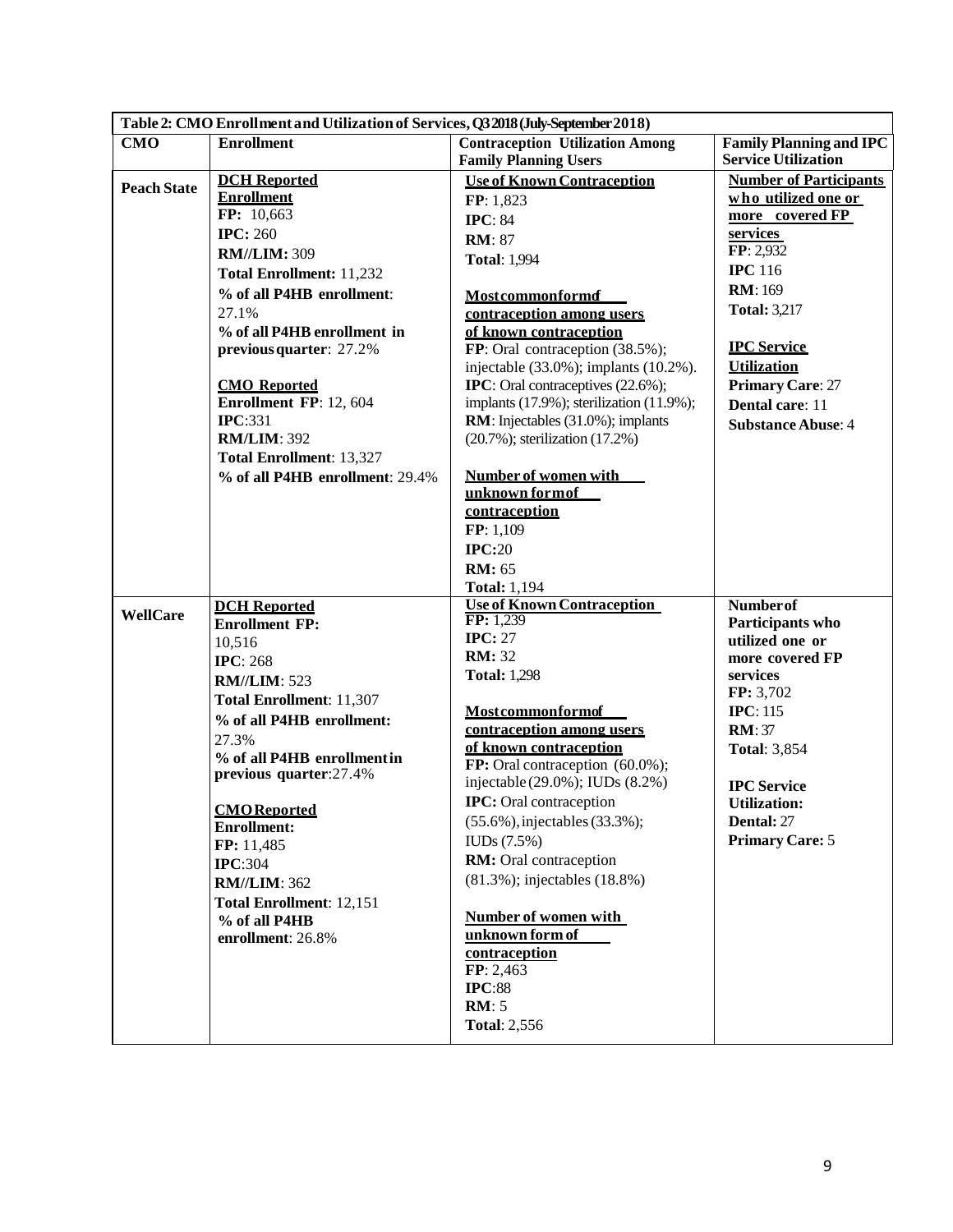The CMOs reported various changes in enrollment, contraception utilization, and family planning and IPC service utilization by P4HB enrollees from Q2 2018 to Q3 2018. Amerigroup reported an overall enrollment decrease of 23.54% from Q2 2018 to Q3 2018 (12, 815 to 9,798 enrollees) with a decrease in each of the FP, IPC and RM-LIM groups. CareSource reported an overall enrollment increase of 17.24% from Q2 2018 to Q3 2018 (8,313 to 9,746 enrollees) with an increase in the FP group and a slight decrease in the IPC and RM-LIM groups. Peach State reported an overall increase from Q2 2018 to Q3 2018 of 8.7% in P4HB enrollment (12, 264 to 13, 327 enrollees), with an increase in the FP group and a decrease in the IPC and RM-LIM groups. WellCare experienced an overall P4HB enrollment increase of 11.7% from Q2 2018 (10,877 enrollees) to Q3 2018 (12,151 enrollees). Enrollment increased for the FP group, but decreased for the IPC and RM-LIM groups.

Utilization patterns also varied across the CMOs. Compared to the CMO reports shown in our Quarter 2, 2018 report to CMS, the use of known contraception increased among enrollees in all CMOs except for Amerigroup. For Amerigroup enrollees, the use of known contraception decreased 55.5% (1,131 users in Q2 2018 to 503 users in Q3 2018). For CareSource enrollees, contraception utilization increased 8.4% (from 550 users in Q2 2018 to 596 users in Q3 2018). Utilization of contraception increased 5.3% among Peach State enrollees (1,893 users in Q2 2018 to 1,994 users in Q3 2018) and increased 13.0% for WellCare enrollees (from 1,149 users in Q2 to 1,298 users in Q3 2018).

Oral contraception was the most preferred form of contraception reported for the women using a known form or contraceptives in all four CMOs' FP only components (47.3% for Amerigroup, 78.8% for CareSource, 38.5% for PeachState, and 60.0% for WellCare). The IPC enrollees in three of the four CMOs also preferred oral contraception (69.2% for CareSource; and 22.6% for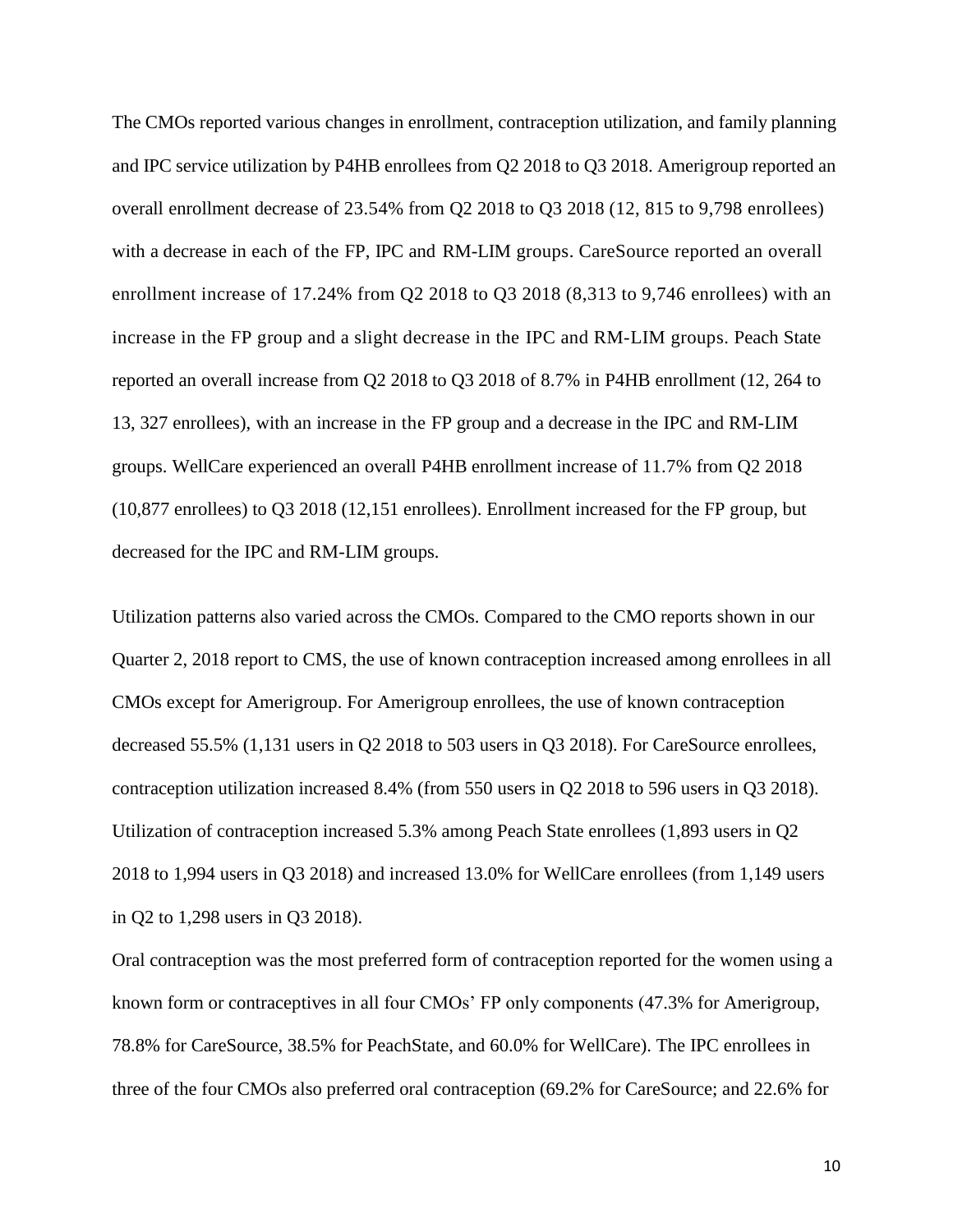Peach State; and 55.6% for WellCare IPC enrollees); however, Amerigroup IPC enrollees preferred injectables (42.9%).

Compared to the Q2 2018 CMO reports, the total number of P4HB women who utilized one or more covered family planning services increased in Q3 2018 for three of the four CMOs. Utilization increased 21.62% for CareSource enrollees, 3.1% for PeachState, and 13.2 % for WellCare enrollees. Utilization of one or more covered family planning services decreased by 28.7% in Q3 2018 among CareSource enrollees. Service utilization among the CMOs' IPC enrollees varied. Compared to last quarter, utilization of primary care services increased among CareSource enrollees (75.0%). WellCare reported no utilization of primary care services among its IPC enrollees in Q2 2018 and 5 users of primary care services among IPC enrollees in Q3 2018. Utilization of primary care services decreased 23.9% among Amerigroup IPC enrollees and 15.6% among PeachState enrollees in Q3 2018. Dental care utilization remained the same for Amerigroup IPC enrollees but increased among PeachState enrollees (37.5%) and WellCare IPC enrollees (8.0%). Dental care utilization decreased among CareSource IPC enrollees (42.9%) in Q3 2018).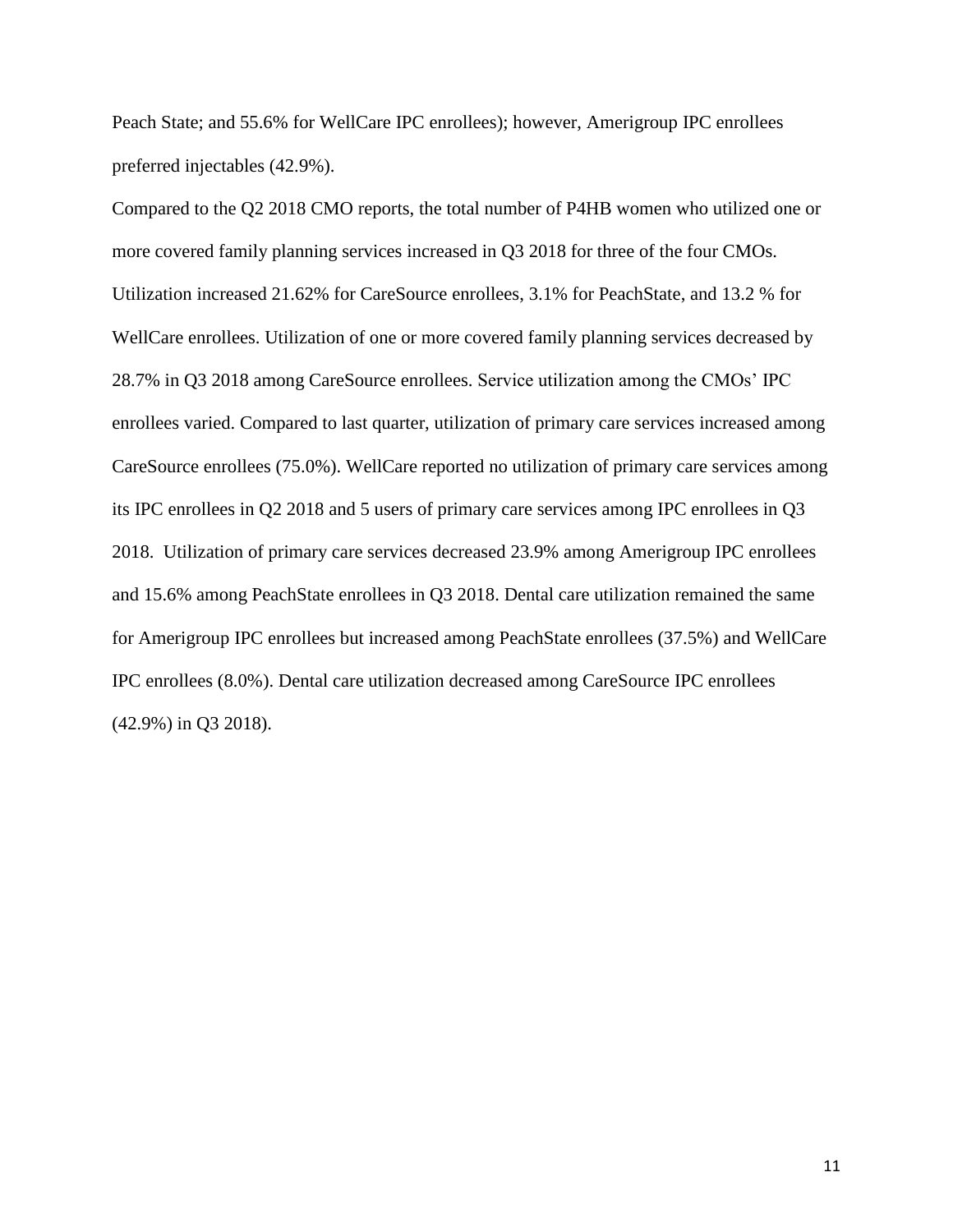| Table 3: CMO Outreach, Q3 2018 (July-September 2018) |                                                                                                                                                         |                                                                                                                                                                                                                                                                                                                                                        |  |  |  |  |  |
|------------------------------------------------------|---------------------------------------------------------------------------------------------------------------------------------------------------------|--------------------------------------------------------------------------------------------------------------------------------------------------------------------------------------------------------------------------------------------------------------------------------------------------------------------------------------------------------|--|--|--|--|--|
| <b>CMO</b>                                           | <b>All Outreach Activities</b>                                                                                                                          | <b>IPC Specific Outreach</b>                                                                                                                                                                                                                                                                                                                           |  |  |  |  |  |
| Amerigroup                                           | • 37 outreach activities<br>• 793 participants<br>• 254 provider relations activities                                                                   | • 74 telephone contacts by RM workers<br>• 37 Community "Baby Showers" and<br>"Diaper Days"                                                                                                                                                                                                                                                            |  |  |  |  |  |
| <b>CareSource</b>                                    | • Welcome calls to all P4HB<br>enrollees within 30 days of being<br>eligible.<br>• New member mailings                                                  | • Welcome calls to IPC and RM<br>participants<br>• Reminder letters and phone calls<br>• Phone calls to Emergency Room<br>(ER) utilizers and all IPC and RM<br>members to educate them on<br>appropriate use of the ER                                                                                                                                 |  |  |  |  |  |
| <b>Peach State</b>                                   | • 3,660 calls made to new members<br>• 3,660 new P4HB member packets<br>mailed<br>• 174 members (new and<br>existing) received<br>educational materials | • 75 members who had a VLBW<br>infant received telephone calls<br>• A total of 621 mothers seen in a<br>high-volume delivery hospitals<br>were educated face-to-face                                                                                                                                                                                   |  |  |  |  |  |
| <b>WellCare</b>                                      | • P4HB mailings sent to 5,729<br>members who recently<br>delivered.                                                                                     | • 88 IPC members were contacted and<br>received direct education about the<br>program.<br>• Resource Mothers attended 34<br>outreach events and educated a total<br>of 607 potential members and<br>community partners.<br>• Resource Mothers conducted 51<br>face-to-face visits, 199 phone calls,<br>and 67 care plans with IPC and RM<br>enrollees. |  |  |  |  |  |

# **CMO PROVIDER AND MEMBER SURVEYS**

## **Overview**

As part of the P4HB program, the CMOs, in collaboration with DCH, monitor member and provider overall knowledge and understanding of the program 1-2 times a year through an analysis of member and provider surveys. These surveys represent four CMOs, Amerigroup, CareSource, Peach State, and Well Care. The CMOs and DCH review the results of each wave of the surveys to identify areas of poor understanding about the P4HB program. Analyses of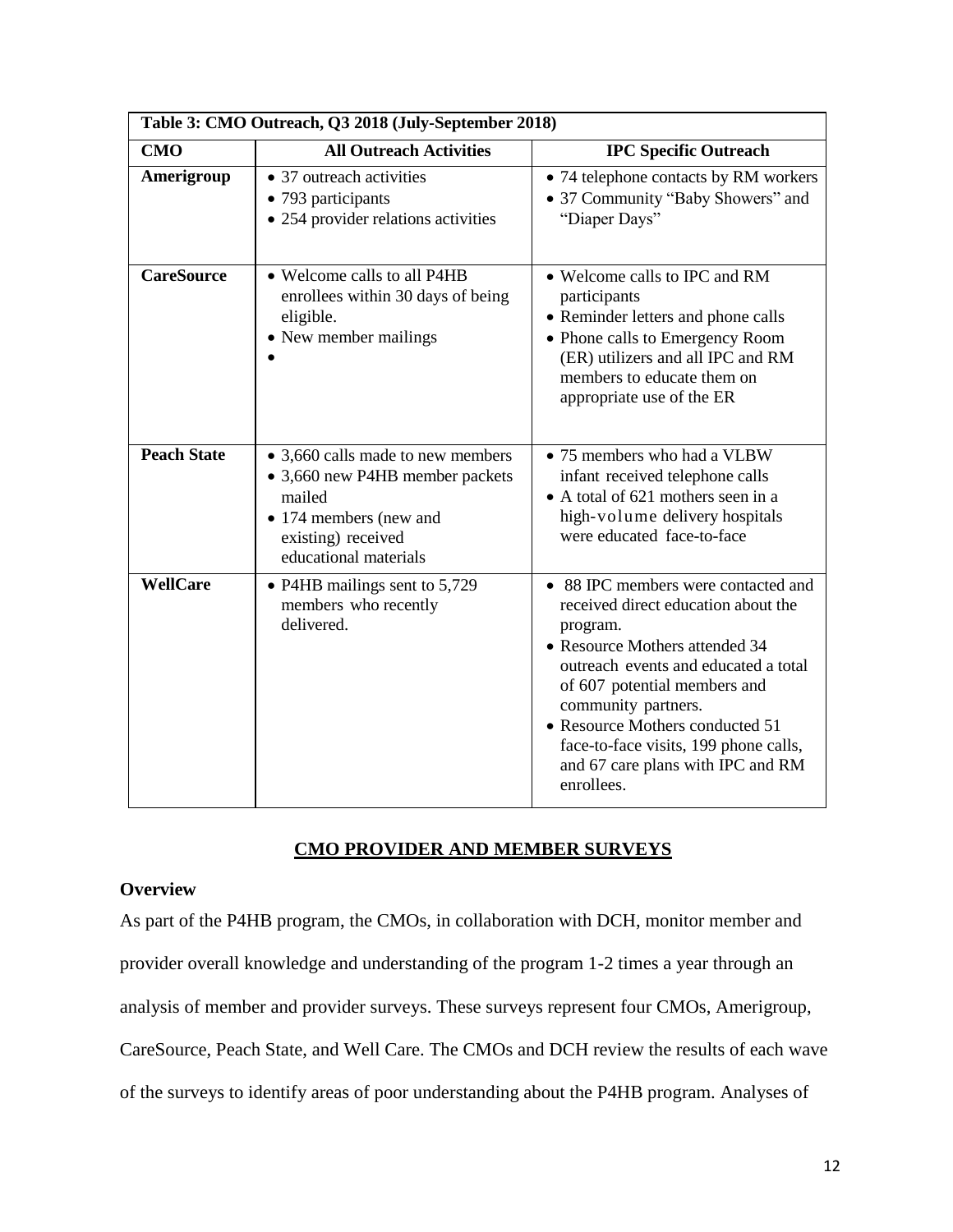these survey results help the CMOs and DCH better understand and improve member and provider experiences with the P4HB program, as it is important to both the CMOs and DCH to identify any area that could negatively affect the satisfaction of members and providers who participate in the program. Any areas that do not meet the CMOs' performance goals are analyzed for barriers and opportunities for improvement. Although there are concerns with the low response rates for the surveys and the lack of information on representativeness of the respondents, these surveys provide DCH with an overall 'view' of member and provider involvement with the P4HB program and any barriers to greater awareness and involvement in the program.

#### **Survey Methods**

To date, the member and provider surveys have been administered in thirteen waves – in December 2011, April 2012, September 2012, April 2013, September 2013, May 2014, November 2014, July 2015, June 2016, April 2017, December 2017, May 2018, and September 2018. The most recent wave of the member and provider surveys, the thirteenth wave, was conducted in September of 2018. Members identified by the CMOs as being enrolled in the P4HB program during the period of September 2017 to March 2018 were contacted by phone for the survey (3,706 participants). Of the 3,706 program participants contacted, 446 (12.0%) responded to the survey. All contracted providers who participated in the program during the same period with a valid e-mail address (1,500) were sent the provider survey via the online "Survey Monkey" tool. A mere 16 (1.1%) providers responded. The sections below provide a summary of the responses from the most recent four waves of the CMOs' member and provider surveys (waves ten through thirteen).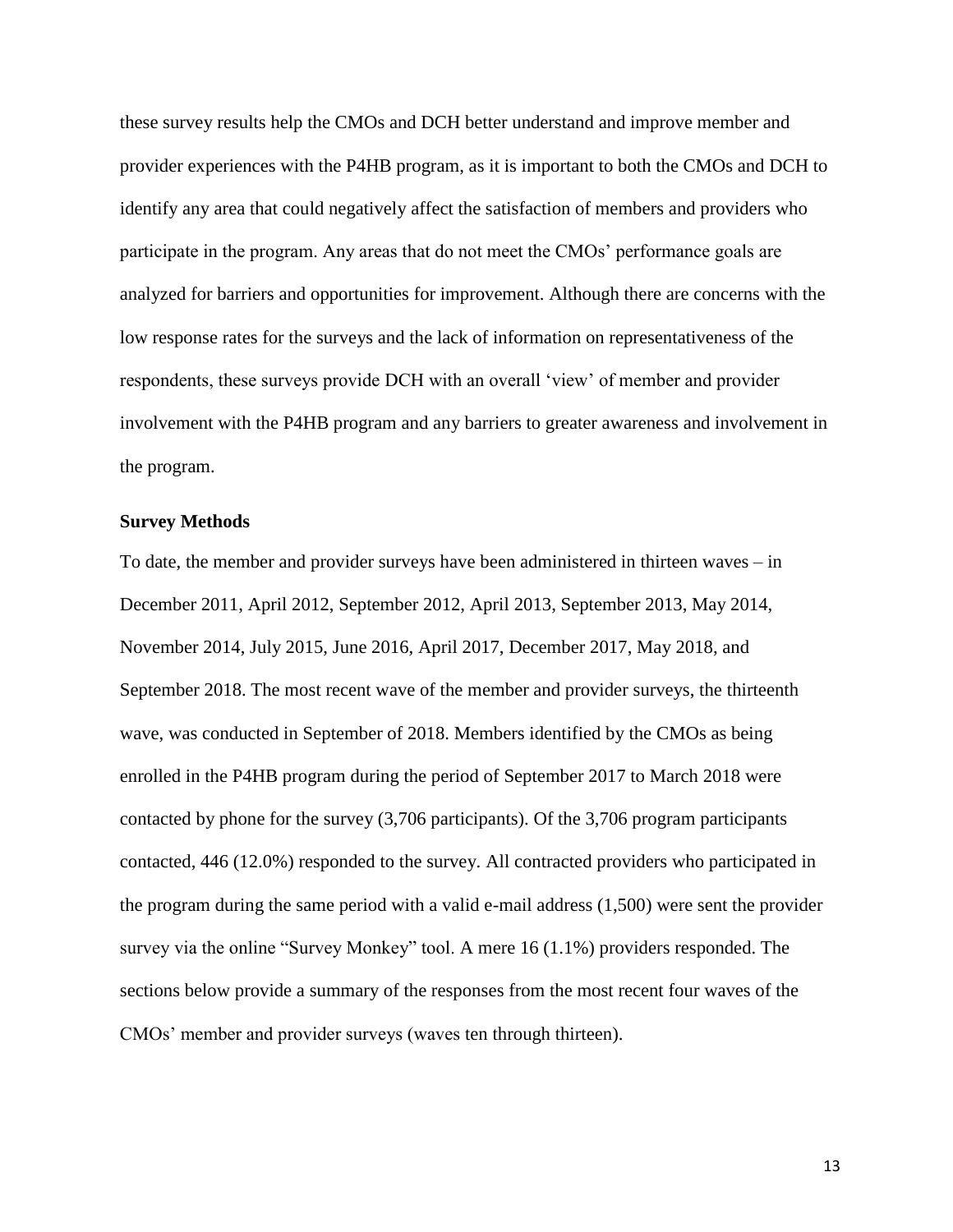#### **CMO Member Survey Results**

In each wave 10 through 12, a total of 3000 members met the selection criteria for the CMOs' member surveys. In this latest 13th wave, a total of 3,706 members met the select criteria, due to the addition of CareSource, the fourth and most recent CMO to participate in P4HB and to distribute their member survey through the same survey vendor, SPH Analytics. The rate of participation in the member surveys, across the four CMOs, was 15.0% for wave 10, 12.5% for wave 11, 10.5% for wave 12, and 12.0% for wave 13. For wave 13, the member response rates were: 13.0% (130/1,000) for Peach State, 12.0% (120/1,000) for Amerigroup, 10.5% (74/706) for WellCare, and 12.2% (122/1000) for CareSource.

**Table 4** summarizes the members' responses regarding reasons for their enrollment in the P4HB program, the services they have used, the services they had trouble accessing prior to enrollment in P4HB and the types of problems encountered with accessing those services, as well as benefits of the P4HB program to the member. The percentage of responding members indicating that the reason for their enrolling in the P4HB program was for birth control or family planning was highest in wave 10 (60.4%) and substantially lower in waves 11 through 13 (from 29.3% to 35.2%). The decline in respondents indicating 'birth control or family planning' as their reason for enrollment could be due to the implementation of the Gateway system, which was implemented in February 2017 between survey waves 10 and 11. Those using the Gateway system are applying for any type of public assistance available to them; they may choose to say yes to the P4HB questions asking if they want to be considered for the program, but the family planning benefits might not necessarily be the reason that they are enrolling but rather the P4HB program is the only program for which they are eligible. The percentage of responding members indicating that testing for pregnancy was their reason for

14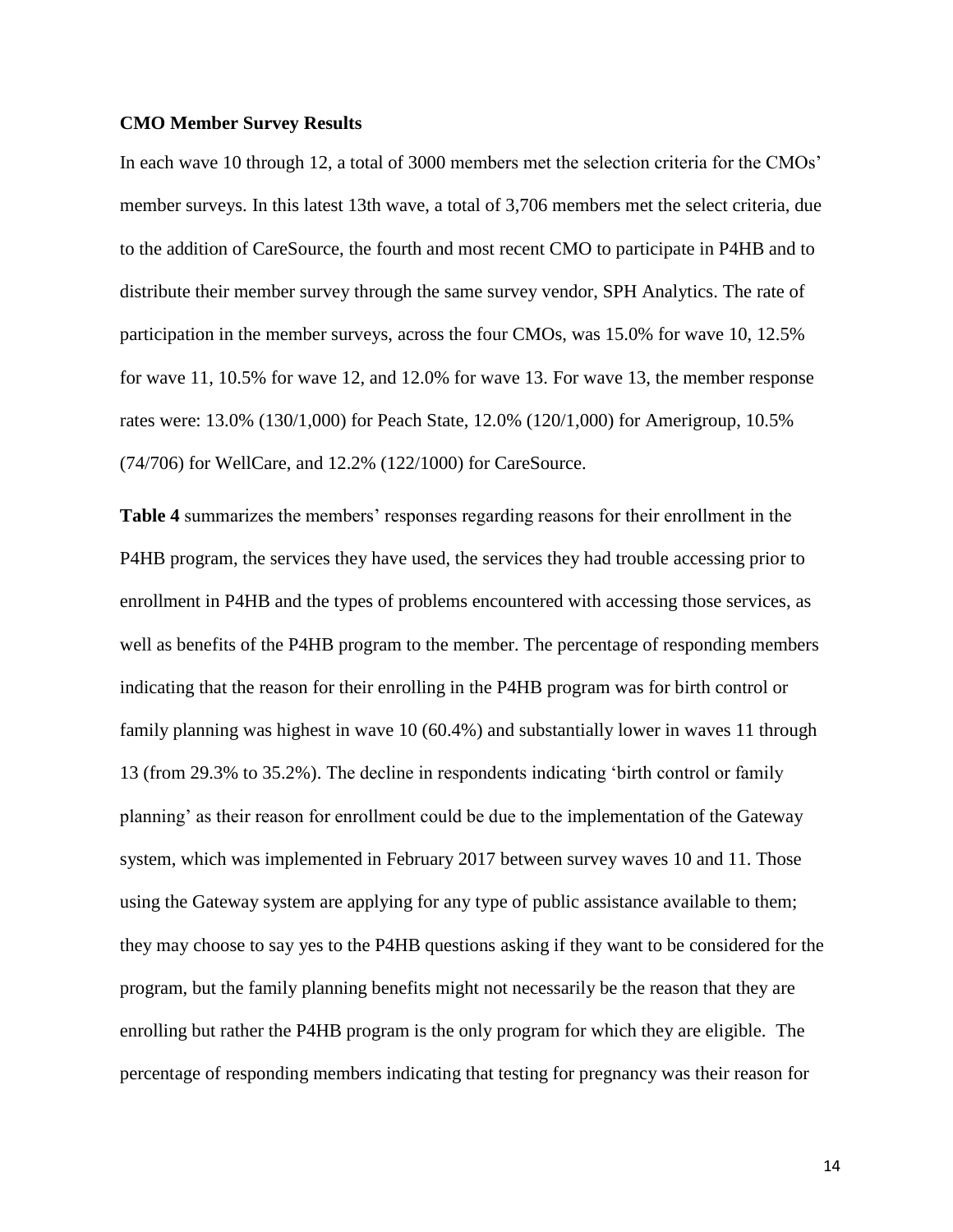enrolling also declined quite sharply from wave 10 (33.4%) compared to waves 11 through 13 (15.9% to 19.5%). A similar pattern was seen for the percentage of responding members indicating that testing for sexually transmitted infections was their reason for enrolling, with a high of 34.1% in wave 10 declining to 19.7% to 21.3% across waves 11 through 13. A substantial percentage of members reported enrolling in the P4HB program to receive primary care services across recent waves of the member survey (from a high of 59% in wave 10 to a low of 44.5% in wave 11 to 45.7%% in wave 13). This finding is interesting as primary care services are covered only under the IPC component of the program.

Regarding reported service utilization among enrollees, there were substantial decreases in the percentage of survey respondents who reported using each of the P4HB services surveyed from wave 10 compared to subsequent waves of the survey (**Table 4**). The largest reduction was in the percentage of members reporting utilization of birth control of family planning from 58.6% in wave 10 to approximately 30% in waves 12 and 13. There was an approximately 15 percentage point decline from survey wave 10 to survey wave 13 in members who reported use of pregnancy testing, testing or treatment of sexually transmitted infections, and primary care services.

Paralleling the observations for reported service utilization, there were also reductions in the percentage of survey respondents from survey wave 10 to subsequent waves of the survey who reported positive changes that P4HB made for them (**Table 4**). The largest reduction was a nearly 22 percentage point decline from survey wave 10 to wave 13 for both the percentage reporting starting to use birth control, not having to use their own money for family planning services or birth control, and being able to get preventive care and family planning counseling. Sizable percentage point reductions were also observed from survey wave 10 to wave 13 for

15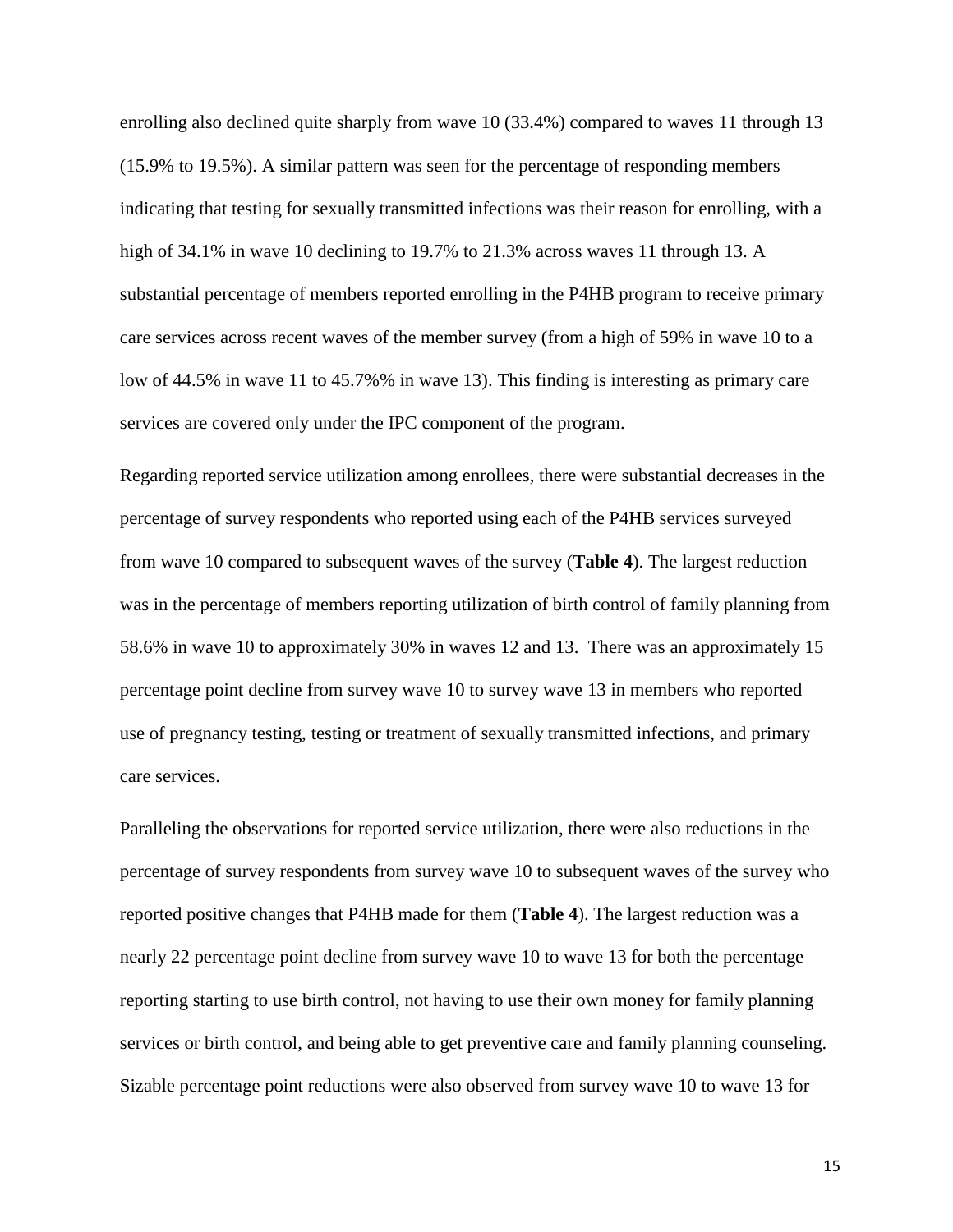respondents reporting that P4HB helped them have more choices in birth control (19 percentage point decline) or change birth control (9 percentage point decline). On the positive side, there was an approximately 9 percentage point reduction in the percentage of respondents from wave 10 to wave 13 who indicated that P4HB resulted in them going to a different doctor or nurse for family planning services or birth control and an approximately 6 percentage point decline in the percentage of respondents who indicated that P4HB resulted in them going to a different doctor or nurse for primary care.

| Table 4. Enrollment and Utilization of Services in P4HB®                           |                                                             |                                                                           |                                                                           |                                                                |  |  |  |  |  |
|------------------------------------------------------------------------------------|-------------------------------------------------------------|---------------------------------------------------------------------------|---------------------------------------------------------------------------|----------------------------------------------------------------|--|--|--|--|--|
|                                                                                    | <b>10th</b><br><b>Wave</b><br>$N = 449$<br><b>Responses</b> | 11th Wave<br>$N = 375$<br><b>Responses</b><br>$n\left(\frac{9}{6}\right)$ | 12th Wave<br>$N = 314$<br><b>Responses</b><br>$n\left(\frac{0}{0}\right)$ | 13 <sup>th</sup> Wave<br>$N = 446$<br><b>Responses</b><br>n(%) |  |  |  |  |  |
| Enrollment in P4HB <sup>®</sup> to get                                             |                                                             |                                                                           |                                                                           |                                                                |  |  |  |  |  |
| Birth control or family planning services                                          | $\overline{271}$ (60.4%)                                    | 132(35.2%)                                                                | 92 (29.3%)                                                                | $140(31.4\%)$                                                  |  |  |  |  |  |
| Pregnancy testing                                                                  | 150 (33.4%)                                                 | 73 (19.5%)                                                                | 54 (17.2%)                                                                | 71 (15.9%)                                                     |  |  |  |  |  |
| Testing or treatment for sexually<br>transmitted infections                        | 153 (34.1%)                                                 | 76 (20.3%)                                                                | 67(21.3%)                                                                 | 88 (19.7%)                                                     |  |  |  |  |  |
| Primary care (such as routine check-up,<br>care for an illness)                    | 265 (59.0%)                                                 | 167 (44.5%)                                                               | $160(51.0\%)$                                                             | 204 (45.7%)                                                    |  |  |  |  |  |
| Other                                                                              | 38 (8.5%)                                                   | 28 (7.5%)                                                                 | $15(4.8\%)$                                                               | 21 (4.7%)                                                      |  |  |  |  |  |
| Have used these P4HB® services                                                     |                                                             |                                                                           |                                                                           |                                                                |  |  |  |  |  |
| Birth control or family planning services                                          | 263 (58.6%)                                                 | 137 (36.5%)                                                               | 89 (28.3%)                                                                | 137 (30.7%)                                                    |  |  |  |  |  |
| Pregnancy testing                                                                  | 145(32.3%)                                                  | 74(19.7%)                                                                 | 52(16.6%)                                                                 | $63(14.1\%)$                                                   |  |  |  |  |  |
| Testing or treatment for sexually-<br>transmitted infections                       | 131 (29.2%)                                                 | 69 (18.4%)                                                                | 51 (16.2%)                                                                | 71 (15.9%)                                                     |  |  |  |  |  |
| Primary care (such as routine check-up,<br>care for an illness)                    | 223 (49.7%)                                                 | 124 (33.1%)                                                               | 111 (35.4%)                                                               | 157 (35.2%)                                                    |  |  |  |  |  |
| Other                                                                              | $24(5.3\%)$                                                 | 10(2.7%)                                                                  | $10(3.2\%)$                                                               | $10(2.2\%)$                                                    |  |  |  |  |  |
| Before enrolling in P4HB®, had trouble getting                                     |                                                             |                                                                           |                                                                           |                                                                |  |  |  |  |  |
| Birth control or family planning services                                          | 146 (32.5%)                                                 | 75 (20%)                                                                  | 53 (16.9%)                                                                | 84 (18.8%)                                                     |  |  |  |  |  |
| Pregnancy testing                                                                  | 65 (14.5%)                                                  | 37 (9.9%)                                                                 | 30 (9.6%)                                                                 | 35 (7.8%)                                                      |  |  |  |  |  |
| Testing or treatment for sexually-<br>transmitted infections                       | 81 (18.0%)                                                  | 42 (11.2%)                                                                | 41 (13.1%)                                                                | 38 (8.5%)                                                      |  |  |  |  |  |
| Primary care (such as routine check-up,<br>care for an illness)                    | 174 (38.8%)                                                 | 108 (28.8%)                                                               | 88 (28.0%)                                                                | $100(22.4\%)$                                                  |  |  |  |  |  |
| Other                                                                              | 48(10.7%)                                                   | $34(9.1\%)$                                                               | $18(5.7\%)$                                                               | $36(8.1\%)$                                                    |  |  |  |  |  |
| Changes P4HB <sup>®</sup> made for the participant                                 |                                                             |                                                                           |                                                                           |                                                                |  |  |  |  |  |
| I am going to a different doctor or nurse<br>for family planning services or birth | 96 (21.4%)                                                  | 51 (13.6%)                                                                | 40 (12.7%)                                                                | 54 (12.1%)                                                     |  |  |  |  |  |
| I am going to a different doctor or nurse<br>for primary care                      | 80 (17.8%)                                                  | 54 (14.4%)                                                                | 40 (12.7%)                                                                | 51 (11.4%)                                                     |  |  |  |  |  |
| I have started using a birth control                                               | 179 (39.9%)                                                 | 94 (25.1%)                                                                | 58 (18.5%)                                                                | 81 (18.2%)                                                     |  |  |  |  |  |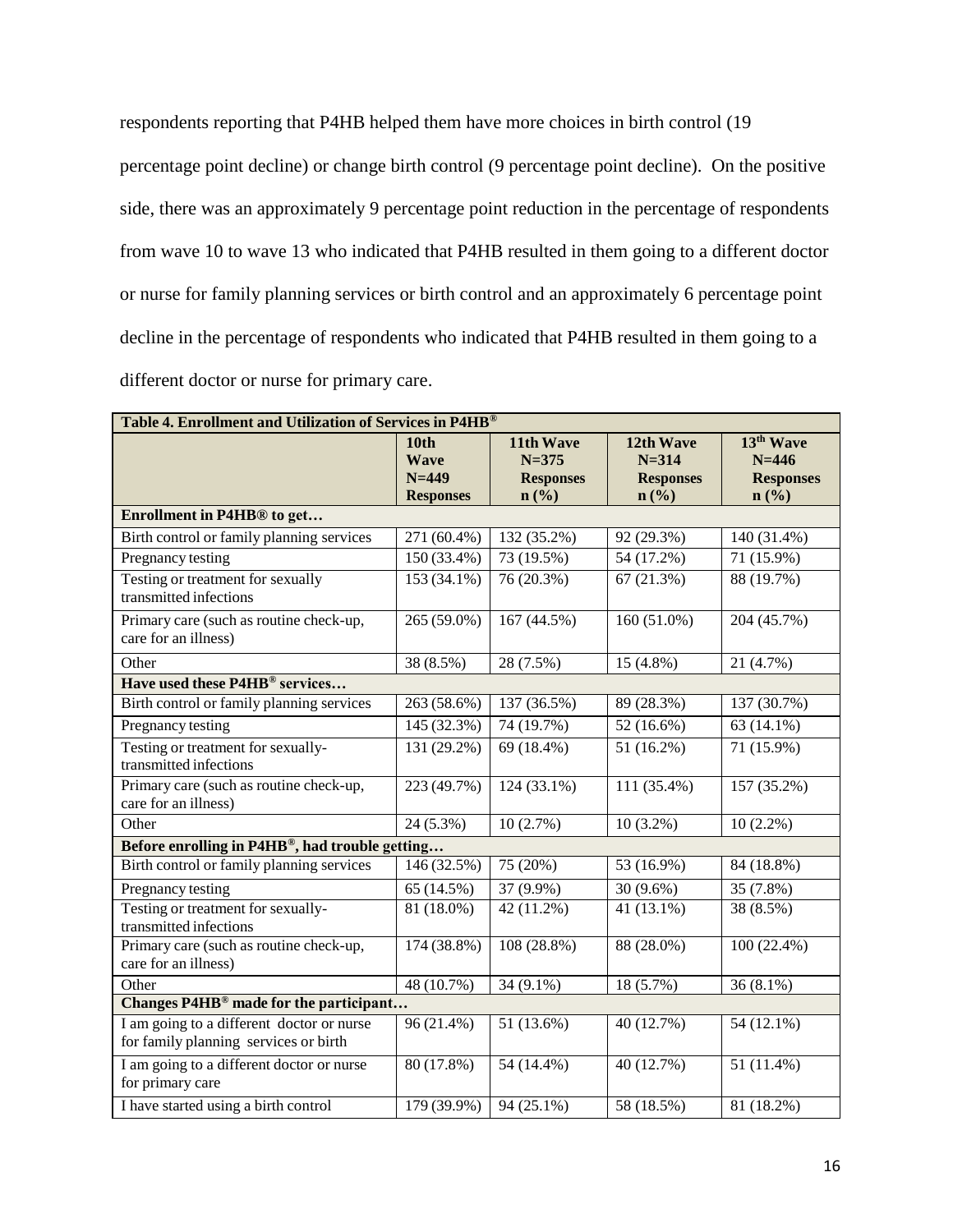| I have changed the birth control method I                                                   | 93 (20.7%)  | 45 (12.0%)  | 37(11.8%)   | 50 (11.2%)  |
|---------------------------------------------------------------------------------------------|-------------|-------------|-------------|-------------|
| I have more choices of birth control                                                        | 190 (42.3%) | 106(28.3%)  | 101 (32.2%) | 104 (23.3%) |
| I do not have to use my own money for<br>family planning services or birth control          | 202 (45.0%) | 99 (26.4%)  | 85 (27.1%)  | 104 (23.3%) |
| I am able to get preventive care (such as<br>Pap smears) and family planning<br>counseling  | 258 (57.5%) | 143 (38.1%) | 119 (37.9%) | 157 (35.2%) |
| With the Purple Card (IPC), I am able to<br>get care for illnesses                          | $10(2.2\%)$ | $1(0.3\%)$  | $6(1.9\%)$  | $6(1.3\%)$  |
| With the Purple Card (IPC), I am able to<br>get medicines for illnesses when I need<br>them | $9(2.0\%)$  | $1(0.3\%)$  | 8(2.5%)     | 7(1.6%)     |
| Other                                                                                       | 22 (4.9%)   | 18 (4.8%)   | $9(2.9\%)$  | 179 (40.1%) |

The data in **Table 5** provides information regarding the knowledge that members had about the P4HB program with respect to both services covered and eligibility criteria for the specific components of P4HB. Responses regarding knowledge of the services covered under the FP "Pink Card" of the P4HB program indicate substantial reductions in the percentage of respondents with correct knowledge about available services from survey wave 10 compared to waves 11 through 13. The largest percentage point reductions (of approximately 14-16%) were for knowledge of the availability of birth control services and methods, Pap smear and pelvic exams, pregnancy testing, screening for sexually transmitted infections, and follow-up of an abnormal Pap smear. Substantial reductions from survey waves 10 through 13 were also observed in the percentage points of respondents with correct knowledge about the availability of tubal ligation (5.2 percentage points), treatment for sexually transmitted infections (13 percentage points), treatment for major problems related to family planning (11 percentage points), vitamin with folic acid (7 percentage points), and some vaccination (5 percentage points). Knowledge of non-emergency transportation remained low (less than 9% of respondents) across waves 10 through 13 of the survey. It appears that enrollment through the Gateway System may also be related to a drop in understanding of their benefits.

There was very little understanding of the coverage afforded under the "Purple Card" across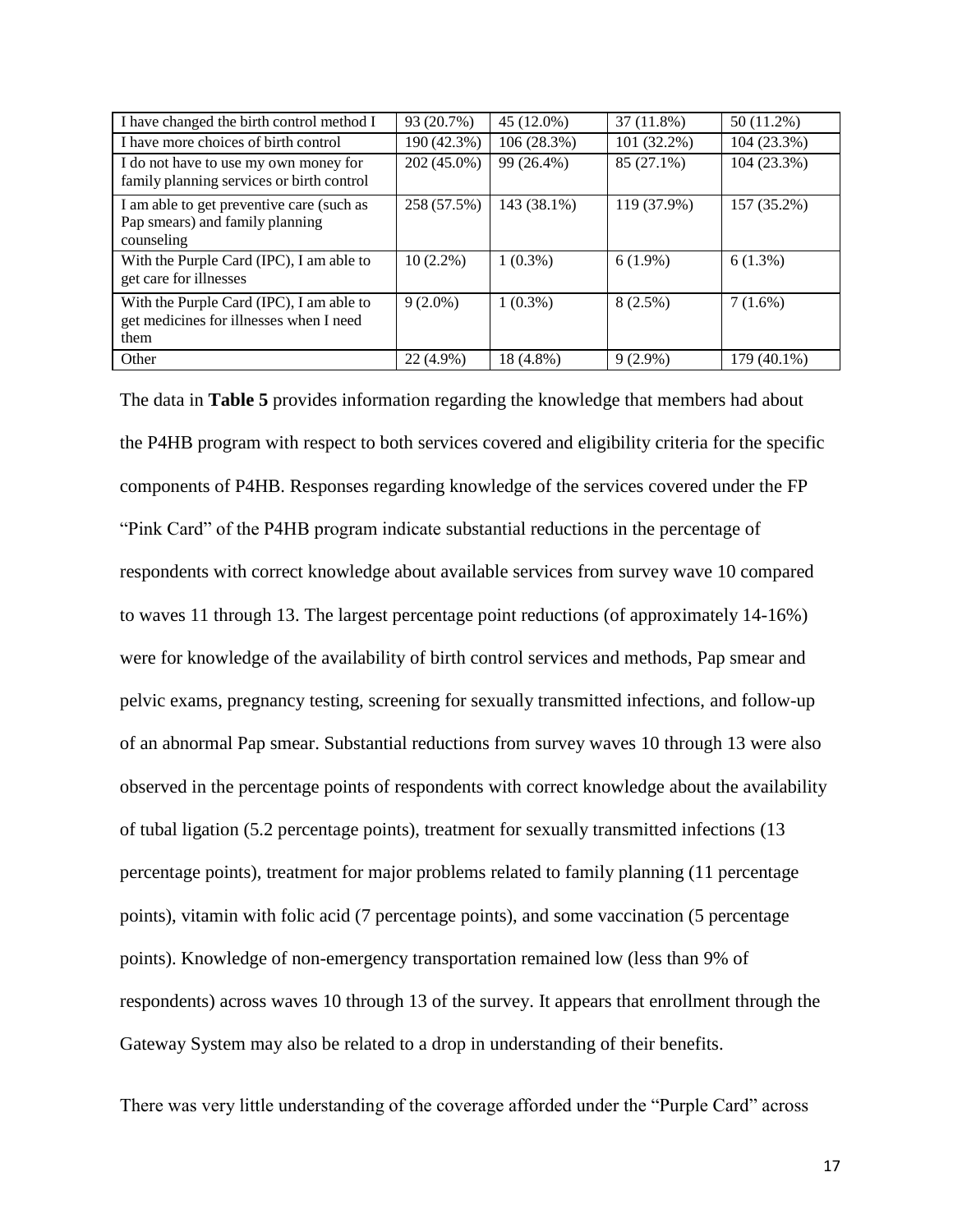the most recent four waves of the survey (**Table 5**), with 2% or fewer of respondents correctly identifying the covered services. Of importance in interpreting the member survey results concerning the IPC "Purple Card", the surveyed members are asked to skip the questions of the survey that are not pertinent to them and there is a 'not applicable' response option, such that the member survey is not asking women who are only participating in the FP only component about the IPC eligibility criteria and covered services. Considering this, it is particularly clear that additional outreach must occur so that women are not confused about the eligibility requirements and covered services for the IPC ("Purple Card") component of the P4HB program.

The percentage of members responding correctly to the range of eligibility criteria for the FP ("Pink Card") component of the P4HB program declined substantially from wave 10 compared to wave 11 through 13 of the survey for all eligibility criteria. (**Table 5**). By wave 13 of the survey, fewer than 26% of respondents were aware of any of the eligibility criteria. Responses indicate that member knowledge and understanding of P4HB eligibility criteria remains quite low, particularly for the IPC ("Purple Card") component with fewer than 4% of respondents having knowledge of the range of eligibility criteria across waves 10 through 13 of the survey.

| Table 5. Knowledge of Members about P4HB®                              |                  |                  |                  |                  |  |  |  |  |  |
|------------------------------------------------------------------------|------------------|------------------|------------------|------------------|--|--|--|--|--|
| Knowledge of                                                           | 10 <sub>th</sub> | 11 <sub>th</sub> | 12 <sub>th</sub> | $13th$ Wave      |  |  |  |  |  |
|                                                                        | <b>Wave</b>      | <b>Wave</b>      | <b>Wave</b>      | $N = 446$        |  |  |  |  |  |
|                                                                        | $N = 449$        | $N = 375$        | $N = 314$        | <b>Responses</b> |  |  |  |  |  |
|                                                                        | <b>Responses</b> | <b>Responses</b> | <b>Responses</b> | $n\binom{0}{0}$  |  |  |  |  |  |
| Services available through the "Pink Card" (Family Planning Component) |                  |                  |                  |                  |  |  |  |  |  |
| Birth control services and methods                                     | 147 (32.7%)      | 81 (21.6%)       | $64(20.4\%)$     | 72 (16.1%)       |  |  |  |  |  |
| Pap smear and pelvic exam                                              | 155 (34.5%)      | 79 (21.1%)       | 73 (23.2%)       | 91 (20.4%)       |  |  |  |  |  |
| Tubal Ligation (tubes tied)                                            | $37(8.2\%)$      | 10(2.7%)         | $19(6.1\%)$      | $13(2.9\%)$      |  |  |  |  |  |
| Pregnancy testing                                                      | 147 (32.7%)      | 81 (21.6%)       | 70 (22.3%)       | 80 (17.9%)       |  |  |  |  |  |
| Screening for sexually transmitted infections                          | 134 (29.8%)      | 69 (18.4%)       | 67(21.3%)        | 74 (16.6%)       |  |  |  |  |  |
| Follow-up of an abnormal Pap smear                                     | 130 (29.0%)      | 61(16.3%)        | 58 (18.5%)       | 65 (14.6%)       |  |  |  |  |  |
| Treatment for sexually transmitted infections                          | 114 (25.4%)      | 57 (15.2%)       | $60(19.1\%)$     | 56 (12.6%)       |  |  |  |  |  |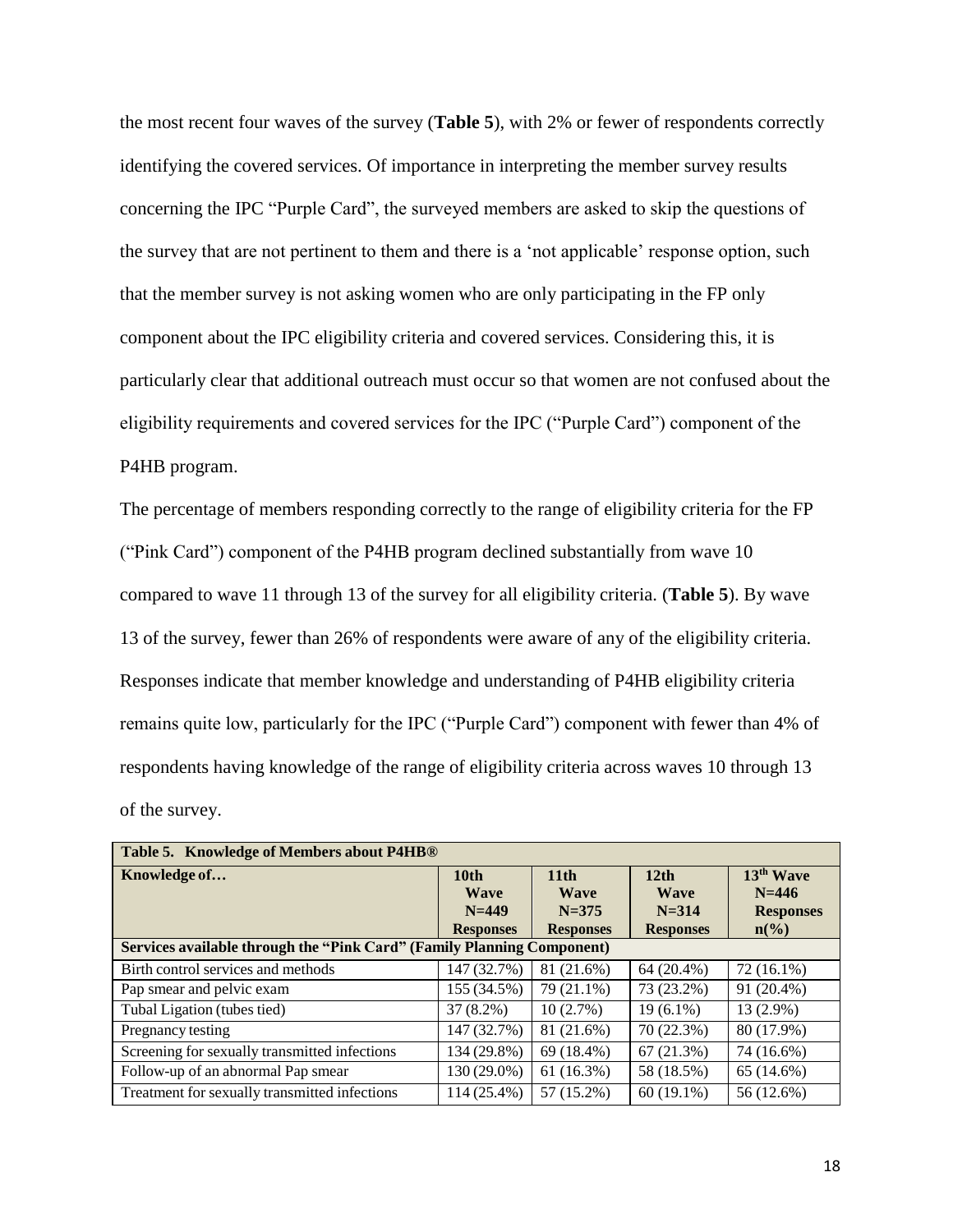| Treatment for major problems related to<br>family planning services                                     | 92 (20.5%)                                                                                              | $\overline{36(9.6\%)}$ | 51 (16.2%)  | 40 (9.0%)     |  |  |  |  |  |  |  |  |
|---------------------------------------------------------------------------------------------------------|---------------------------------------------------------------------------------------------------------|------------------------|-------------|---------------|--|--|--|--|--|--|--|--|
| Vitamins with folic acid                                                                                | 60 (13.4%)                                                                                              | 29 (7.7%)              | 33 (10.5%)  | 29 (6.5%)     |  |  |  |  |  |  |  |  |
| Some vaccinations                                                                                       | 60 (13.4%)                                                                                              | 34 (9.1%)              | 39 (12.4%)  | 32 (7.2%)     |  |  |  |  |  |  |  |  |
| Non-emergency transportation                                                                            | 30(6.7%)                                                                                                | $16(4.3\%)$            | 28 (8.9%)   | $20(4.5\%)$   |  |  |  |  |  |  |  |  |
| Services available through the "Purple Card" (Interpregnancy Care Component)                            |                                                                                                         |                        |             |               |  |  |  |  |  |  |  |  |
|                                                                                                         | Primary care services (up to 5 visits per year)<br>$8(1.8\%)$<br>$1(0.3\%)$<br>$6(1.9\%)$<br>$4(0.9\%)$ |                        |             |               |  |  |  |  |  |  |  |  |
| Treatment for medical problems like high                                                                | $5(1.1\%)$                                                                                              | $0(0\%)$               | $6(1.9\%)$  | $4(0.9\%)$    |  |  |  |  |  |  |  |  |
| blood pressure and diabetes                                                                             |                                                                                                         |                        |             |               |  |  |  |  |  |  |  |  |
| Medicines for medical problems like high                                                                | $5(1.1\%)$                                                                                              | $0(0\%)$               | $6(1.9\%)$  | $3(0.7\%)$    |  |  |  |  |  |  |  |  |
| blood pressure and diabetes                                                                             |                                                                                                         |                        |             |               |  |  |  |  |  |  |  |  |
| Care for drug and alcohol abuse (such as                                                                | $4(0.9\%)$                                                                                              | $0(0\%)$               | $2(0.6\%)$  | $2(0.4\%)$    |  |  |  |  |  |  |  |  |
| rehab programs)<br>Some dental services                                                                 |                                                                                                         |                        |             |               |  |  |  |  |  |  |  |  |
|                                                                                                         | $5(1.1\%)$                                                                                              | $0(0\%)$               | $5(1.6\%)$  | $5(1.1\%)$    |  |  |  |  |  |  |  |  |
| Non-emergency transportation                                                                            | 3(0.7%)                                                                                                 | $1(0.3\%)$             | $4(1.3\%)$  | $2(0.4\%)$    |  |  |  |  |  |  |  |  |
| Nurse case management/Resource Mother<br><b>Eligibility for 'Pink Card' (Family Planning Component)</b> | $6(1.3\%)$                                                                                              | $1(0.3\%)$             | $5(1.6\%)$  | $2(0.4\%)$    |  |  |  |  |  |  |  |  |
| Be between 18-44 years of age                                                                           | 178 (39.6%)                                                                                             | 80 (21.3%)             | 90 (28.7%)  | 98 (22.0%)    |  |  |  |  |  |  |  |  |
|                                                                                                         |                                                                                                         |                        |             |               |  |  |  |  |  |  |  |  |
| Be a resident of Georgia                                                                                | 188 (41.9%)                                                                                             | 90 (24.0%)             | 99 (31.5%)  | $116(26.0\%)$ |  |  |  |  |  |  |  |  |
| Be a U.S. Citizen                                                                                       | 201 (44.8%)                                                                                             | 83 (22.1%)             | 99 (31.5%)  | $112(25.1\%)$ |  |  |  |  |  |  |  |  |
| Have a household income that is at or below<br>200% of the federal poverty level                        | 146 (32.5%)                                                                                             | 54 (14.4%)             | 71 (22.6%)  | 60 (13.5%)    |  |  |  |  |  |  |  |  |
| Not be eligible for Medicaid or the<br>Children's Health Insurance Program<br>(Peach Care)              | 106(23.6%)                                                                                              | 40 (10.7%)             | 47 (15.0%)  | 32 (7.2%)     |  |  |  |  |  |  |  |  |
| Not otherwise insured for Family FP Services                                                            | 100(22.3%)                                                                                              | $30(8.0\%)$            | 50 (15.9%)  | 29 (6.5%)     |  |  |  |  |  |  |  |  |
| Other                                                                                                   | 22 (4.9%)                                                                                               | $8(2.1\%)$             | $4(1.3\%)$  | $4(0.9\%)$    |  |  |  |  |  |  |  |  |
| <b>Eligibility for 'Purple Card' (Interpregnancy Care Component)</b>                                    |                                                                                                         |                        |             |               |  |  |  |  |  |  |  |  |
| Be between 18-44 years of age                                                                           | $11(2.4\%)$                                                                                             | $2(0.5\%)$             | $11(3.5\%)$ | $5(1.1\%)$    |  |  |  |  |  |  |  |  |
| Be a resident of Georgia                                                                                | 15 (3.3%)                                                                                               | $2(0.5\%)$             | 11(3.5%)    | $8(1.8\%)$    |  |  |  |  |  |  |  |  |
| Be a U.S. Citizen                                                                                       | $14(3.1\%)$                                                                                             | $5(1.3\%)$             | $11(3.5\%)$ | 12(2.7%)      |  |  |  |  |  |  |  |  |
| Have a household income that is at or below<br>200% of the federal poverty level                        | $11(2.4\%)$                                                                                             | $2(0.5\%)$             | $9(2.9\%)$  | $4(0.9\%)$    |  |  |  |  |  |  |  |  |
| Not be eligible for Medicaid or the<br>Children's Health Insurance Program<br>(CHIP)                    | $9(2.0\%)$                                                                                              | $0(0\%)$               | $9(2.9\%)$  | 3(0.7%)       |  |  |  |  |  |  |  |  |
| Not otherwise insured for health care services                                                          | $7(1.6\%)$                                                                                              | $0(0\%)$               | $7(2.2\%)$  | $4(0.9\%)$    |  |  |  |  |  |  |  |  |
| Delivered a baby weighing < 3 pounds 5<br>ounces since January 1, 2011                                  | $6(1.3\%)$                                                                                              | $3(0.8\%)$             | $4(1.3\%)$  | $2(0.4\%)$    |  |  |  |  |  |  |  |  |
| Other                                                                                                   | $1(0.2\%)$                                                                                              | $0(0\%)$               | $1(0.3\%)$  | $8(1.8\%)$    |  |  |  |  |  |  |  |  |

The data in **Table 6** provides information about covered service utilization by members.

Among the women surveyed who were enrolled in the FP ("Pink Card") component, the most commonly utilized services were quite consistent from survey waves 10 through 13. However, there were reductions in the percentage of survey respondents reporting use of particular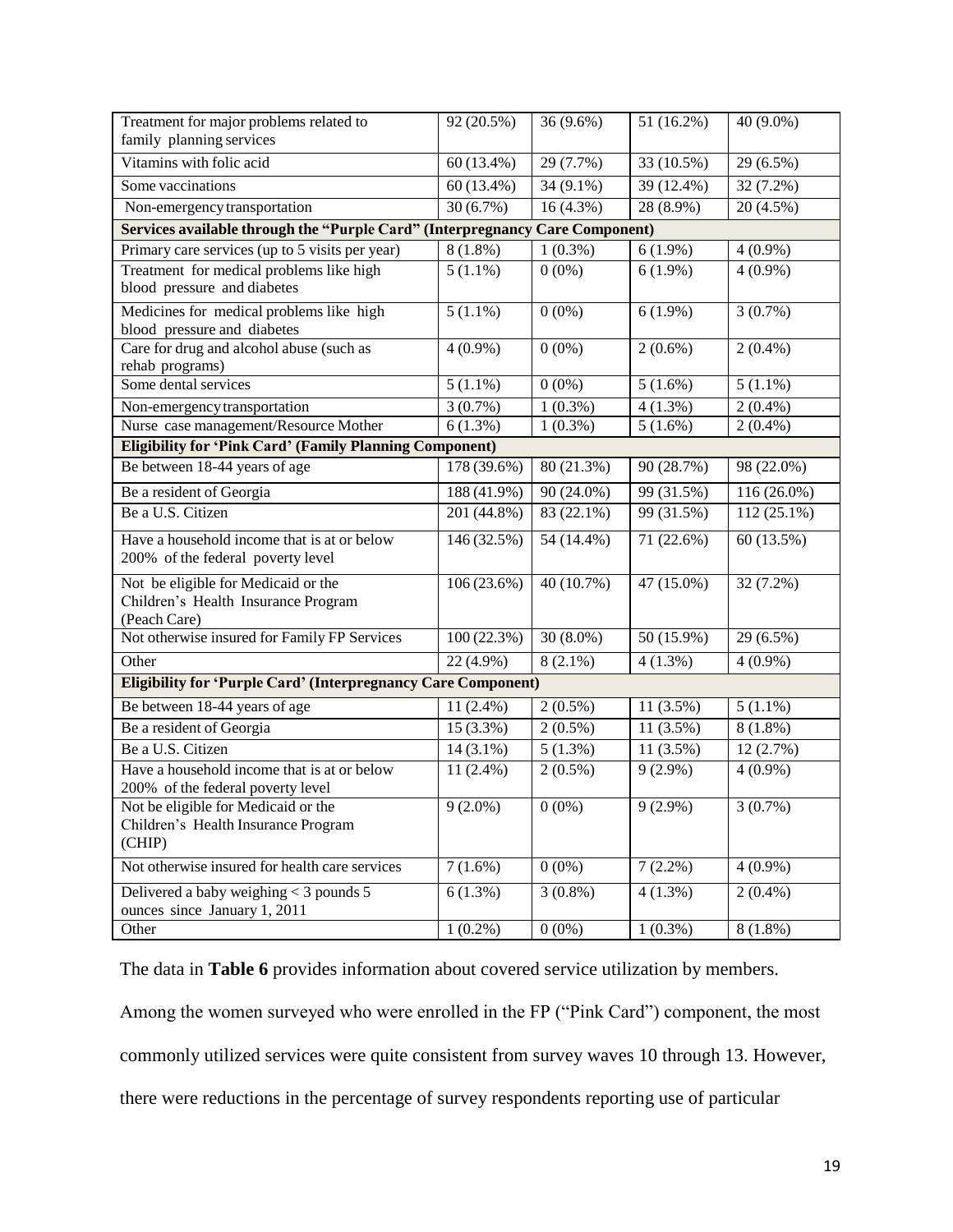services for survey waves 12 and 13 compared with survey waves 10 and 11. The most commonly utilized services under the "Pink Card", according to members' responses, were: both birth control services and methods (approximately 36% to 45% in waves 10 and 11and approximately 23% to 25% in waves 12 and 13) and Pap smears and pelvic exams (approximately 39% to 47% in waves 10 and 11 and approximately 30% in waves 12 and 13), and testing for pregnancy and sexually transmitted infections (approximately 24% to 28% in survey waves 10 and 11 and approximately 12% to 19% in waves 12 and 13). The least commonly utilized services under the "Pink Card" were non-emergency transportation (1.7% to 13.6% across waves 10 through 13) and vaccinations (2.4% to 13.6% across waves 10 through 13). Of note is the fact that non-emergency transportation is not a covered service under the "Pink Card".

Among the women surveyed who were enrolled in the IPC ("Purple Card") component, there were also notable decreases in the proportion of respondents who reported using a range of services from survey wave 10 compared to waves 11 through 13. Notably, from survey wave 10 through 13 there was a substantial decrease in the percentage of respondents who reported using a range of primary care and preventive services, including treatment for medical problems such as hypertension and diabetes (from approximately 27% to 9%), Pap smear and pelvic exam services (from approximately 41% to 18%), receipt of vitamins (from approximately 18% to 4.5%), and receipt of vaccinations (from approximately 13% to 9%). In addition, there were also notable decreases in the percentage of respondents who reported using a range of family planning services, including pregnancy testing (from approximately 32% to 14%), screening for sexually transmitted infections (from approximately 23% to 18%), treatment for sexually transmitted infections (from approximately 18% to 14%), and treatment for major problems related to family planning services (from approximately 27% to 9%). Of

20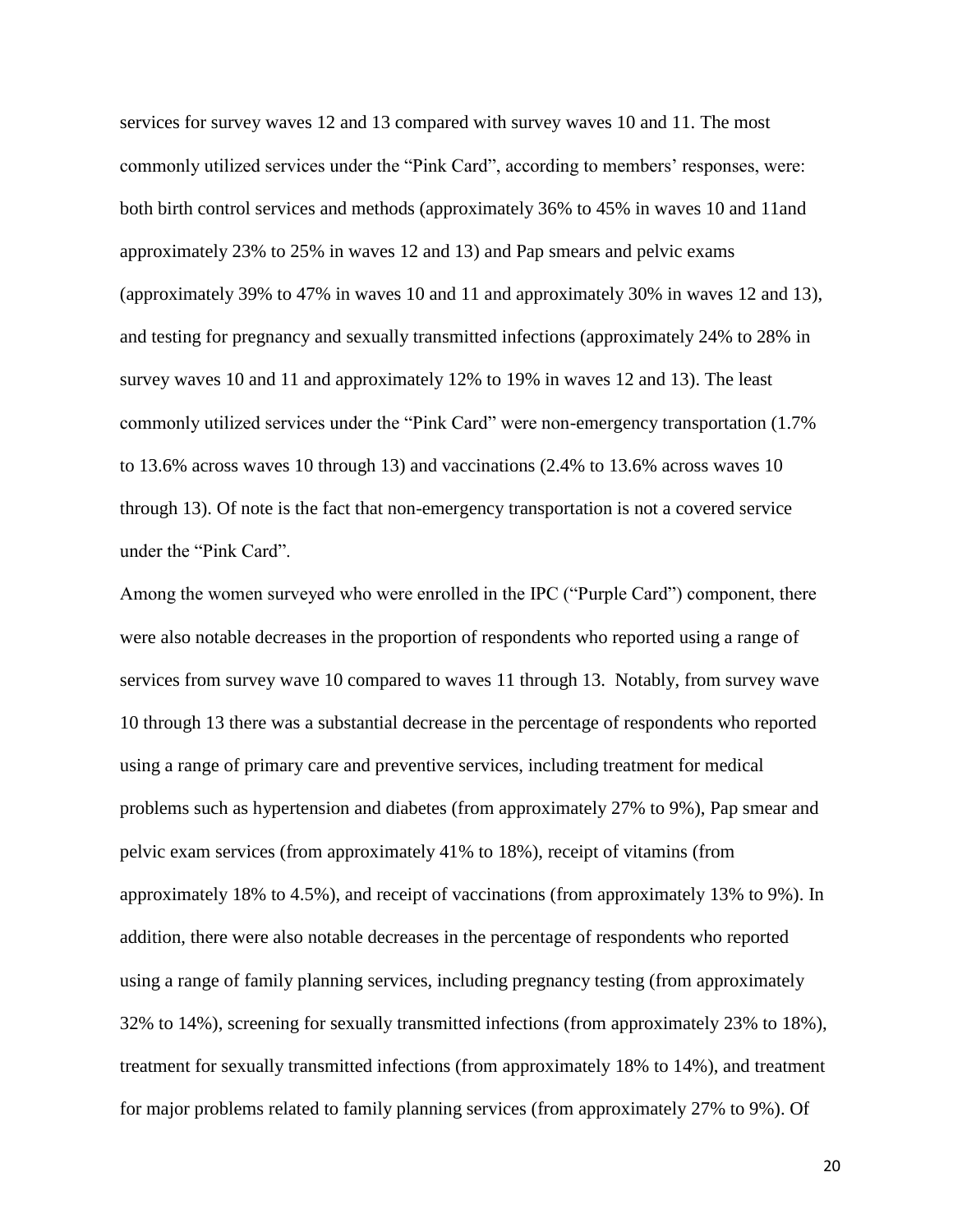note, the percentage of respondents reporting use of services for drug and alcohol abuse remained stable at approximately 4.5% from survey wave 10 through 13.

| Table 6. Services Used by Members of P4HB®       |                  |                              |                  |                        |                             |                 |                                                                                                                                                                                                                                                                                                                                                                                              |             |  |  |
|--------------------------------------------------|------------------|------------------------------|------------------|------------------------|-----------------------------|-----------------|----------------------------------------------------------------------------------------------------------------------------------------------------------------------------------------------------------------------------------------------------------------------------------------------------------------------------------------------------------------------------------------------|-------------|--|--|
| <b>SERVICES USED</b>                             |                  | 10th Wave                    |                  | 11th Wave<br>12th Wave |                             |                 | 13th Wave N=232**                                                                                                                                                                                                                                                                                                                                                                            |             |  |  |
|                                                  |                  | $N = 324**$                  | N=194**          |                        |                             | $N=191**$       | <b>Responses</b>                                                                                                                                                                                                                                                                                                                                                                             |             |  |  |
|                                                  |                  | <b>Responses</b>             | <b>Responses</b> |                        | <b>Responses</b>            |                 | n(%)                                                                                                                                                                                                                                                                                                                                                                                         |             |  |  |
|                                                  |                  | n(%)                         | n(%)             |                        |                             | n(%)            |                                                                                                                                                                                                                                                                                                                                                                                              |             |  |  |
| <b>Component of</b>                              | "Pink            | "Purple                      | "Pink            | "Purple                | "Pink                       | "Purple         | "Pink                                                                                                                                                                                                                                                                                                                                                                                        | "Purple     |  |  |
| P4HB <sup>®</sup>                                | Card"            | Card"                        | Card"            | Card"                  | Card"                       | Card"           | Card" n                                                                                                                                                                                                                                                                                                                                                                                      | Card"       |  |  |
|                                                  | $n = 302$        | $n = 22$                     | $n = 181$        | $n = 13$               | $n=169$                     | $n = 22$        | $= 210$                                                                                                                                                                                                                                                                                                                                                                                      | $n = 22$    |  |  |
| Birth control services                           | $\overline{135}$ | $\overline{7}$               | $\overline{65}$  | $\overline{2}$         | $\overline{38}$             | 6               | $\overline{53}$                                                                                                                                                                                                                                                                                                                                                                              | $4(18.2\%)$ |  |  |
| and methods                                      | (44.7%)          | $(31.8\%)$                   | $(35.9\%)$       | $(15.4\%)$             | (22.5%)                     | (27.3%)         | $(25.2\%)$                                                                                                                                                                                                                                                                                                                                                                                   |             |  |  |
| Family planning visit                            | 96               | 6                            | 50               | $\mathcal{D}_{\alpha}$ | 33                          | $\overline{4}$  | 44                                                                                                                                                                                                                                                                                                                                                                                           | $1(4.5\%)$  |  |  |
|                                                  | (31.8%)          | (27.3%)                      | (27.6%)          | $(15.4\%)$             | (19.5%)                     | (18.2%)         | $(21.0\%)$                                                                                                                                                                                                                                                                                                                                                                                   |             |  |  |
| Pap smear and pelvic                             | 142              | 9                            | 70               | $\overline{3}$         | 50                          | $\overline{7}$  | 63                                                                                                                                                                                                                                                                                                                                                                                           | 4(18.2%)    |  |  |
| exam                                             | $(47.0\%)$       | $(40.9\%)$                   | (38.7%)          | $(23.1\%)$             | $(29.6\%)$                  | $(31.8\%)$      | $(30.0\%)$                                                                                                                                                                                                                                                                                                                                                                                   |             |  |  |
| Tubal Ligation (tubes                            | 10               | $\overline{2}$               | $\overline{7}$   | $0(0\%)$               | 5                           | $0(0\%)$        | $5(2.4\%)$                                                                                                                                                                                                                                                                                                                                                                                   | $1(4.5\%)$  |  |  |
| tied)                                            | (3.3%)           | $(9.1\%)$                    | $(3.9\%)$        |                        | $(3.0\%)$                   |                 |                                                                                                                                                                                                                                                                                                                                                                                              |             |  |  |
| Pregnancy testing                                | 81               | 7                            | 48               | $\mathbf{1}$           | 32                          | $\overline{4}$  | 26                                                                                                                                                                                                                                                                                                                                                                                           | 3(13.6%)    |  |  |
|                                                  | $(26.8\%)$       | $(31.8\%)$                   | $(26.5\%)$       | $(7.7\%)$              | $(18.9\%)$                  | $(18.2\%)$      | $(12.4\%)$                                                                                                                                                                                                                                                                                                                                                                                   |             |  |  |
| Screening for sexually                           | 85               | 5                            | 46               | 1                      | 33                          | $\overline{4}$  | 36                                                                                                                                                                                                                                                                                                                                                                                           | 4(18.2%)    |  |  |
| transmitted infections                           | $(28.1\%)$       | (22.7%)                      | $(25.4\%)$       | (7.7%)                 | (19.5%)                     | $(18.2\%)$      | $(17.1\%)$                                                                                                                                                                                                                                                                                                                                                                                   |             |  |  |
| Follow-up of an                                  | 62               | $\tau$                       | 28               | 1                      | 18                          | 3               | 23                                                                                                                                                                                                                                                                                                                                                                                           | 3(13.6%)    |  |  |
| abnormal Pap smear                               | $(20.5\%)$<br>48 | $(31.8\%)$<br>$\overline{4}$ | $(15.5\%)$       | (7.7%)                 | (10.7%)                     | $(13.6\%)$<br>3 | $(11.0\%)$                                                                                                                                                                                                                                                                                                                                                                                   |             |  |  |
| Treatment for sexually<br>transmitted infections |                  |                              | 28               | 1<br>$(7.7\%)$         | 15                          |                 | 20                                                                                                                                                                                                                                                                                                                                                                                           | 3(13.6%)    |  |  |
|                                                  | $(15.9\%)$       | $(18.2\%)$                   | $(15.5\%)$       |                        | $(8.9\%)$                   | $(13.6\%)$      | $(9.5\%)$                                                                                                                                                                                                                                                                                                                                                                                    |             |  |  |
| Treatment for major                              | 34               | 6                            | 19               | $0(0\%)$               | 8                           | $\mathbf{1}$    | 11                                                                                                                                                                                                                                                                                                                                                                                           | $2(9.1\%)$  |  |  |
| problems related to                              | $(11.3\%)$       | (27.3%)                      | $(10.5\%)$       |                        | $(4.7\%)$                   | $(4.5\%)$       | $(5.2\%)$                                                                                                                                                                                                                                                                                                                                                                                    |             |  |  |
| family planning                                  |                  |                              |                  |                        |                             |                 |                                                                                                                                                                                                                                                                                                                                                                                              |             |  |  |
| services                                         |                  |                              |                  |                        |                             |                 |                                                                                                                                                                                                                                                                                                                                                                                              |             |  |  |
| Vitamins with folic<br>acid                      | 23               | $\overline{4}$               | $\tau$           | $0(0\%)$               | 9                           | $\overline{2}$  | 10<br>$(4.8\%)$                                                                                                                                                                                                                                                                                                                                                                              | $1(4.5\%)$  |  |  |
| Any vaccinations                                 | $(7.6\%)$<br>22  | $(18.2\%)$<br>$\overline{3}$ | $(3.9\%)$<br>12  | $0(0\%)$               | $(5.3\%)$<br>$\overline{4}$ | $(9.1\%)$<br>3  | $6(2.9\%)$                                                                                                                                                                                                                                                                                                                                                                                   | $2(9.1\%)$  |  |  |
|                                                  | $(7.3\%)$        | $(13.6\%)$                   | $(6.6\%)$        |                        | $(2.4\%)$                   | $(13.6\%)$      |                                                                                                                                                                                                                                                                                                                                                                                              |             |  |  |
| Non-emergency                                    | $\overline{5}$   | $\overline{3}$               | $\overline{5}$   | $\mathbf{1}$           | $\overline{3}$              | $0(0\%)$        | $\overline{3}(1.4\%)$                                                                                                                                                                                                                                                                                                                                                                        | $1(4.5\%)$  |  |  |
| transportation                                   | $(1.7\%)$        | $(13.6\%)$                   | $(2.8\%)$        | (7.7%)                 | $(1.8\%)$                   |                 |                                                                                                                                                                                                                                                                                                                                                                                              |             |  |  |
| Primary care services                            | $---$            | 6                            | $\cdots$         | 1                      | $\cdots$                    | $\overline{3}$  | $\frac{1}{2} \frac{1}{2} \frac{1}{2} \frac{1}{2} \frac{1}{2} \frac{1}{2} \frac{1}{2} \frac{1}{2} \frac{1}{2} \frac{1}{2} \frac{1}{2} \frac{1}{2} \frac{1}{2} \frac{1}{2} \frac{1}{2} \frac{1}{2} \frac{1}{2} \frac{1}{2} \frac{1}{2} \frac{1}{2} \frac{1}{2} \frac{1}{2} \frac{1}{2} \frac{1}{2} \frac{1}{2} \frac{1}{2} \frac{1}{2} \frac{1}{2} \frac{1}{2} \frac{1}{2} \frac{1}{2} \frac{$ | $2(9.1\%)$  |  |  |
| (up to 5 visits per                              |                  | (27.3%)                      |                  | $(7.7\%)$              |                             | $(13.6\%)$      |                                                                                                                                                                                                                                                                                                                                                                                              |             |  |  |
| year)                                            |                  |                              |                  |                        |                             |                 |                                                                                                                                                                                                                                                                                                                                                                                              |             |  |  |
| Treatment for medical                            | $\frac{1}{2}$    | $\overline{3}$               | -----            | $0(0\%)$               | $- - - - -$                 | $\overline{2}$  | -----                                                                                                                                                                                                                                                                                                                                                                                        | $1(4.5\%)$  |  |  |
| problems like high                               |                  | $(13.6\%)$                   |                  |                        |                             | $(9.1\%)$       |                                                                                                                                                                                                                                                                                                                                                                                              |             |  |  |
| blood pressure and                               |                  |                              |                  |                        |                             |                 |                                                                                                                                                                                                                                                                                                                                                                                              |             |  |  |
| diabetes                                         |                  |                              |                  |                        |                             |                 |                                                                                                                                                                                                                                                                                                                                                                                              |             |  |  |
| Medicines for                                    | $- - - - -$      | $\overline{4}$               | $- - - - -$      | $0(0\%)$               |                             | $\overline{2}$  | -----                                                                                                                                                                                                                                                                                                                                                                                        | $1(4.5\%)$  |  |  |
| medical problems like                            |                  | $(18.2\%)$                   |                  |                        |                             | $(9.1\%)$       |                                                                                                                                                                                                                                                                                                                                                                                              |             |  |  |
| high blood pressure                              |                  |                              |                  |                        |                             |                 |                                                                                                                                                                                                                                                                                                                                                                                              |             |  |  |
| and diabetes                                     |                  |                              |                  |                        |                             |                 |                                                                                                                                                                                                                                                                                                                                                                                              |             |  |  |
| Care for drug and                                | $- - - - -$      | 1                            | $- - - - -$      | $0(0\%)$               | -----                       | 1               | -----                                                                                                                                                                                                                                                                                                                                                                                        | $1(4.5\%)$  |  |  |
| alcohol abuse (such as                           |                  | $(4.5\%)$                    |                  |                        |                             | $(4.5\%)$       |                                                                                                                                                                                                                                                                                                                                                                                              |             |  |  |
| rehab programs)                                  |                  |                              |                  |                        |                             |                 |                                                                                                                                                                                                                                                                                                                                                                                              |             |  |  |
| Any dental services                              |                  | 3                            | ------           | $0(0\%)$               | -------                     | $\mathbf{1}$    | ------                                                                                                                                                                                                                                                                                                                                                                                       | $2(9.1\%)$  |  |  |
|                                                  |                  |                              |                  |                        |                             |                 |                                                                                                                                                                                                                                                                                                                                                                                              |             |  |  |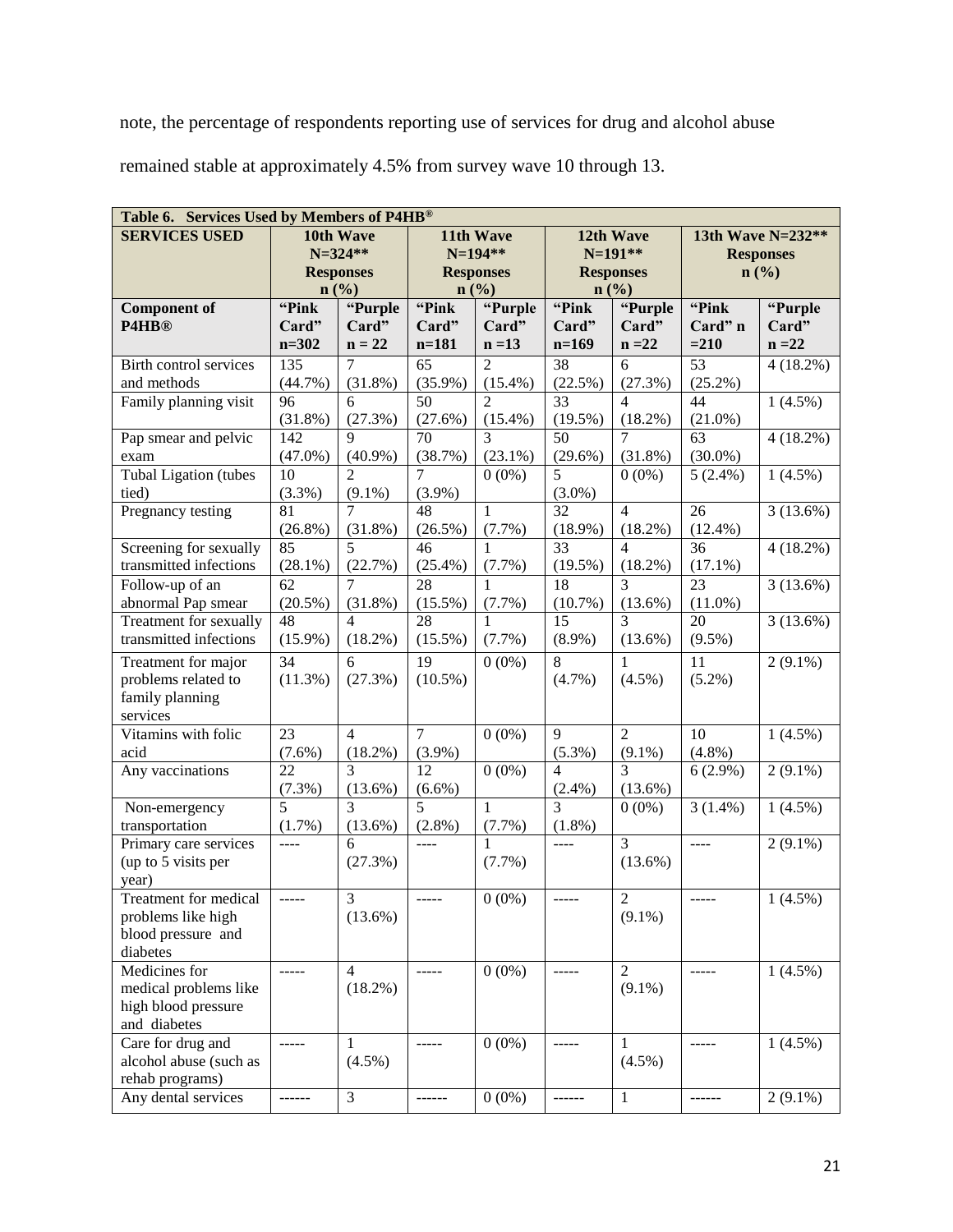|                     |         | $(13.6\%)$ |          |          |         | $(4.5\%)$ |          |            |
|---------------------|---------|------------|----------|----------|---------|-----------|----------|------------|
| Nurse case          | ------- | ,          | -------- | $0(0\%)$ | ------- |           | -------- | $0(0.0\%)$ |
| management/Resource |         | $18.2\%$ ) |          |          |         | $(4.5\%)$ |          |            |
| Mother              |         |            |          |          |         |           |          |            |

\*\* Note: The sample size for this component of the survey is 324, 194, 191 and 232 respectively as only those members who were classified as being enrolled in either the FP only ("Pink Card") or the IPC ("Purple Card") components were included. The results (percentages) are reported per the populations surveyed.

**Table 7** summarizes the members' responses to the problems they have encountered with the P4HB program since enrollment. Across the most recent four waves of the survey, there were not consistent notable changes in the percentage of respondents reporting particular problems with the FP only ("Pink Card") component or the IPC ("Purple Card") component. However, some observations are notable when comparing responses from waves 10 and 11 of the survey to waves 12 and 13. For example, there was an increase in the percentage of respondents indicating that they had problems getting the family planning services that they wanted for both the FP only (from 5-6% to 10-14%) and the IPC component enrollees (from 0-5% to 9%). The most commonly cited problems for the FP only component during wave 13 of the survey, affecting approximately 11% of respondents, included not getting the family planning services that were wanted and not finding a doctor or nurse willing to take P4HB clients; the next most commonly cited problem for the FP only component was having to wait too long to get services (8.6%) and not being able to get referrals or follow-up care (6.7%). Similarly, the most commonly cited problems reported among the IPC clients were not being able to get to a doctor or nurse when they are open (approximately 13% in wave twelve compared to 5% or fewer in earlier survey waves), and not getting the family planning services that are wanted, not getting referrals or follow-up care that is needed, not finding a doctor or nurse willing to take P4HB clients, and having to wait too long to get services (all approximately 9% in wave twelve compared 5% or fewer in earlier waves). Notably, from 23-65% of IPC clients report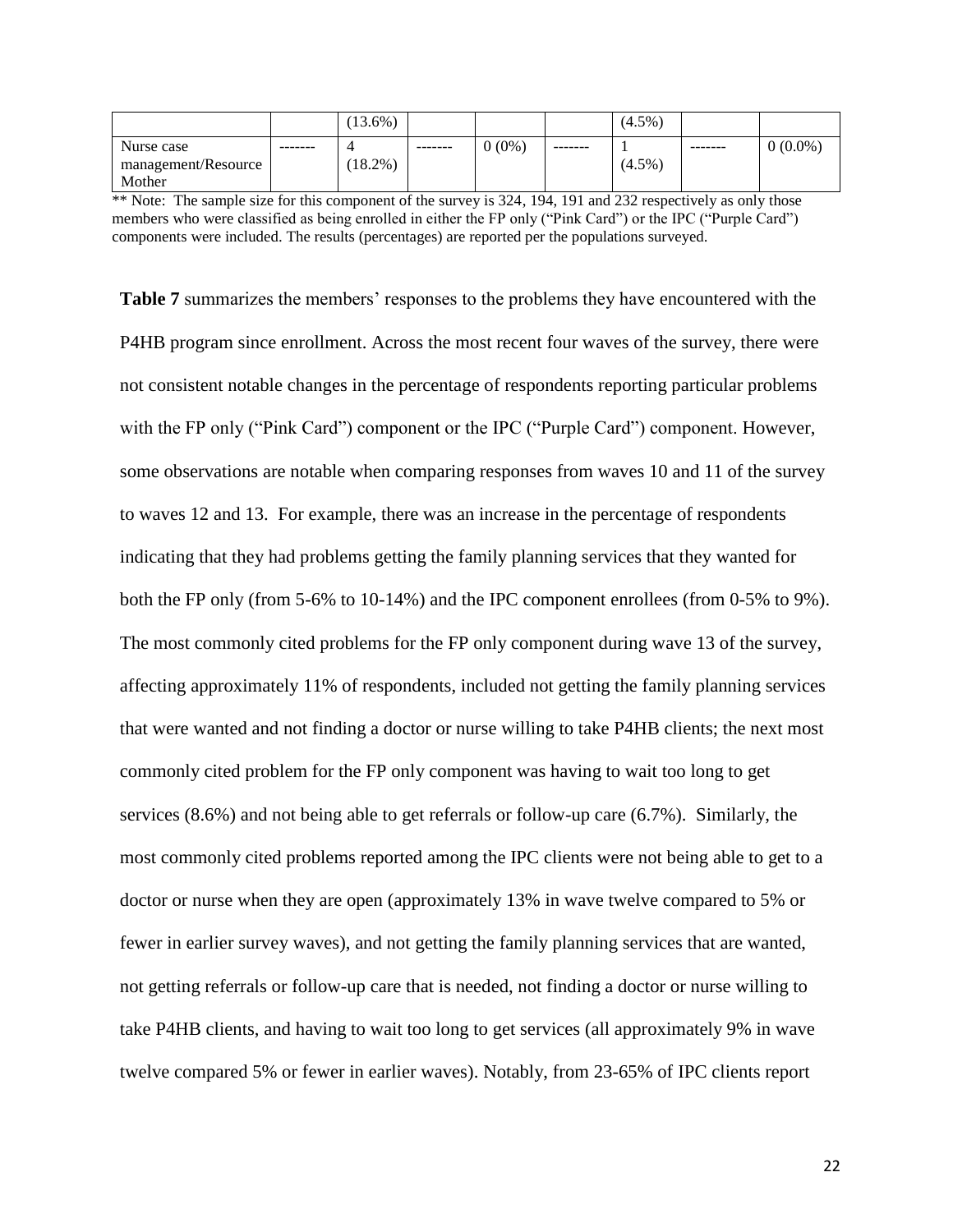having an "other" problem under P4HB, which might warrant further exploration of the nature of that problem.

| Table 7. Problems Encountered by Members Enrolled in P4HB®                                    |                             |                                                      |                               |                                                                           |                                                       |                              |                                                      |                              |  |
|-----------------------------------------------------------------------------------------------|-----------------------------|------------------------------------------------------|-------------------------------|---------------------------------------------------------------------------|-------------------------------------------------------|------------------------------|------------------------------------------------------|------------------------------|--|
| <b>Problems Under</b><br>P4HB®                                                                |                             | 10th Wave<br>$N = 324**$<br><b>Responses</b><br>n(%) |                               | 11th Wave<br>$N=194**$<br><b>Responses</b><br>$n\left(\frac{9}{6}\right)$ | 12th Wave<br>$N=191**$<br><b>Responses</b><br>$n$ (%) |                              | 13th Wave<br>$N = 232**$<br><b>Responses</b><br>n(%) |                              |  |
|                                                                                               | "Pink<br>Card"<br>$n = 302$ | "Purple<br>Card"<br>$n = 22$                         | "Pink<br>Card"<br>$n = 181$   | "Purple<br>Card"<br>$n = 13$                                              | "Pink<br>Card"<br>$n=169$                             | "Purple<br>Card"<br>$n = 22$ | "Pink<br>Card" n<br>$= 210$                          | "Purple<br>Card"<br>$n = 22$ |  |
| I cannot get the<br>family planning<br>services I want                                        | 14<br>$(4.6\%)$             | $1(4.5\%)$                                           | 11<br>$(6.1\%)$               | $0(0\%)$                                                                  | 24<br>$(14.2\%)$                                      | $2(9.1\%)$                   | 22<br>$(10.5\%)$                                     | $2(9.1\%)$                   |  |
| I cannot get<br>referrals or<br>follow-up for care<br>I need                                  | 20<br>$(6.6\%)$             | $0(0\%)$                                             | 12<br>$(6.6\%)$               | $0(0\%)$                                                                  | 21<br>$(12.4\%)$                                      | $2(9.1\%)$                   | 14<br>$(6.7\%)$                                      | $1(4.5\%)$                   |  |
| I cannot find a<br>doctor or nurse<br>willing to take<br>P4HB clients                         | 32<br>$(10.6\%)$            | $1(4.5\%)$                                           | $\overline{19}$<br>$(10.5\%)$ | $0(0\%)$                                                                  | $\overline{25}$<br>$(14.8\%)$                         | $2(9.1\%)$                   | 23<br>$(11.0\%)$                                     | $1(4.5\%)$                   |  |
| I don't want to<br>leave my current<br>doctor or nurse                                        | 12<br>$(4.0\%)$             | $1(4.5\%)$                                           | $6(3.3\%)$                    | $0(0\%)$                                                                  | $\overline{17}$<br>$(10.1\%)$                         | $2(9.1\%)$                   | $\overline{13}$<br>$(6.2\%)$                         | $1(4.5\%)$                   |  |
| I have to wait too<br>long to get<br>services                                                 | 28<br>$(9.3\%)$             | $1(4.5\%)$                                           | 10<br>$(5.5\%)$               | $0(0\%)$                                                                  | 19<br>$(11.2\%)$                                      | $2(9.1\%)$                   | 18<br>$(8.6\%)$                                      | $2(9.1\%)$                   |  |
| I do not have<br>transportation                                                               | $7(2.3\%)$                  | $0(0\%)$                                             | $7(3.9\%)$                    | $0(0\%)$                                                                  | 15<br>$(8.9\%)$                                       | $1(4.5\%)$                   | $8(3.8\%)$                                           | $1(4.5\%)$                   |  |
| I cannot get to<br>the doctor or<br>nurse when they<br>are open                               | 11<br>$(3.6\%)$             | $1(4.5\%)$                                           | $8(4.4\%)$                    | $0(0\%)$                                                                  | 15<br>$(8.9\%)$                                       | $\overline{3}$<br>$(13.6\%)$ | $9(4.3\%)$                                           | $1(4.5\%)$                   |  |
| My P4HB doctor<br>or nurse will not<br>prescribe the birth<br>control method I<br>want to use | 11<br>$(3.6\%)$             | $0(0\%)$                                             | $2(1.1\%)$                    | $0(0\%)$                                                                  | 13<br>(7.7%)                                          | $1(4.5\%)$                   | $7(3.3\%)$                                           | $0(0.0\%)$                   |  |
| Other                                                                                         | $8(2.6\%)$                  | 11 (50%)                                             | $4(2.2\%)$                    | $\overline{3}$<br>$(23.1\%)$                                              | $4(2.4\%)$                                            | $\overline{5}$<br>(22.7%)    | 8 (3.8%)                                             | $\overline{7}$<br>$(31.8\%)$ |  |

\*\* Note: The sample size for this component of the survey is 324, 194, 191, and 232 respectively as only those members who were classified as being enrolled in either the FP only ("Pink Card") or the IPC ("Purple Card") components were included. The results (percentages) are reported per the populations surveyed.

Data displayed in **Tables 8** and **9** concern members reported needs for more information or difficulties in understanding the P4HB program. There were no consistent changes in members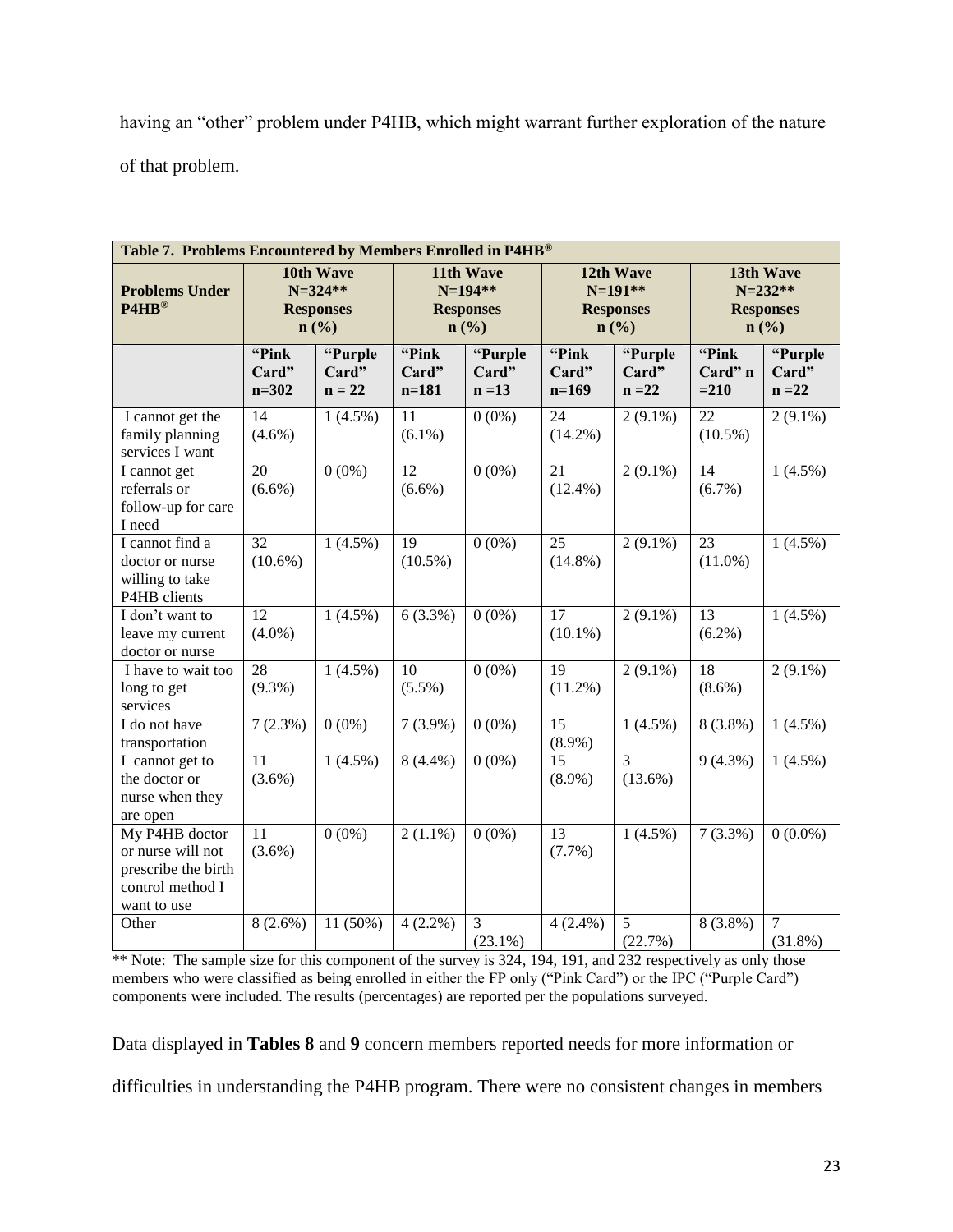reported information needs across survey waves 10 through 13 (**Table 8**). Notably, across the four most recent wave of the survey from approximately 14% to 18% of respondents reported a need for more information regarding where to go for services, 17% to 24% reported a need for more information regarding services available under the Pink Card, 16% to 20% reported a need for more information regarding services available under the Purple Card, and 18% to 21% reported a need for more information about the cost of services.

|                                            | Table 8. Information Needs about P4HB®                                                 |                                                             |                                                             |                                          |  |  |  |  |  |  |  |
|--------------------------------------------|----------------------------------------------------------------------------------------|-------------------------------------------------------------|-------------------------------------------------------------|------------------------------------------|--|--|--|--|--|--|--|
| <b>Type of</b><br><b>Information</b>       | 11th Wave<br>10th Wave<br>$N = 449$<br>$N = 375$<br><b>Reponses</b><br><b>Reponses</b> |                                                             | 12th Wave<br>$N = 314$<br><b>Reponses</b>                   | $13th$ Wave N=446<br><b>Responses</b>    |  |  |  |  |  |  |  |
|                                            | <b>Needs More</b><br><b>Information</b><br>$n\left(\frac{0}{0}\right)$                 | <b>Needs More</b><br><b>Information</b><br>$\mathbf{n}(\%)$ | <b>Needs More</b><br><b>Information</b><br>$\mathbf{n}(\%)$ | <b>Needs More</b><br>Information $n$ (%) |  |  |  |  |  |  |  |
| Where to go for<br>service                 | 82 (18.3%)                                                                             | 61(16.3%)                                                   | 44 (14.0%)                                                  | 76 (17.0%)                               |  |  |  |  |  |  |  |
| Services available<br>with the Pink Card   | $110(24.5\%)$                                                                          | 81 (21.6%)                                                  | 53 (16.9%)                                                  | 95 (21.3%)                               |  |  |  |  |  |  |  |
| Services available<br>with the Purple Card | 91 (20.3%)                                                                             | 62(16.5%)                                                   | 50 (15.9%)                                                  | 70 (15.7%)                               |  |  |  |  |  |  |  |
| Cost of services                           | 94 (20.9%)                                                                             | 67 (17.9%)                                                  | 56 (17.8%)                                                  | 86 (19.3%)                               |  |  |  |  |  |  |  |

There was little change regarding members reported areas of P4HB that were hard to understand with no consistent trends noted across waves 10 through 13 of the survey (**Table 9**). Among FP only respondents, during wave 13 approximately 17-20% of respondents reported it was hard to understand who can get P4HB, how to pick a provider, and what services were available from P4HB. Among IPC respondents, during wave 13 approximately 14-18% of respondents reported it was hard to understand how to complete the paper work and other forms to sign up for P4HB, pick a CMO, pick a provider, and understand what services were available from P4HB.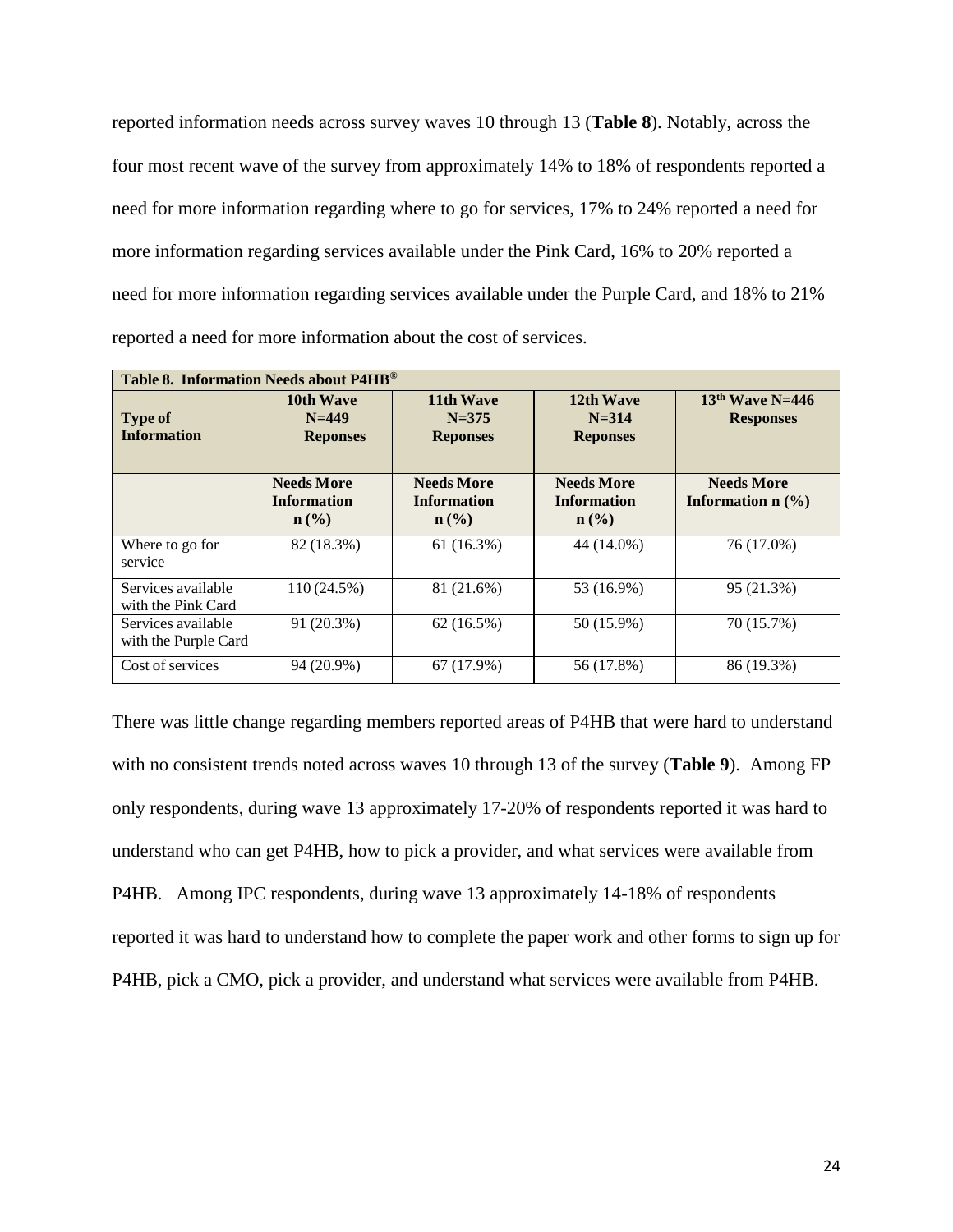| Table 9. Areas of P4HB® that Were Hard to Understand  |                                                      |                              |                                                                           |                              |                               |                                            |                                                      |                              |  |  |
|-------------------------------------------------------|------------------------------------------------------|------------------------------|---------------------------------------------------------------------------|------------------------------|-------------------------------|--------------------------------------------|------------------------------------------------------|------------------------------|--|--|
| Area                                                  | 10th Wave<br>$N = 324**$<br><b>Responses</b><br>n(%) |                              | 11th Wave<br>$N=194**$<br><b>Responses</b><br>$n\left(\frac{0}{0}\right)$ |                              | $n\left(\frac{0}{0}\right)$   | 12th Wave<br>$N=191**$<br><b>Responses</b> | 13th Wave<br>$N = 232**$<br><b>Responses</b><br>n(%) |                              |  |  |
| <b>Hard to Understand</b><br>n(%)                     | "Pink"<br>Card"<br>$n = 302$                         | "Purple<br>Card" $n =$<br>22 | "Pink"<br>Card"<br>$n = 181$                                              | "Purple<br>Card"<br>$n = 13$ | "Pink"<br>Card"<br>$n = 169$  | "Purple<br>Card"<br>$n = 22$               | "Pink"<br>Card"<br>$n = 210$                         | "Purple<br>Card"<br>$n = 22$ |  |  |
| Who can get P4HB®                                     | 35<br>$(11.6\%)$                                     | 1<br>$(4.5\%)$               | 27<br>$(14.9\%)$                                                          | 1(7.7%)                      | 33<br>$(19.5\%)$              | $\overline{4}$<br>(18.2%)                  | 36<br>$(17.1\%)$                                     | $2(9.1\%)$                   |  |  |
| Whether I can get<br>P4HB®                            | 25 (8.3%)                                            | $\mathbf{1}$<br>$(4.5\%)$    | 24<br>$(13.3\%)$                                                          | 1(7.7%)                      | 33<br>$(19.5\%)$              | $\overline{4}$<br>$(18.2\%)$               | 29<br>$(13.8\%)$                                     | $2(9.1\%)$                   |  |  |
| Complete the paper<br>work to sign up for<br>P4HB®    | $18(6.0\%)$                                          | $\overline{0}$<br>$(0\%)$    | 12<br>$(6.6\%)$                                                           | 1(7.7%)                      | $\overline{22}$<br>$(13.0\%)$ | $\overline{3}$<br>$(13.6\%)$               | $\overline{18}$<br>$(8.6\%)$                         | 3(13.6%)                     |  |  |
| Complete the web<br>form to sign up for<br>P4HB®      | 18<br>$(6.0\%)$                                      | $\Omega$<br>$(0\%)$          | 19<br>$(10.5\%)$                                                          | $1(7.7\%)$                   | 24<br>$(14.2\%)$              | $2(9.1\%)$                                 | $\overline{21}$<br>$(10.0\%)$                        | $3(13.6\%)$                  |  |  |
| Get the required<br>documents to sign<br>up for P4HB® | 21 (7.0%)                                            | $\overline{0}$<br>$(0\%)$    | 14<br>$(7.7\%)$                                                           | $0(0\%)$                     | 18<br>$(10.7\%)$              | $\overline{3}$<br>$(13.6\%)$               | $\overline{15}$<br>$(7.1\%)$                         | $1(4.5\%)$                   |  |  |
| Pick a Care<br>Management<br>Organization<br>(CMO)    | 32<br>$(10.6\%)$                                     | 1<br>$(4.5\%)$               | 23<br>(12.7%)                                                             | $0(0\%)$                     | 29<br>$(17.2\%)$              | $\overline{3}$<br>$(13.6\%)$               | 31<br>$(14.8\%)$                                     | $3(13.6\%)$                  |  |  |
| Pick a provider                                       | 39<br>$(12.9\%)$                                     | $\mathbf{1}$<br>$(4.5\%)$    | 27<br>$(14.9\%)$                                                          | $0(0\%)$                     | 31<br>$(18.3\%)$              | 3<br>$(13.6\%)$                            | 35<br>$(16.7\%)$                                     | $4(18.2\%)$                  |  |  |
| Understand what I<br>can get from<br>P4HB®            | 58<br>$(19.2\%)$                                     | $\overline{c}$<br>$(9.1\%)$  | 32<br>(17.7%)                                                             | 1(7.7%)                      | $\overline{38}$<br>(22.5%)    | $\overline{5}$<br>(22.7%)                  | 43<br>$(20.5\%)$                                     | 3(13.6%)                     |  |  |
| Other                                                 | $9(3.0\%)$                                           | 15<br>$(68.2\%)$             | $6(3.3\%)$                                                                | 6<br>$(46.2\%)$              | $4(2.4\%)$                    | $11(50\%)$                                 | $\overline{7}$<br>(3.3%)                             | $0(0.0\%)$                   |  |  |

\*\*\* Note: While the sample sizes for this component of the survey were 324 for wave 10,194 for wave eleven, 191 for wave twelve, and 232 for waive thirteen as only those members who were classified as being enrolled in either the FP only ("Pink Card") or the IPC ("Purple Card") components were included, the results (percentages) are reported per the populations surveyed.

The member survey probes the following areas to assess whether key reproductive health assessments and counseling occurred during the encounter: whether the member was asked about key reproductive health topics during her last health care appointment and whether the member would like to be asked those questions (**Table 10);** whether the member received key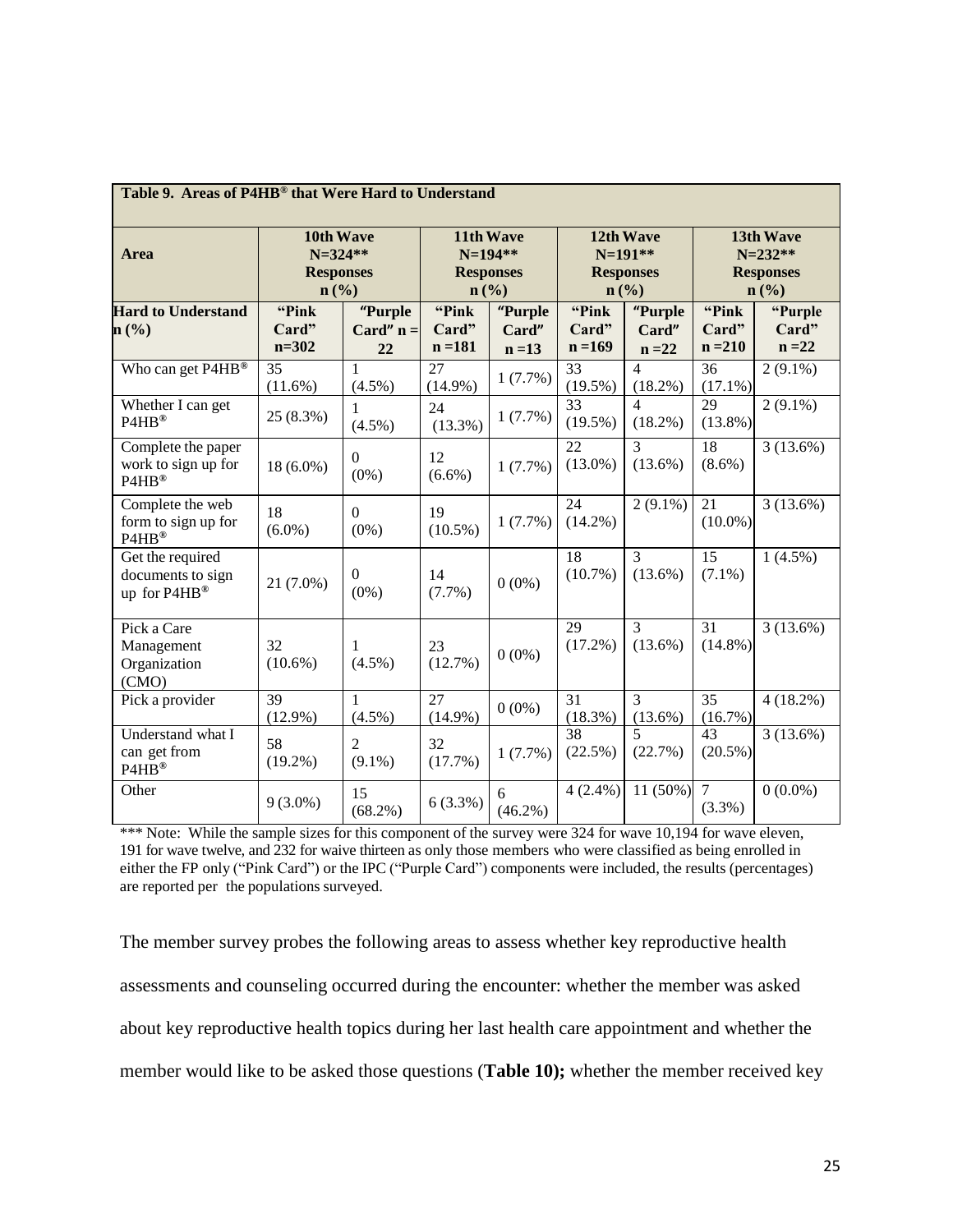reproductive health information during her last health care appointment and whether the member would like to receive such information **(Table 11).** When examining members' responses to wave 10 compared with waves 11 through 13 (**Table 10**), there were reductions in the percentage of members reporting each of the key assessments that were monitored across the survey waves.

| Table 10. Provider Inquiry about Reproductive Health Topics during Encounters        |                                                               |                                                                         |                                  |                                              |                                                                                                    |                                             |                                                   |                                    |  |
|--------------------------------------------------------------------------------------|---------------------------------------------------------------|-------------------------------------------------------------------------|----------------------------------|----------------------------------------------|----------------------------------------------------------------------------------------------------|---------------------------------------------|---------------------------------------------------|------------------------------------|--|
| <b>Reproductiv</b><br>e Health<br><b>Topic</b>                                       | 10 <sub>th</sub><br><b>Wave</b><br>$N=44$<br>$\boldsymbol{9}$ | 11 <sub>th</sub><br><b>Wave</b><br>$N = 375$                            | 12th<br><b>Wave</b><br>$N = 314$ | 13 <sup>th</sup><br><b>Wave</b><br>$N = 446$ | 10 <sub>th</sub><br><b>Wave</b><br>$N=449$                                                         | 11 <sub>th</sub><br>Wav<br>e<br>$N=37$<br>5 | 12th<br><b>Wave</b><br>$N=31$<br>$\boldsymbol{4}$ | 13 <sup>th</sup> Wave<br>$N = 446$ |  |
|                                                                                      | $(\%)$ Yes                                                    | During your last appointment, did a<br>doctor or nurse ask you about? n |                                  |                                              | As part of an appointment, would you<br>like a doctor or nurse to ask you<br>about? $n$ $(\%)$ Yes |                                             |                                                   |                                    |  |
| Your thoughts or<br>plans about having<br>or not having<br>children in the<br>future | 126<br>$(28.1\%)$                                             | 77<br>$(20.5\%)$                                                        | $\overline{53}$<br>$(16.9\%)$    | 88 (19.7%)                                   | $\overline{129}$<br>(28.7%)                                                                        | 86<br>$(22.9\%)$                            | 62<br>(19.7%)                                     | 99 (22.2%)                         |  |
| Your thoughts or<br>plans about timing<br>or spacing<br>pregnancies                  | 72<br>$(16.0\%)$                                              | 46<br>$(12.3\%)$                                                        | 34<br>$(10.8\%)$                 | 49 (11.0%)                                   | 110<br>$(24.5\%)$                                                                                  | 74<br>(19.7%)                               | 55<br>$(17.5\%)$                                  | 86 (19.3%)                         |  |
| Your sexual<br>practices                                                             | 126<br>$(28.1\%)$                                             | 81<br>$(21.6\%)$                                                        | 55<br>$(17.5\%)$                 | 75 (16.8%)                                   | 110<br>$(24.5\%)$                                                                                  | 78<br>$(20.8\%)$                            | 51<br>$(16.2\%)$                                  | 77 (17.3%)                         |  |
| Whether you use<br>birth control to<br>prevent or space<br>pregnancies               | 170<br>$(37.9\%)$                                             | 96<br>$(25.6\%)$                                                        | 71<br>$(22.6\%)$                 | 104                                          | 155<br>$(34.5\%)$                                                                                  | 96<br>$(25.6\%)$                            | 68<br>(21.7%)                                     | $\overline{94}$ (21.1%)            |  |
| Whether you use<br>male or female<br>condoms to prevent<br><b>STIs</b>               | 145<br>(32.3%)                                                | 84<br>$(22.4\%)$                                                        | 62<br>(19.7%)                    | 88 (19.7%)                                   | 140<br>$(31.2\%)$                                                                                  | 95<br>$(25.3\%)$                            | 69<br>$(22.0\%)$                                  | 95 (21.3%)                         |  |
| Your life plans or<br>goals                                                          | 103<br>$(22.9\%)$                                             | 47<br>$(12.5\%)$                                                        | 54<br>$(17.2\%)$                 | 74 (16.6%)                                   | 128<br>$(28.5\%)$                                                                                  | 76<br>$(20.3\%)$                            | 62<br>(19.7%)                                     | 94 (21.1%)                         |  |

Of the members responding to waves 10 through 13 of the survey (**Table 11**), there were similar reductions in the percentage of respondents reporting that their provider offered them counseling about the various reproductive health topics. Likewise, there were similar reductions in the percentages of responding members who reported that they would like to be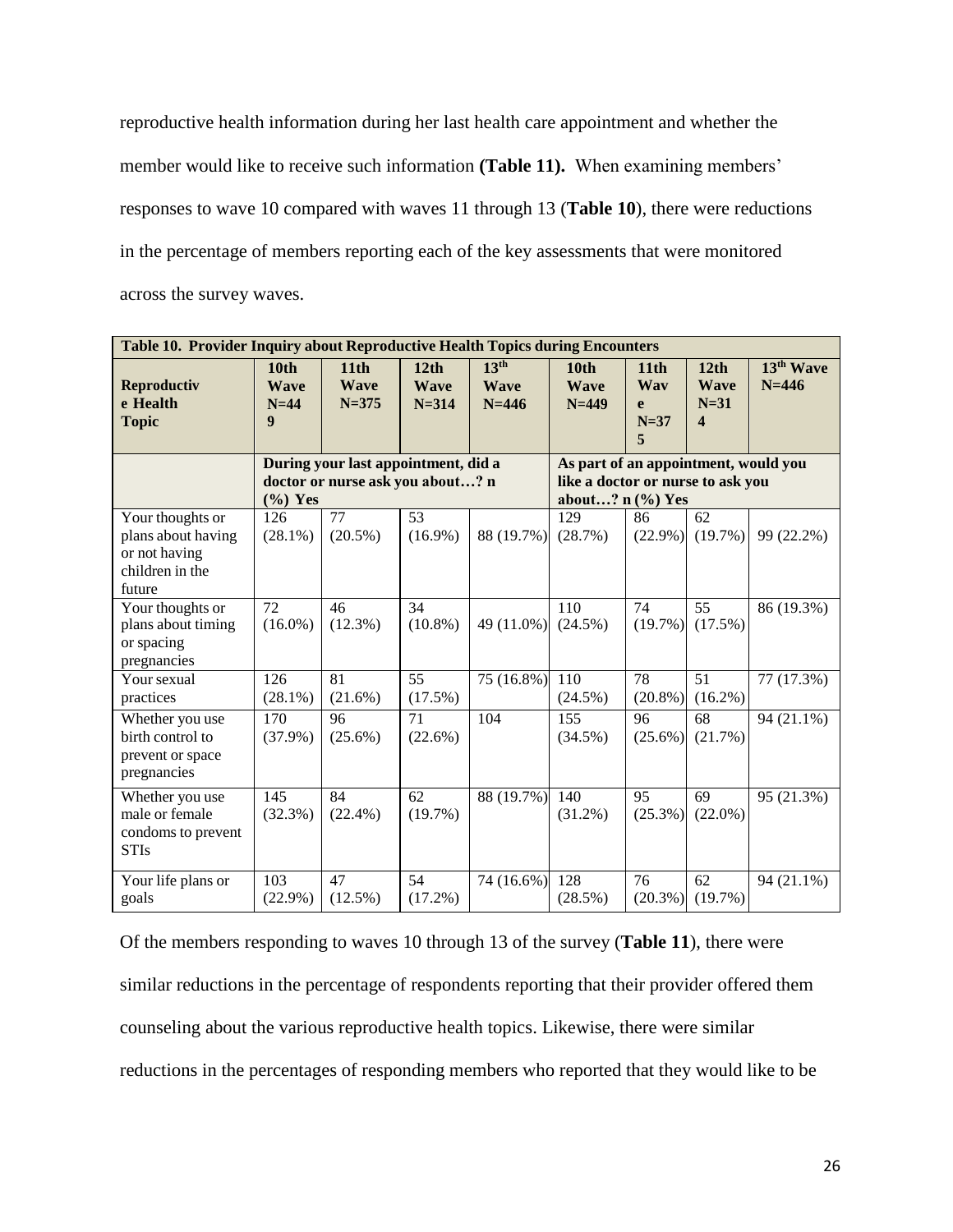counseled about each of the key reproductive health topics at the encounter from survey wave

10 compared with waves 11 through 13.

| <b>Table 11. Provider Counseling about Reproductive Health Topics during Encounters</b> |                                |                                  |                                                                                |                                              |                                            |                                                                                |                                  |                                              |  |  |  |  |
|-----------------------------------------------------------------------------------------|--------------------------------|----------------------------------|--------------------------------------------------------------------------------|----------------------------------------------|--------------------------------------------|--------------------------------------------------------------------------------|----------------------------------|----------------------------------------------|--|--|--|--|
| <b>Reproductive Health</b><br><b>Topic</b>                                              | 10th<br><b>Wave</b><br>$N=449$ | 11th<br><b>Wave</b><br>$N = 375$ | 12th<br><b>Wave</b><br>$N = 314$                                               | 13 <sup>th</sup><br><b>Wave</b><br>$N = 446$ | 10 <sub>th</sub><br><b>Wave</b><br>$N=449$ | 11 <sub>th</sub><br><b>Wave</b><br>$N = 375$                                   | 12th<br><b>Wave</b><br>$N = 314$ | 13 <sup>th</sup><br><b>Wave</b><br>$N = 446$ |  |  |  |  |
|                                                                                         |                                |                                  | During your last appointment, did a<br>doctor or nurse give you information or |                                              |                                            | As part of an appointment, would you<br>like for a doctor or nurse to give you |                                  |                                              |  |  |  |  |
|                                                                                         |                                | advice aboutn (%) Yes            |                                                                                |                                              |                                            | information or advice aboutn (%) Yes                                           |                                  |                                              |  |  |  |  |
| Plans about having or not<br>having children in the<br>future                           | 98<br>$(21.8\%)$               | 57<br>$(15.2\%)$                 | 42<br>$(13.4\%)$                                                               | 68<br>$(15.2\%)$                             | 112<br>$(24.9\%)$                          | 79<br>$(21.1\%)$                                                               | 59<br>$(18.8\%)$                 | 89<br>$(20.0\%)$                             |  |  |  |  |
| Plans about timing or<br>spacing pregnancies                                            | 79<br>$(17.6\%)$               | 38<br>$(10.1\%)$                 | 36<br>$(11.5\%)$                                                               | 50<br>$(11.2\%)$                             | 104<br>$(23.2\%)$                          | 73<br>$(19.5\%)$                                                               | 51<br>$(16.2\%)$                 | 77<br>(17.3%)                                |  |  |  |  |
| Your sexual practices                                                                   | 94<br>$(20.9\%)$               | 48<br>$(12.8\%)$                 | 40<br>(12.7%)                                                                  | 60<br>$(13.5\%)$                             | 100<br>(22.3%)                             | 58<br>$(15.5\%)$                                                               | 41<br>$(13.1\%)$                 | 64<br>$(14.3\%)$                             |  |  |  |  |
| Whether you use birth<br>control to prevent or<br>pregnancies                           | 131<br>$(29.2\%)$              | 71<br>$(18.9\%)$                 | 52<br>$(16.6\%)$                                                               | 78<br>$(17.5\%)$                             | 122<br>$(27.2\%)$                          | 75<br>(20%)                                                                    | 54<br>$(17.2\%)$                 | 83<br>$(18.6\%)$                             |  |  |  |  |
| Whether you use male or<br>female condoms to<br><b>STIs</b>                             | 117<br>$(26.1\%)$              | 64<br>$(17.1\%)$                 | 50<br>$(15.9\%)$                                                               | 65<br>$(14.6\%)$                             | 117<br>$(26.1\%)$                          | 72<br>$(19.2\%)$                                                               | 53<br>$(16.9\%)$                 | 78<br>$(17.5\%)$                             |  |  |  |  |
| Your life plans or goals                                                                | 82<br>$(18.3\%)$               | 36<br>$(9.6\%)$                  | 43<br>(13.7%)                                                                  | 55<br>$(12.3\%)$                             | 106<br>$(23.6\%)$                          | 62<br>$(16.5\%)$                                                               | 53<br>16.9%)                     | 74<br>$(16.6\%)$                             |  |  |  |  |

A new question that was asked on survey waves 10 through 13 was whether the member was willing to recommend the P4HB program to family and friends. Of the respondents from these last 4 waves, 47% (209 of 449 in wave 10), 37% (140 of 375 in wave 11), 36% (114 of 314 in wave 12), and 33% (148 of 446) in wave 13, respectively, responded that they would recommend the P4HB program to family and friends.

## **CMO Provider Survey Results**

For each of the survey waves 10 through 13 of the CMO provider survey administration, a total of 1500 providers met the selection criteria for the survey. Of those eligible, the participation rate among providers has averaged less than 2.0% during waves 10 through 13.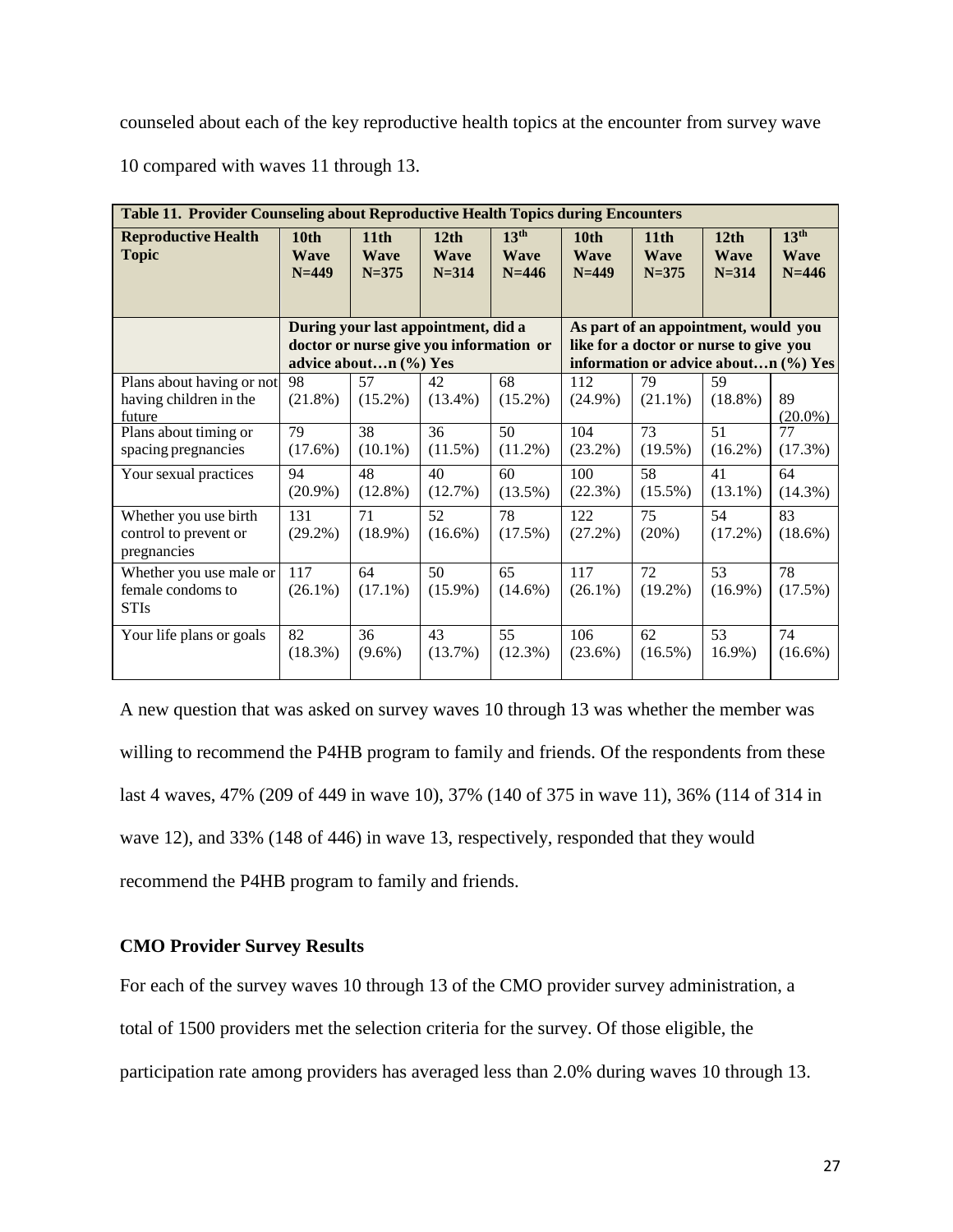There were only 16 respondents for survey wave 13. It is not clear whether this low response was a self-selection of those providers who still had questions about the P4HB program or whether other factors are leading to these very low response rates.

In the following tables (**Tables 12-15**), we report on results of the provider survey. Due to the low response rate to the survey, it is difficult to draw conclusions about trends in provider knowledge and needs across the survey waves. However, across waves 10 through 13 of the survey, it is evident that providers reported a range of informational needs (with varying percentages across the survey waves), including for essentially all areas surveyed.

| Table 12. Providers' Information Level about Services Covered Under their P4HB® Contract                                            |                                                                        |                                                                        |                                                  |                                                             |  |  |  |  |  |
|-------------------------------------------------------------------------------------------------------------------------------------|------------------------------------------------------------------------|------------------------------------------------------------------------|--------------------------------------------------|-------------------------------------------------------------|--|--|--|--|--|
| <b>Information Needed about Services Covered</b><br>Under P4HB®                                                                     | 10th Wave<br>$N=31$<br><b>Responses</b><br>$n\left(\frac{0}{0}\right)$ | 11th Wave<br>$N=24$<br><b>Responses</b><br>$n\left(\frac{0}{0}\right)$ | 12th Wave<br>$N=25$<br><b>Responses n</b><br>(%) | 13 <sup>th</sup> Wave<br>$N=16$<br><b>Response</b><br>n (%) |  |  |  |  |  |
| <b>Family Planning Component (Pink Card Services)</b>                                                                               |                                                                        |                                                                        |                                                  |                                                             |  |  |  |  |  |
| Family planning initial and follow-up exams,                                                                                        | $2(6.5\%)$                                                             | 10 (41.7%)                                                             | $6(24.0\%)$                                      | $2(12.5\%)$                                                 |  |  |  |  |  |
| including Pap smear.                                                                                                                |                                                                        |                                                                        |                                                  |                                                             |  |  |  |  |  |
| Contraceptive services and methods                                                                                                  | $4(12.9\%)$                                                            | 9(37.5%)                                                               | $6(24.0\%)$                                      | $1(6.3\%)$                                                  |  |  |  |  |  |
| Tubal litigation                                                                                                                    | $3(9.7\%)$                                                             | 8 (33.3%)                                                              | $6(24.0\%)$                                      | $1(6.3\%)$                                                  |  |  |  |  |  |
| <b>Pregnancy Testing</b>                                                                                                            | $4(12.9\%)$                                                            | $7(29.2\%)$                                                            | 5(20%)                                           | $0(0.0\%)$                                                  |  |  |  |  |  |
| Screening for sexually transmitted infections                                                                                       | $6(19.4\%)$                                                            | 8 (33.3%)                                                              | $7(28.0\%)$                                      | $1(6.3\%)$                                                  |  |  |  |  |  |
| Follow-up of an abnormal Pap smear,<br>including colposcopy                                                                         | $6(19.4\%)$                                                            | 10(41.7%)                                                              | $6(24.0\%)$                                      | $1(6.3\%)$                                                  |  |  |  |  |  |
| Treatment for sexually transmitted infections                                                                                       | $6(19.4\%)$                                                            | $6(25.0\%)$                                                            | 5(20%)                                           | $1(6.3\%)$                                                  |  |  |  |  |  |
| Treatment for major complications related to<br>family planning services                                                            | $6(19.4\%)$                                                            | 9(37.5%)                                                               | $9(36.0\%)$                                      | $1(6.3\%)$                                                  |  |  |  |  |  |
| Multivitamins with folic acid                                                                                                       | $5(16.1\%)$                                                            | $6(25.0\%)$                                                            | $4(16.0\%)$                                      | $0(0.0\%)$                                                  |  |  |  |  |  |
| Hepatitis B and Tetanus-Diphtheria vaccines                                                                                         | $6(19.4\%)$                                                            | 8 (33.3%)                                                              | $4(16.0\%)$                                      | $1(6.3\%)$                                                  |  |  |  |  |  |
| <b>Interpregnancy Care Component (Purple Card Services)</b>                                                                         |                                                                        |                                                                        |                                                  |                                                             |  |  |  |  |  |
| Primary care services (up to 5 outpatient visits per<br>year)                                                                       | $7(22.6\%)$                                                            | 10(41.7%)                                                              | $6(24.0\%)$                                      | $1(6.3\%)$                                                  |  |  |  |  |  |
| Management and follow-up of chronic diseases                                                                                        | 8 (25.8%)                                                              | 11 (45.8%)                                                             | $6(24.0\%)$                                      | $1(6.3\%)$                                                  |  |  |  |  |  |
| Prescription medications for chronic diseases                                                                                       | 8 (25.8%)                                                              | 10(41.7%)                                                              | $6(24.0\%)$                                      | $1(6.3\%)$                                                  |  |  |  |  |  |
| Detoxification and outpatient rehabilitation for<br>substance abuse                                                                 | $9(29.0\%)$                                                            | 12 (50%)                                                               | 8 (32.0%)                                        | $2(12.5\%)$                                                 |  |  |  |  |  |
| Limited dental services                                                                                                             | 7(22.6%)                                                               | 10(41.7%)                                                              | $7(28.0\%)$                                      | $1(6.3\%)$                                                  |  |  |  |  |  |
| Nurse case management and Resource Mother<br>outreach for health and social service coordination<br>and support of health behaviors | $9(29.0\%)$                                                            | 12 (50%)                                                               | 5(20%)                                           | $1(6.3\%)$                                                  |  |  |  |  |  |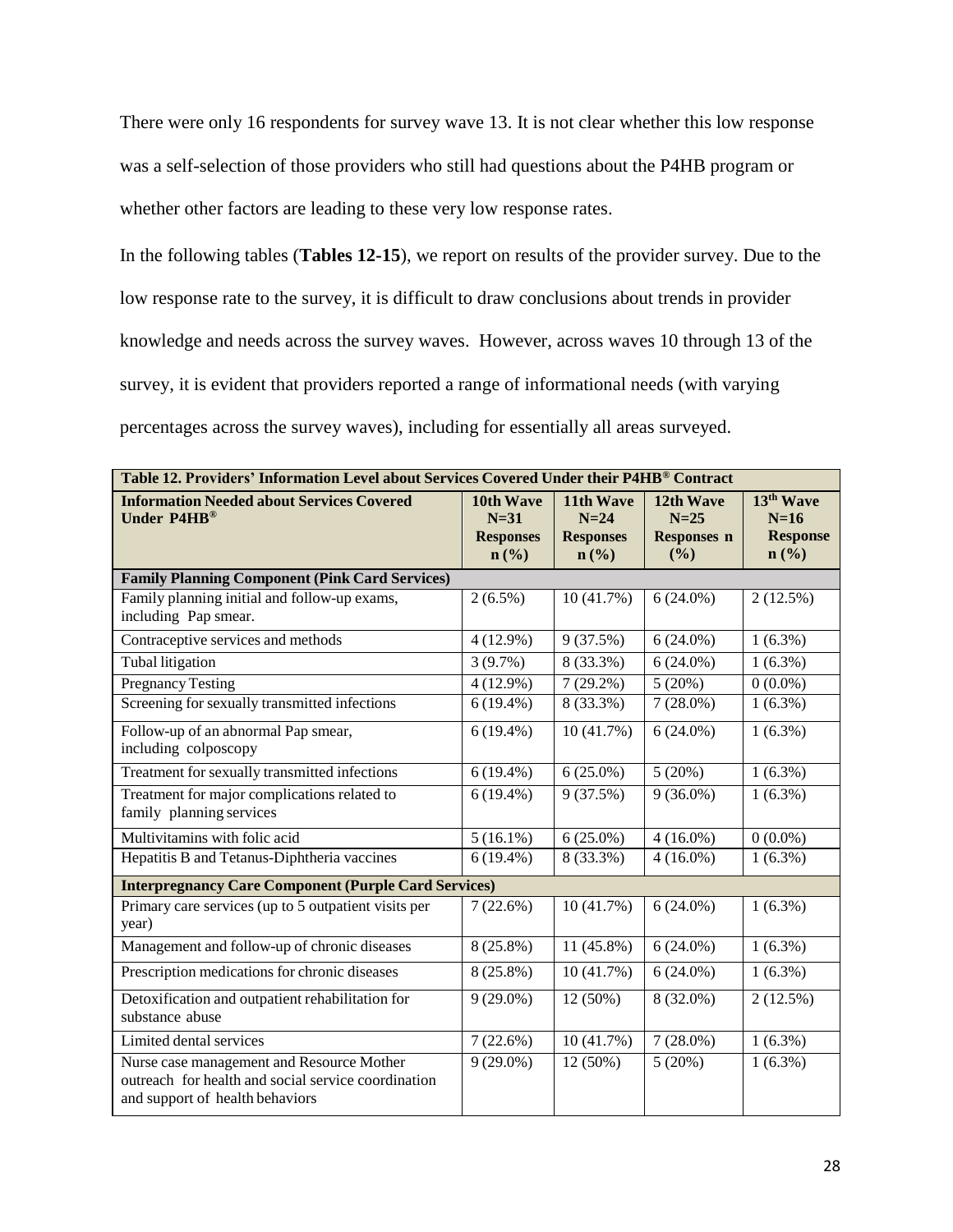| $\mathbf{v}$<br>Non-emergency transportation | $(22.6\%$ | $2\%$ ,<br>(20<br>, <u>, ,</u><br>$\sim$ | $(20\%)$ | $5\%$ ,<br>. <i>.</i> |
|----------------------------------------------|-----------|------------------------------------------|----------|-----------------------|
|----------------------------------------------|-----------|------------------------------------------|----------|-----------------------|

The survey also asked providers what they perceived as barriers to participation in the P4HB program. There was some fluctuation in the percentage of providers reporting barriers across waves 10 through 13. However, across survey waves 10 through 13, it is notable that between one-third to one-half of responding providers perceived barriers including that the waiver does not cover the full range of family planning services, the waiver does not cover referrals or follow-up care, and the waiver does not cover complications of family planning services (**Table 13**).

| Table 13. Providers' Perception of Barriers for P4HB® Participation  |                                                                |                                                                |                                                                |                                                                                  |  |  |  |  |  |  |
|----------------------------------------------------------------------|----------------------------------------------------------------|----------------------------------------------------------------|----------------------------------------------------------------|----------------------------------------------------------------------------------|--|--|--|--|--|--|
| <b>Factor</b>                                                        | 10th Wave,<br>$N=31$<br><b>Perceived as</b><br>Barrier $n$ (%) | 11th Wave,<br>$N=24$<br><b>Perceived as</b><br>Barrier $n$ (%) | 12th Wave,<br>$N=25$<br><b>Perceived as</b><br>Barrier $n(\%)$ | 13th Wave, N=16<br><b>Perceived as</b><br>Barrier $n$ $\left(\frac{9}{6}\right)$ |  |  |  |  |  |  |
| Waiver does not cover the<br>full range of family planning           | 11 (35.5%)                                                     | 12 (50%)                                                       | 8 (32.0%)                                                      | 5(31.3%)                                                                         |  |  |  |  |  |  |
| Waiver does not cover<br>referrals or follow-up care                 | 14 (45.2%)                                                     | 12 (50%)                                                       | $9(36.0\%)$                                                    | 5(31.3%)                                                                         |  |  |  |  |  |  |
| Waiver does not cover<br>complications of family<br>planning service | 12 (38.7%)                                                     | 12 (50%)                                                       | $9(36.0\%)$                                                    | 5(31.3%)                                                                         |  |  |  |  |  |  |
| Your practice is full                                                | $2(6.5\%)$                                                     | 3(12.5%)                                                       | $3(12.0\%)$                                                    | $0(0.0\%)$                                                                       |  |  |  |  |  |  |

Questions on the provider survey probe whether providers assess key reproductive health topics during health care appointments with women of reproductive age (**Table 14**) and whether they provide information or counseling about key reproductive health topics during visits for women of reproductive age (**Table 15**). While the response rate was low making it difficult to draw conclusions about trends across the last four waves of the survey (waves 10 through 13), there was a notable decrease in the percentage of providers reporting performance of key reproductive health assessments during health care encounters with women of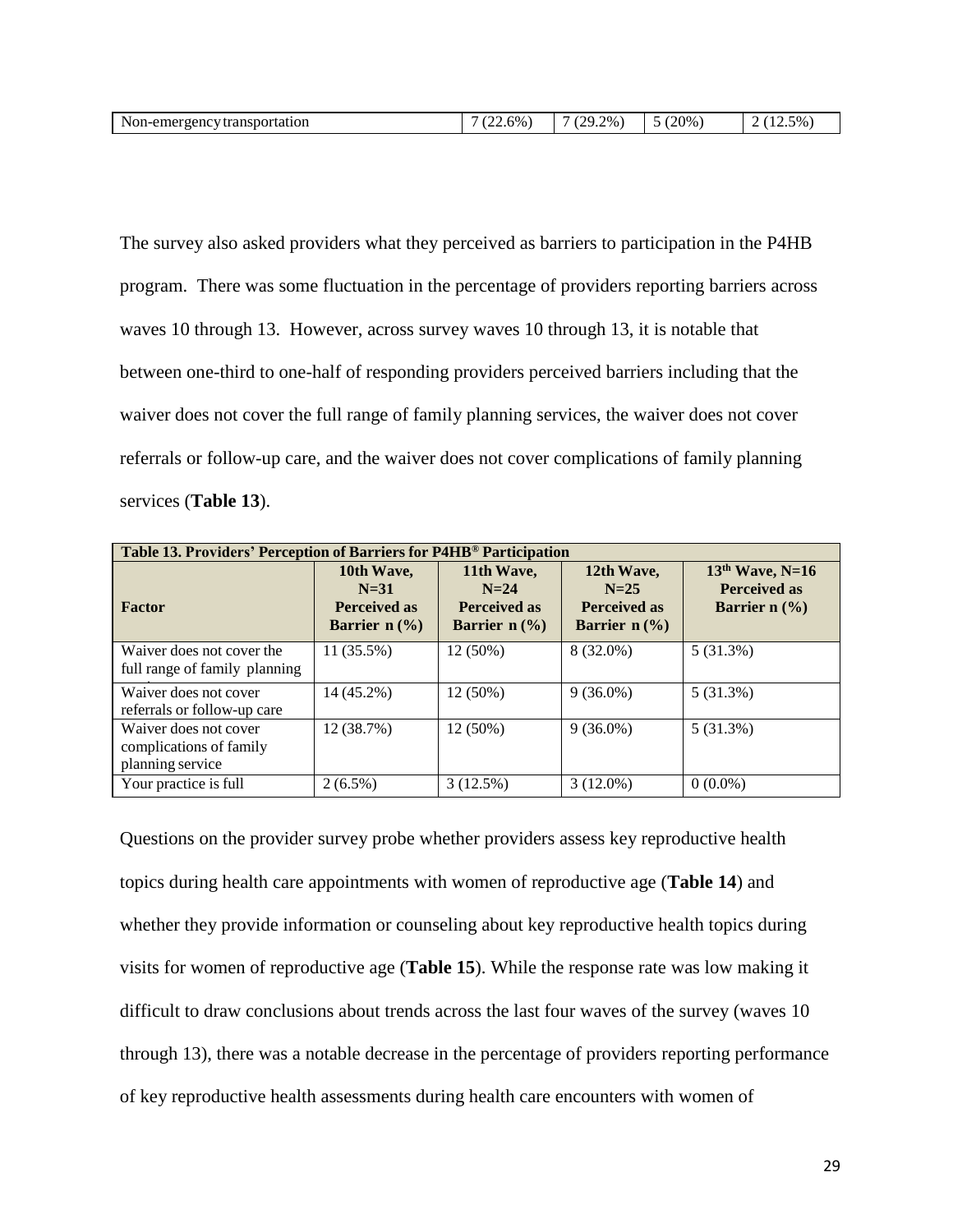reproductive age, with fewer than 12% reporting performing any of the assessments in survey wave 13 (**Table 14**).

| <b>Table 14. Assessment of Reproductive Health Topics</b>     |                                    |                                    |                                    |                                     |  |  |  |  |  |
|---------------------------------------------------------------|------------------------------------|------------------------------------|------------------------------------|-------------------------------------|--|--|--|--|--|
| <b>Reproductive Health Topic</b>                              | 10th Wave<br>$N=31$<br>$n$ (%) Yes | 11th Wave<br>$N=24$<br>$n$ (%) Yes | 12th Wave<br>$N=25$<br>$n$ (%) Yes | 13th Wave<br>$N=16$ n<br>$(\%)$ Yes |  |  |  |  |  |
| Do you assess the following                                   |                                    |                                    |                                    |                                     |  |  |  |  |  |
| Desire or plans to have or not have children<br>in the future | $9(29.0\%)$                        | $5(20.8\%)$                        | $3(12.0\%)$                        | $1(6.3\%)$                          |  |  |  |  |  |
| Desire or plans for timing or spacing pregnancies             | 7(22.6%)                           | $6(25.0\%)$                        | $2(8.0\%)$                         | $0(0.0\%)$                          |  |  |  |  |  |
| Sexual behaviors, including risk and<br>protective behaviors  | 10(32.3%)                          | 9(37.5%)                           | $6(24.0\%)$                        | $2(12.5\%)$                         |  |  |  |  |  |
| $Method(s)$ she uses for preventing or<br>spacing pregnancies | $9(29.0\%)$                        | 8 (33.3%)                          | $6(24.0\%)$                        | $1(6.3\%)$                          |  |  |  |  |  |
| Method(s) she uses for preventing STIs                        | $10(32.3\%)$                       | 9(37.5%)                           | $7(28.0\%)$                        | $2(12.5\%)$                         |  |  |  |  |  |
| Risks for unintended (unwanted or mistimed)<br>pregnancy      | 10 (32.2%)                         | 8 (33.3%)                          | $6(24.0\%)$                        | $1(6.3\%)$                          |  |  |  |  |  |
| Life plans or goals                                           | $9(29.0\%)$                        | $1(4.2\%)$                         | $2(8.0\%)$                         | $1(6.3\%)$                          |  |  |  |  |  |

When comparing provider, responses regarding the performance of key reproductive health education and counseling during health care encounters with women of reproductive age across the last four waves of the survey, there were not consistent trends (**Table 15**). It is notable, however, that during survey waves 12 and 13, 20% or fewer of responding providers indicated that they educate or counsel women of reproductive age about the various reproductive health topics noted earlier.

| <b>Table 15. Education and Counseling of Reproductive Women</b> |                                                                                                     |             |             |                       |  |  |  |  |  |  |
|-----------------------------------------------------------------|-----------------------------------------------------------------------------------------------------|-------------|-------------|-----------------------|--|--|--|--|--|--|
| <b>Reproductive Health Topic</b>                                | 11th Wave<br>10th Wave                                                                              |             | 12th Wave   | 13 <sup>th</sup> Wave |  |  |  |  |  |  |
|                                                                 | $N=31$                                                                                              | $N=24$      | $N=25$      | $N=16$ n $(\% )$      |  |  |  |  |  |  |
|                                                                 | $n \left(\frac{9}{6}\right)$ Yes                                                                    | $n$ (%) Yes | $n$ (%) Yes | <b>Yes</b>            |  |  |  |  |  |  |
|                                                                 | Do you educate or counsel about the following items as part of health care encounters with women of |             |             |                       |  |  |  |  |  |  |
| reproductive age                                                |                                                                                                     |             |             |                       |  |  |  |  |  |  |
| Having a plan to have or not have children                      | 7(22.6%)                                                                                            | $2(8.3\%)$  | $3(12.0\%)$ | $2(12.5\%)$           |  |  |  |  |  |  |
| in the future                                                   |                                                                                                     |             |             |                       |  |  |  |  |  |  |
| Having a plan for timing or spacing                             | $5(16.1\%)$                                                                                         | 3(12.5%)    | $3(12.0\%)$ | $1(6.3\%)$            |  |  |  |  |  |  |
| pregnancies                                                     |                                                                                                     |             |             |                       |  |  |  |  |  |  |
| Sexual behaviors, including risk                                | $9(29.0\%)$                                                                                         | 4(16.7%)    | $4(16.0\%)$ | $2(12.5\%)$           |  |  |  |  |  |  |
| and protective behaviors                                        |                                                                                                     |             |             |                       |  |  |  |  |  |  |
| Method(s) for preventing or spacing                             | $6(19.4\%)$                                                                                         | $5(20.8\%)$ | $4(16.0\%)$ | $1(6.3\%)$            |  |  |  |  |  |  |
| pregnancies                                                     |                                                                                                     |             |             |                       |  |  |  |  |  |  |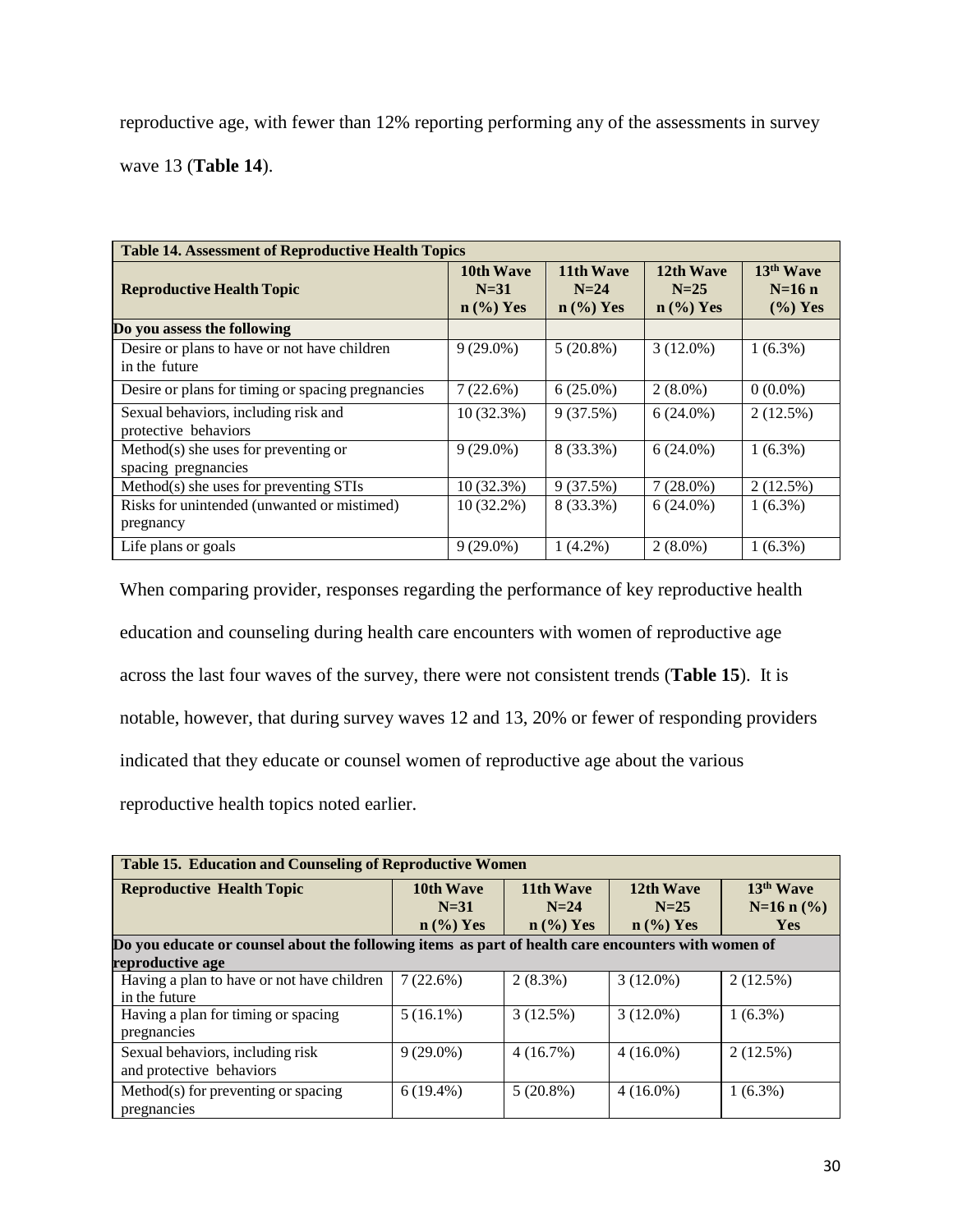| Method(s) for preventing STIs                            | $9(29.0\%)$ | $4(16.7\%)$ | 5(20%)      | $2(12.5\%)$ |
|----------------------------------------------------------|-------------|-------------|-------------|-------------|
| Dual-protection (using condom plus)<br>another method)   | $5(16.1\%)$ | $2(8.3\%)$  | $3(12.0\%)$ | $2(12.5\%)$ |
| Risks for unintended (unwanted or<br>mistimed) pregnancy | $6(19.4\%)$ | $4(16.7\%)$ | $2(8.0\%)$  | $(6.3\%)$   |
| Life plans or goals                                      | 7(22.6%)    | $1(4.2\%)$  | $3(12.0\%)$ | $(6.3\%)$   |

In the most recent wave of the survey (wave 13), providers were asked if they would recommend or refer patients to P4HB with only 3 of 16 (18.8%) providers indicating that they would recommend or refer patients to P4HB. As previously stated, the survey results raise the question of whether the providers responding were primarily those with limited knowledge of the program who desired more information or even those who were more likely to include the key reproductive health assessments, counseling and education in their practice. Collaborative effort to provide awareness and education about the program remains the goal of the outreach activities to both the member and provider communities.

## **EVALUATION ACTIVITIES**

The P4HB program evaluator, Emory University, reported the following evaluation activities that were underway during Q3 2018:

- 1) The Emory team will not be able to update the PRAMS analysis since the required response rate was not obtained. The Emory team will use the older PRAMS data with updated analysis of the claims and vital records (through 2017) for inclusion in an academic paper.
- 2) The Emory team is in the process of adapting code used in other studies to examine the receipt of post-partum visits, PAP screens and family planning visits as well as contraceptive use post-partum [at delivery hospitalization; after hospitalization through 90 days' post-partum; after hospitalization through 6 months' post-partum]. They will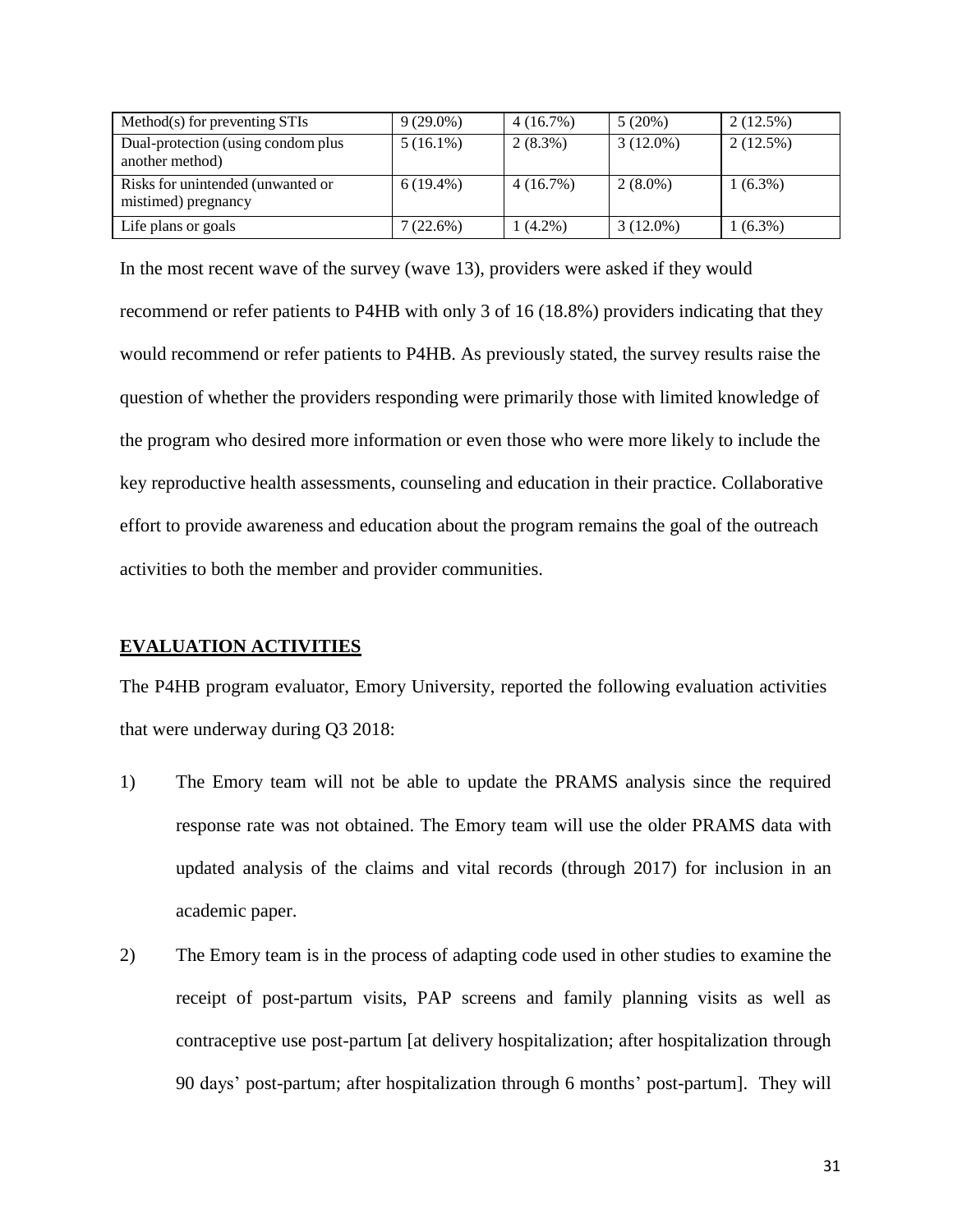examine post-partum utilization among IPC and RM only enrollees for the upcoming Year 7 Annual Report. The Emory team will also incorporate the information on 'users versus non-users' of contraception in their analysis of time to next Medicaid pregnancy for P4HB enrollees and selected control groups.

- 3) The Emory team completed a one-page summary of results based on the quasiexperimental evaluation and budget neutrality estimates. Based on responses from DCH, Emory also assembled data on the 'early engagement' of P4HB enrollees [use of covered services within 90 days of enrollment] and in turn, analyzed differences in outcomes  $[pregnancy < 12, < 18$  months by categories of 'engagement'. DCH is working with the Georgia Health Policy Center and Emory to finalize an Issue Brief using these analyses. Emory is now in the process of reviewing a draft of the brief.
- 4) As the Emory team works with DCH and CMS to implement a new evaluation design they hope to move the emphasis of the analysis to the IPC and RM women and in general, focus on maternal and infant outcomes. Emory has followed the waiver renewal process and participated in phone calls with CMS as they occurred.
- 5) The Emory assisted DCH with its application for an extension of the P4HB Section 1115 Demonstration including estimating expected fertility rates and number of uninsured citizen women < 200% FPL eligible for the demonstration over the coming several years. DCH developed and submitted the revised budget neutrality sheet which has been approved by CMS.

## **ACTION PLANS**

1) DCH is receiving technical assistance from CMS to aid in the completion of the extension application, new budget neutrality calculations, and the public notice process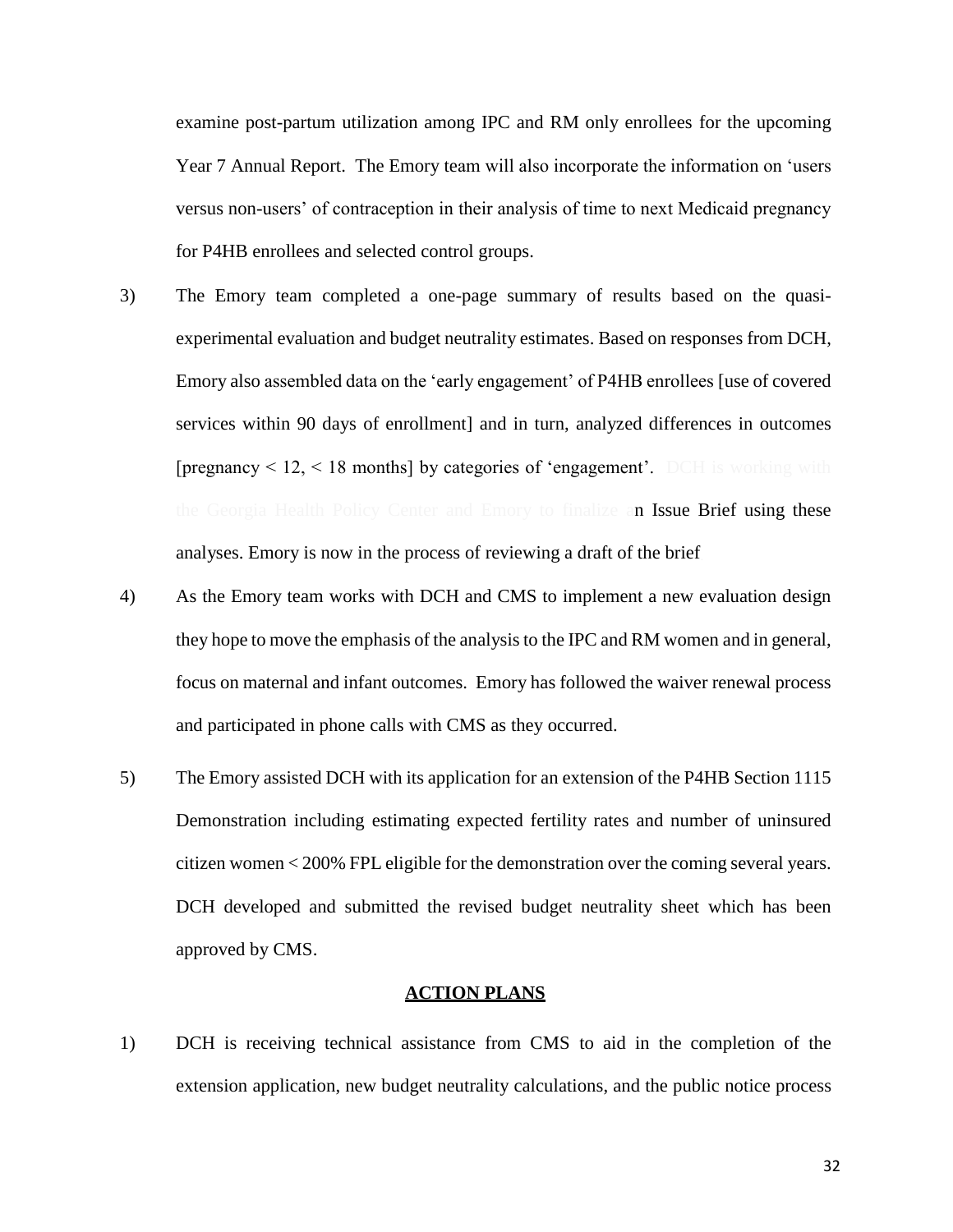during the quarter. DCH plans to submit fast-track extension request to CMS after public notice period. The current temporary extension end date is March 31, 2019.

- 2) The CMOs will continue their ongoing outreach about the P4HB program and will shift to focus their efforts on the improving utilization rates
- 3) The CMOs will continue to educate their members and providers about the P4HB program and the services available under the program.
- 4) The DCH communications team created a new page for P4HB on the Medicaid section of the DCH website
- 5) The DCH Communications Team will collaborate with the P4HB program staff to develop a new communications plan after approval of extension application.
- 6) DCH is working as a team to make corrections to the Georgia Gateway system, DCH is currently removing hundreds of non-eligible IPC/RM women who didn't have the correct verification in the system for having a VLBW baby.

### **EXPENDITURES**

For Q3 2018 and as shown in all past quarters, the great majority of capitation payments were for those women enrolled in family planning only benefits within the P4HB program. As in prior reports, we continue to use the CMS approved capitation rates for the P4HB program in making these calculations. We continue to exclude from the total programmatic costs, the costs for the women receiving Resource Mother/Case Management only services since their costs cannot be combined now with that of the women enrolled in the IPC component under the current special terms and conditions. DCH is planning for these costs to be included and to perhaps make other changes, to the budget neutrality calculation as the renewal of the P4HB extension is discussed with CMS in the process of its approval for renewal.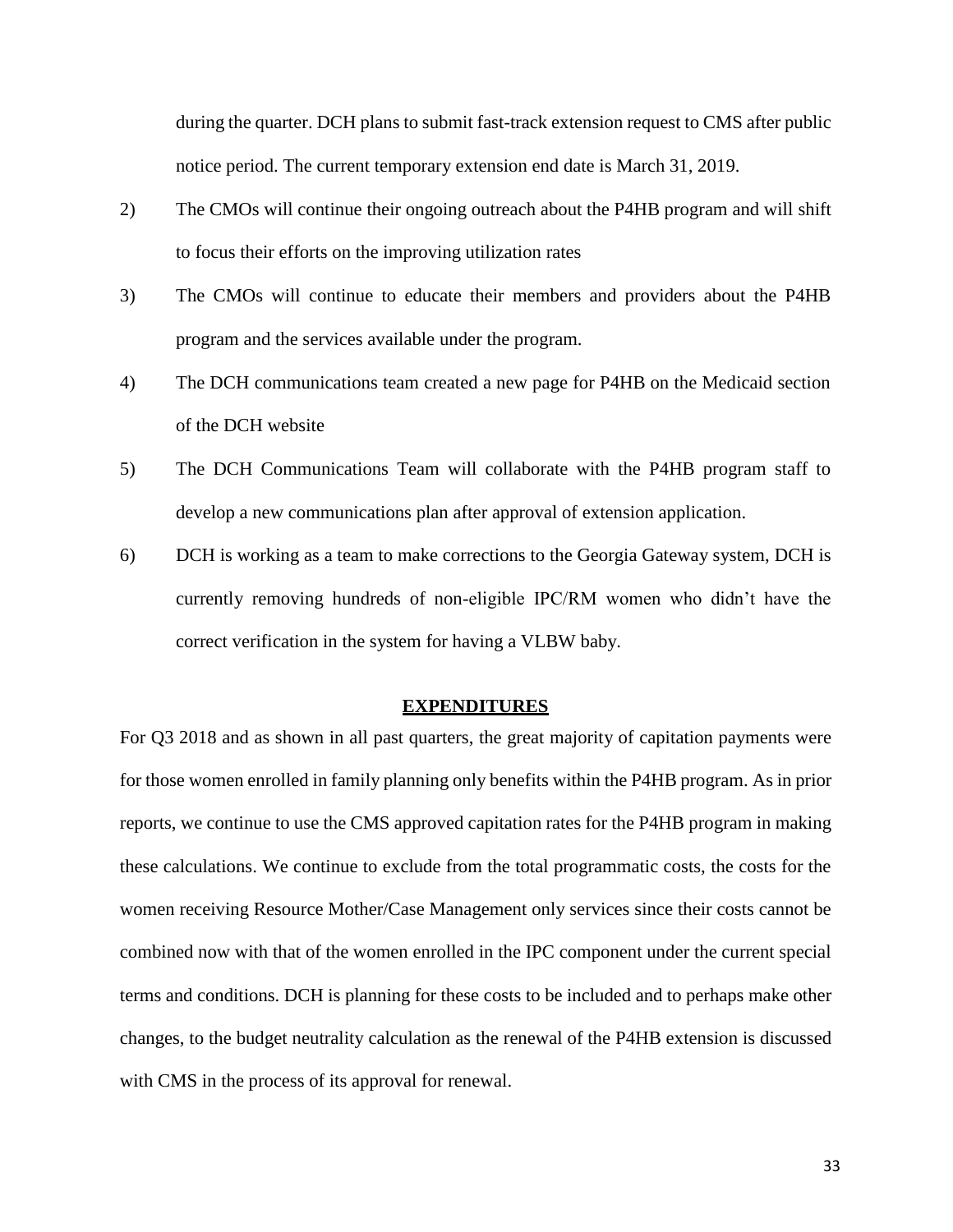# **Budget Neutrality**

The budget neutrality calculation for Q3 2018, based on the original template, is provided on the following page.